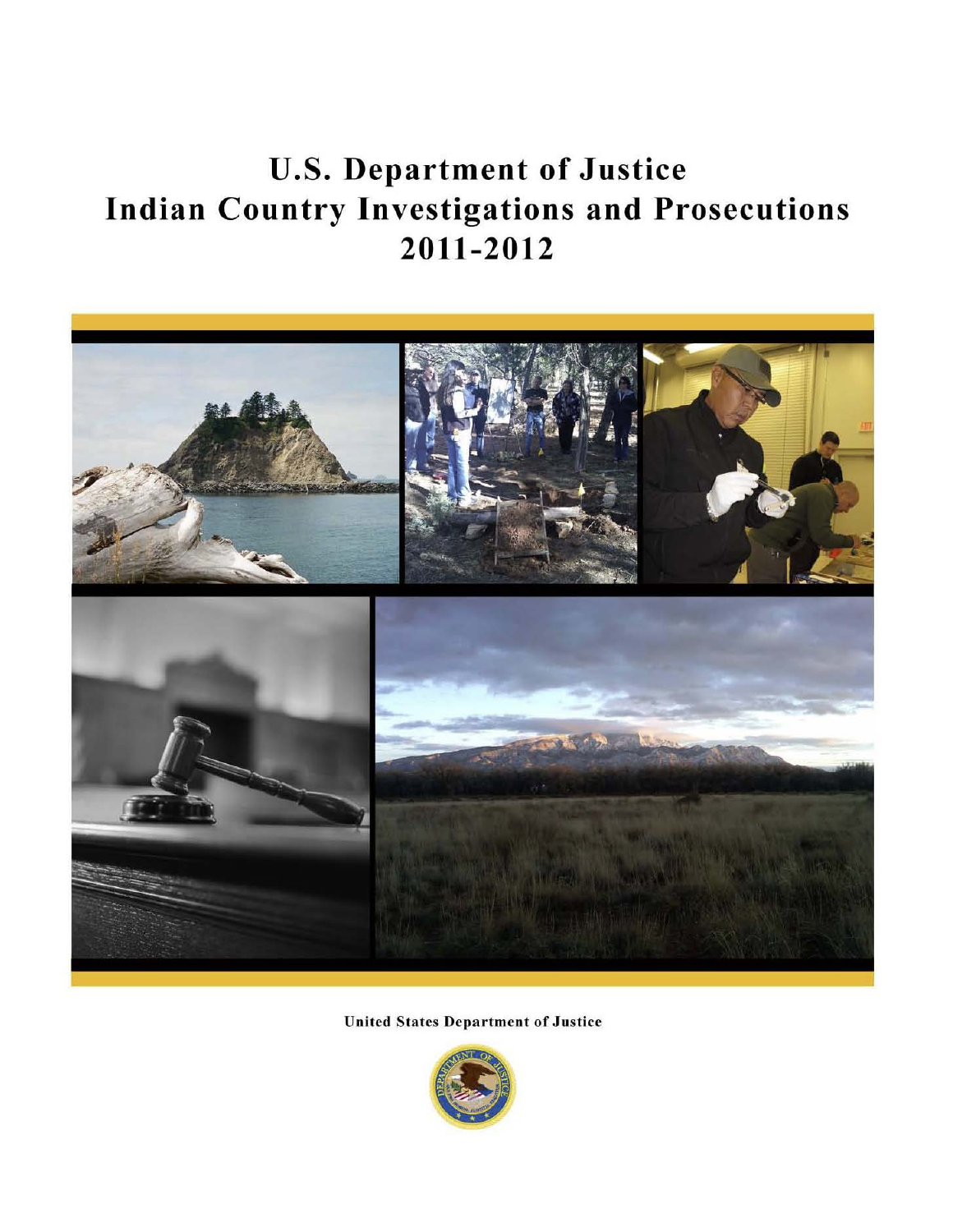# **Table of Contents**

| Appendix B: Lead Charges Entered into LIONS in Calendar Year 2011 and 2012  57 |  |
|--------------------------------------------------------------------------------|--|

#### *Cover Photographs*

Clockwise starting from the Upper Left Corner:

- 1. View of the Pacific Ocean from the shore of the Quileute Nation (Washington).
- 2. U.S. Department of Justice 2011 Cultural Property Law Course field exercise. An archeologist from the National Park Service is instructing students at a mock crime scene on methods for calculating damages at an illegal dig.
- 3. U.S. Department of Justice's 2011 Indian Country Basic Death Investigation Seminar. Students are practicing proper techniques for fingerprinting crime scenes.
- 4. Mesa view on Santa Ana Pueblo (New Mexico).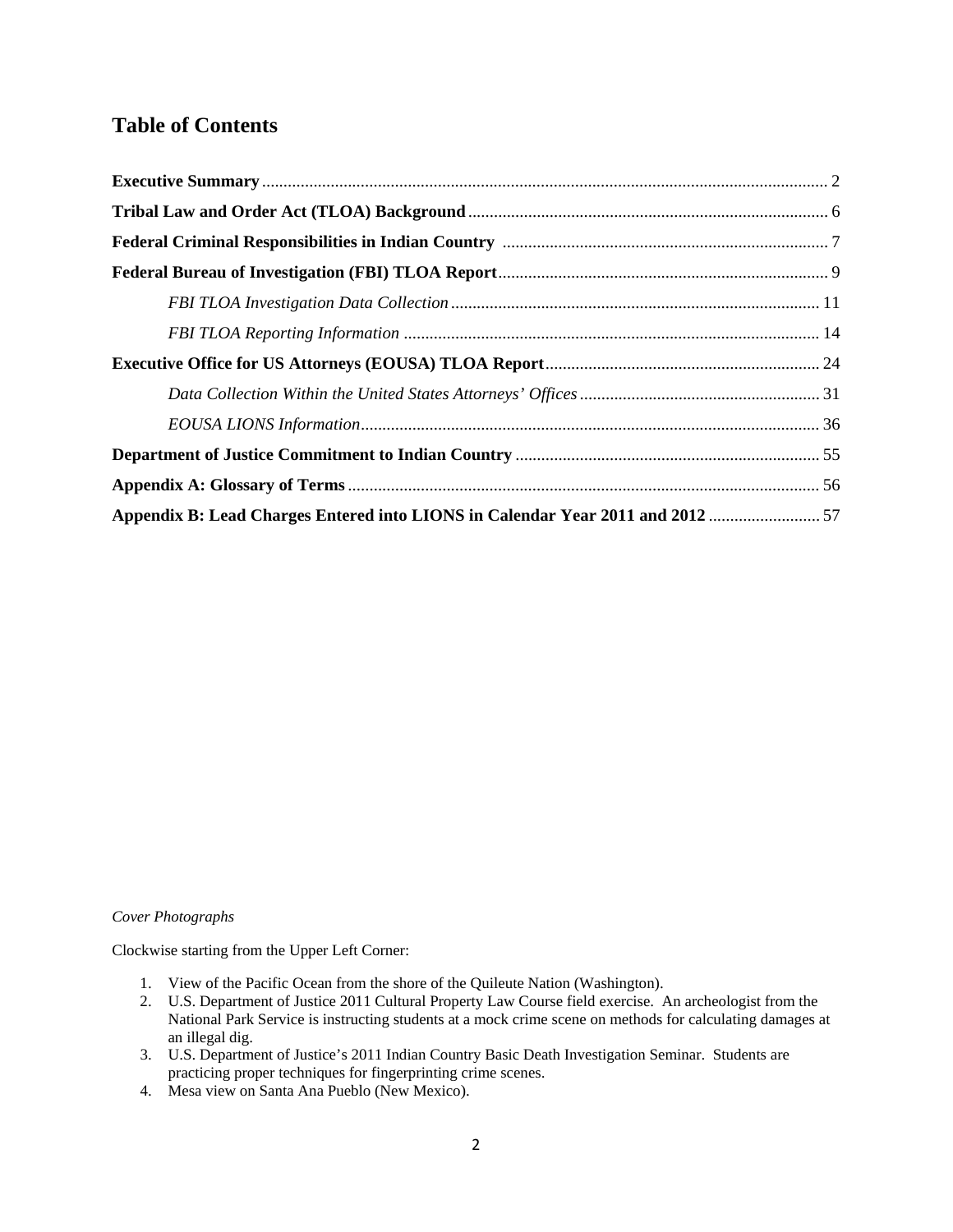*"Across the country, U.S. Attorneys, the FBI, and our other federal partners have been focused on fighting crime in Indian country and strengthening the bond between federal and tribal law enforcement. This report on federal law enforcement efforts in Indian country shows that we are beginning to see results, but there is more work to be done, and we will continue our commitment to strengthen public safety for tribal nations."*

— Attorney General Eric Holder

#### **Executive Summary**

The Department of Justice recognizes the United States' unique legal relationship with federally recognized Indian tribes. As the Attorney General has stated, improving public safety and the fair administration of justice in Indian country is a top priority for the Department of Justice. Accordingly, in 2009, the Attorney General launched a Department-wide initiative on public safety for tribal nations. The initiative's overarching goal is to create substantial, lasting improvements in public safety for American Indians and Alaska Natives, and to undertake reforms to institutionalize the Federal commitment to public safety for tribal nations.

The public safety challenges in Indian country vary widely from district to district – and from tribe to tribe – depending on jurisdictional issues, geography, tribal cultures, and myriad other factors. The ratio of law enforcement officers to population served remains lower on Indian reservations than in other jurisdictions across the country. And, law enforcement agencies in Indian country have the daunting challenge of patrolling large areas of sparsely populated land. In many places, the local Federal Bureau of Investigation (FBI) field office, the United States Attorney's Office, and the Federal courthouse are located many miles away from where tribal members reside, which only compounds the difficulties facing investigators and prosecutors, as well as victims, witnesses, and defendants involved in a Federal prosecution.

The Department recognizes that in many cases the tribal government is best positioned to effectively investigate and prosecute crime occurring in its own community. That is why the Department has supported Congressional efforts to increase tribal courts' legal authority to address crime in their own jurisdictions, such as the expansion of tribal sentencing authority in the Tribal Law and Order Act of 2010 (TLOA). The Department envisions a time when the tribal and Federal criminal justice systems are both equipped with the authority and resources needed to properly address crime in Indian country. To this end, the Department continues its work to strengthen relationships with federally recognized tribes, improve the coordination of training and information-sharing, and enhance tribal capacity, so that together the tribal and Federal governments can provide effective law enforcement and prosecutions in Indian country.

The information in this report is provided to Congress in response to TLOA. Section 212 of TLOA requires the Attorney General to submit an annual report to Congress detailing investigative efforts by the FBI and dispositions of matters received by United States Attorneys' Offices (USAOs) with Indian country responsibility. The data presented in this report cover only those offenses reported to the FBI and Federal prosecutors. Notably absent are the majority of criminal offenses committed, investigated, and prosecuted in tribal communities – namely, those adjudicated in tribal justice systems. In many parts of Indian country, tribal courts are holding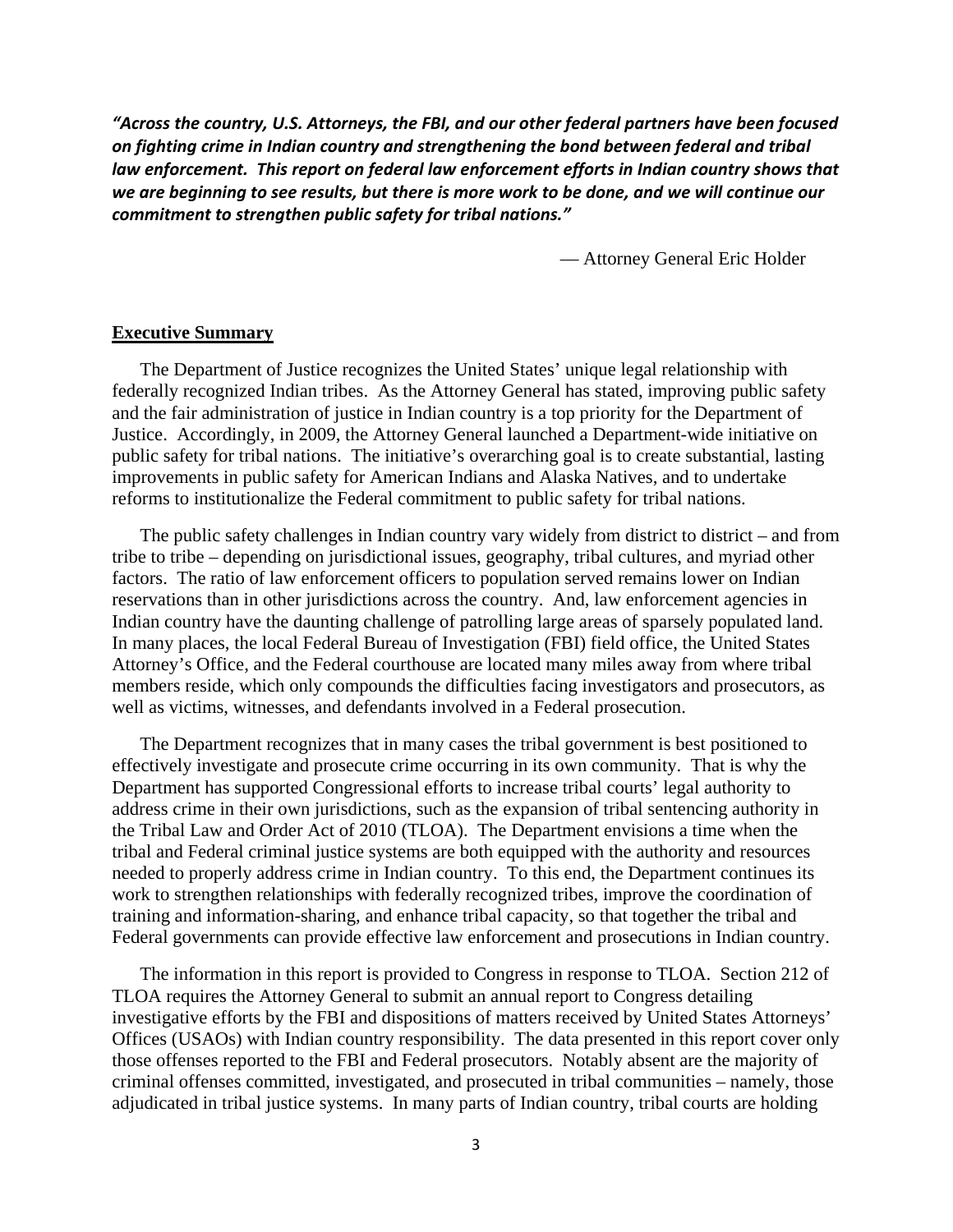lawbreakers accountable, protecting victims, providing youth prevention and intervention programs, and dealing with precursors to crime like alcohol and substance abuse. These efforts are often in partnership with Federal agencies or accomplished by accessing Federal programs and Federal grant dollars. Prior to passage of TLOA, concerns had been raised that the Justice Department had not sufficiently shared case information or communicated with tribes concerning cases declined by the U.S. Attorney's Offices. We have listened to Congress and to tribal leaders and have taken these concerns seriously. The data in this report, combined with Justice Department efforts in the field, demonstrate our commitment to strengthening public safety in Indian country.

United States Attorneys' Offices are engaged in an unprecedented level of collaboration with tribal law enforcement, consulting regularly with them on crime-fighting strategies in each District, joining in Federal/tribal task forces, sharing case and grant information, training investigators, and cross-deputizing tribal police and prosecutors to enforce Federal law and to allow those deputized individuals to bring cases directly to Federal court. In Montana, for instance, Federal and tribal prosecutors meet every two weeks and consider how best to handle particular cases and which jurisdiction is best positioned to deliver justice for the victim and the community. In Arizona, during the past two years, the United States Attorney's Office has trained over 950 tribal and local police officers, enabling those officers to receive their Special Law Enforcement Commissions (SLECs). SLEC holders are cross-deputized to enforce Federal laws on Indian land — an important "force multiplier" for tribal communities where Federal law enforcement resources may be thin or remotely located. United States Attorneys around the country are also designating tribal prosecutors as Special Assistant U.S. Attorneys, enabling them to bring cases directly to Federal court. And the District of South Dakota pioneered a community-prosecution pilot project placing an Assistant U.S. Attorney on the Pine Ridge Indian Reservation. This Assistant U.S. Attorney works closely with tribal leaders and criminal justice professionals to identify pressing public-safety issues and to help craft solutions to these problems. Community-prosecution pilots are also being developed in the District of New Mexico and the Eastern District of Wisconsin.

The Justice Department's prioritization of Indian country crime and the increase in Federal resources over the past four years have resulted in a notable increase in Indian country cases prosecuted in Federal courts. Caseloads have increased from 1,091 cases filed in fiscal year (FY) 2009, to 1,138 in FY 2010, to 1,547 in FY 2011, and 1,677 in FY 2012. This represents a 54% increase in the Indian country criminal caseload in approximately four years. It will take some time until the full impact of this increase in prosecutions can be measured, but we hope that this increase in enforcement will bolster the faith and confidence that tribal leaders and tribal community members have in the Federal criminal justice system. The increase in collaboration and communication strengthens the bond of trust between Federal and tribal investigators, prosecutors, and other personnel across both criminal justice systems, and it help will make communities safer as a result.

To satisfy TLOA Section 212, for calendar years (CY) 2011 and 2012, the FBI and the Executive Office for United States Attorneys (EOUSA) have compiled four types of casespecific information:

• The type of crimes alleged;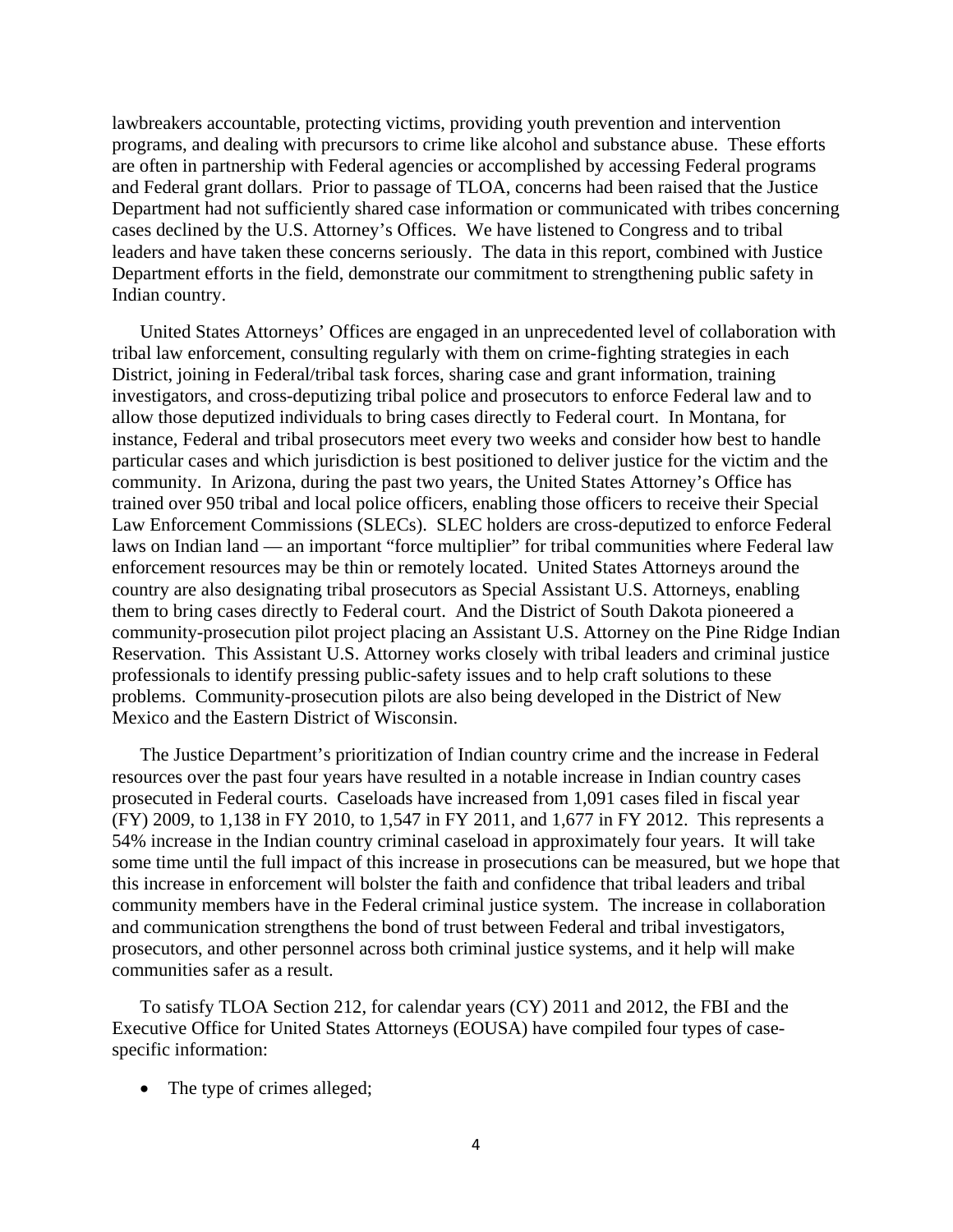- The status of the accused as Indian or non-Indian;
- The status of the victim as Indian or non-Indian; and
- The reason for deciding against referring the investigation for prosecution (FBI) or the reason for deciding to decline or terminate the prosecution (USAOs).

As discussed in the report, certain limitations in the data make it difficult to draw broad conclusions based on this information. Furthermore, because this is the first time the Department has systematically compiled this information, there is no equally comprehensive data set for previous years that could provide a basis for comparing declinations in CY 2011 and CY 2012 with those in previous calendar years. Nevertheless, the data provide a useful snapshot of the Department's current law enforcement work in Indian country. It is our hope that this first report will provide helpful context as Congress and the Department work together to improve public safety in Indian country in future years.

Despite the data limitations, certain basic facts are clear:

- **Overall, a substantial majority of Indian country criminal investigations opened by the FBI were referred for prosecution.**
- **Overall, a substantial majority of Indian country criminal cases opened by the United States Attorneys' Offices were prosecuted.**
- **The most common reason FBI Indian country investigations were closed administratively without referral for prosecution was that the investigation concluded that no Federal crime had occurred.** Analysis of CY 2011 data indicates that 611 FBI Indian country investigations were closed administratively without referral to a prosecuting authority — approximately 30% of the investigations that were opened. And, 658 FBI Indian country investigations were administratively closed (approximately 35%) in CY 2012. Reasons for non-referral include deaths determined to be the result of natural causes, accident, or suicide (*i.e.*, non-homicides; 21% in CY 2011 and 17% in CY 2012 of all investigations not referred), and unsupported allegations in which there was insufficient evidence of criminal activity (26% in CY 2011 and 22% in CY 2012).
- **All but 20 of the 146 death investigations the FBI closed administratively in CY 2011 were closed because the FBI established that the death was due to causes other than homicide. In CY 2012, all but 19 of the 133 death investigations that were administratively closed were determined to be accidents, suicide, or death due to natural causes.**
- **USAO data for CY 2011 indicate that just under 37% (1,041) of all Indian country submissions for prosecution (2,840) were declined by USAOs. In CY 2012, USAOs declined approximately 31% (965) of all (3145) Indian country submissions for prosecution.**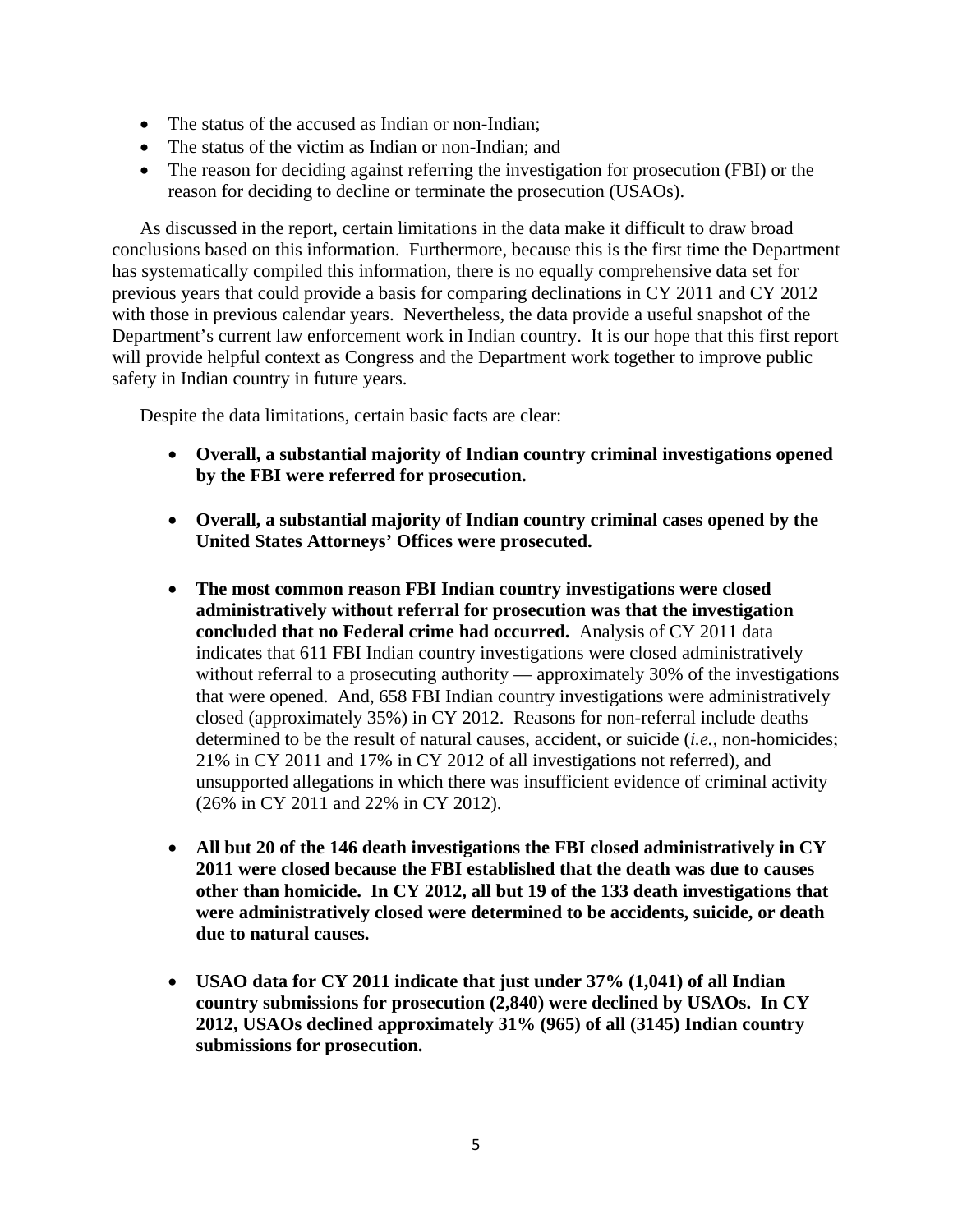# • **The most common reasons for declination by USAOs were insufficient evidence (61% in CY 2011 and 52% in CY 2012) and referral to another prosecuting authority (19% in CY 2011 and 24% in CY 2012).**

The 2009 Senate report accompanying TLOA acknowledged that "declination statistics alone do not show the Department's commitment to combating reservation crime. In fact, they likely reflect difficulties caused by the justice system in place" including the "lack of police on the ground in Indian country" and "shortfalls for training, forensics equipment, [and] personnel." We agree that declination rates are not the best or only way to measure justice or success. We are hopeful that the Department's substantial increase in overall prosecutions eventually will lead to enhanced public safety and a better quality of life in Indian country, which are far better measures of success in this area. In addition, Federal prosecutors must protect not only the rights of victims, but also the rights of defendants and the integrity of the entire criminal justice system. As Justice Sutherland explained in *Berger v. United States*, 295 U.S. 78, 88 (1935), "[t]he United States Attorney is the representative not of an ordinary party to a controversy, but of a sovereignty whose obligation to govern impartially is as compelling as its obligation to govern at all; and whose interest, therefore, in a criminal prosecution is not that it shall win a case, but that justice shall be done." Today, the Department of Justice strives as never before to see that, throughout Indian country, justice shall be done.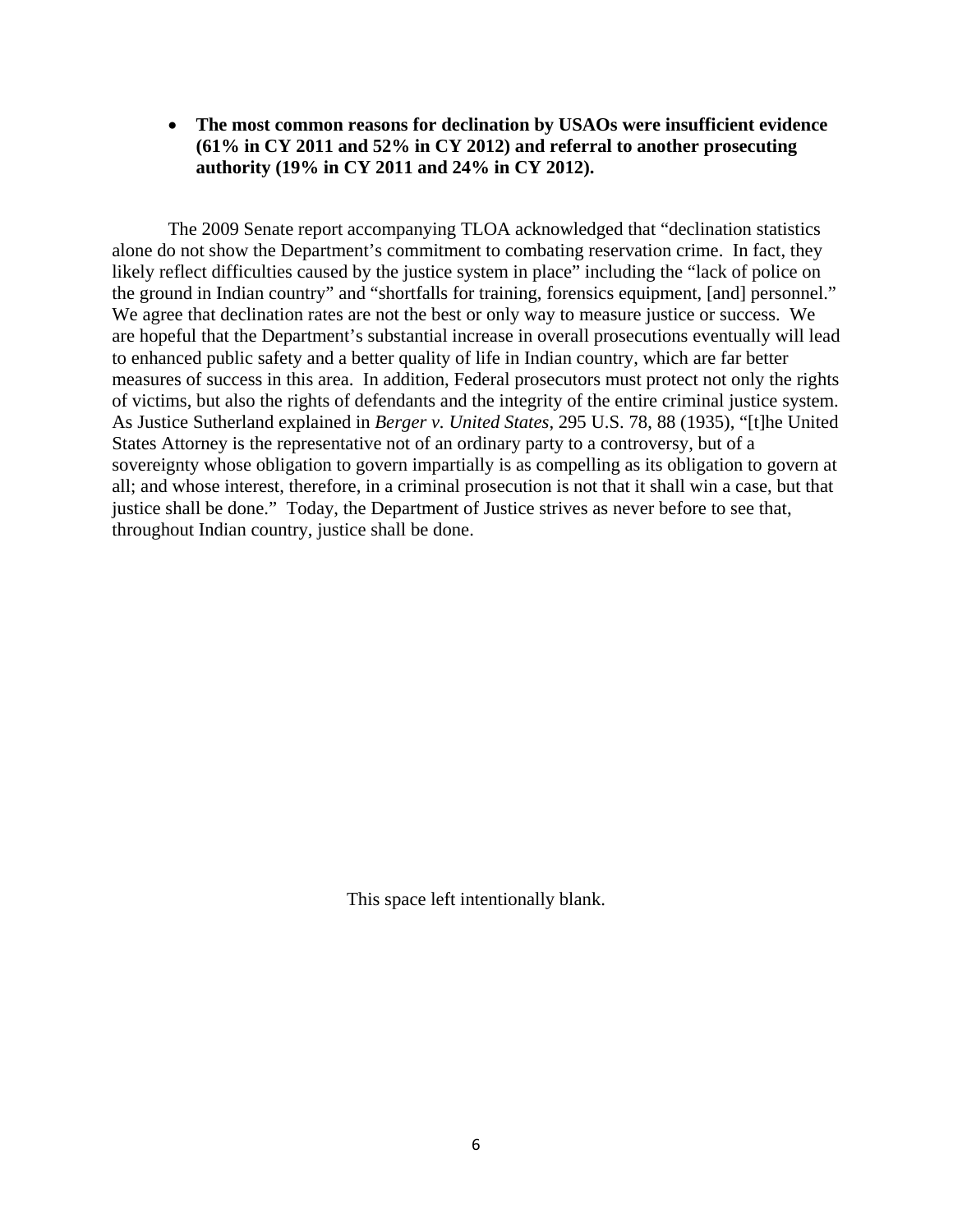## **Tribal Law and Order Act (TLOA) Background**

The Tribal Law and Order Act was signed into law by President Obama on July 29, 2010. In part, TLOA is intended to establish accountability measures for Federal agencies responsible for investigating and prosecuting violent crime occurring in Indian country. To that end, Section 212 of TLOA (amending the Indian Law Enforcement Reform Act, 25 U.S.C. § 2809) requires the Attorney General to submit annual reports to Congress detailing investigative efforts and prosecutive disposition reports.

The FBI is required to report "by Field Division, information regarding decisions not to refer to an appropriate prosecuting authority cases in which investigations had been opened into an alleged crime in Indian country." And, the USAOs are to submit to the Native American Issues Coordinator, located within EOUSA, information by Federal judicial district regarding "all declinations of alleged violations of Federal criminal law that occurred in Indian country that were referred for prosecution by law enforcement agencies." The FBI and the USAOs' reporting obligations are as follows:

- A. The type of crime(s) alleged;
- B. The status of the accused as Indian or non-Indian;
- C. The status of the victim as Indian or non-Indian; and
- D. The reason for deciding against referring the investigation for prosecution (FBI) or the reason for deciding to decline or terminate the prosecution (USAOs).

The information the FBI is required to report under TLOA is substantively different from the information reported by the USAOs. Most importantly, the FBI is responsible for *investigating* allegations of Federal crimes in Indian country, while the U.S. Attorneys' Offices are responsible for *prosecuting* such crimes. The FBI's data contain cases not referred to USAOs, and EOUSA's data account for cases referred by various investigative agencies, only one of which is the FBI. As a result, direct comparisons of FBI and EOUSA numbers are not possible.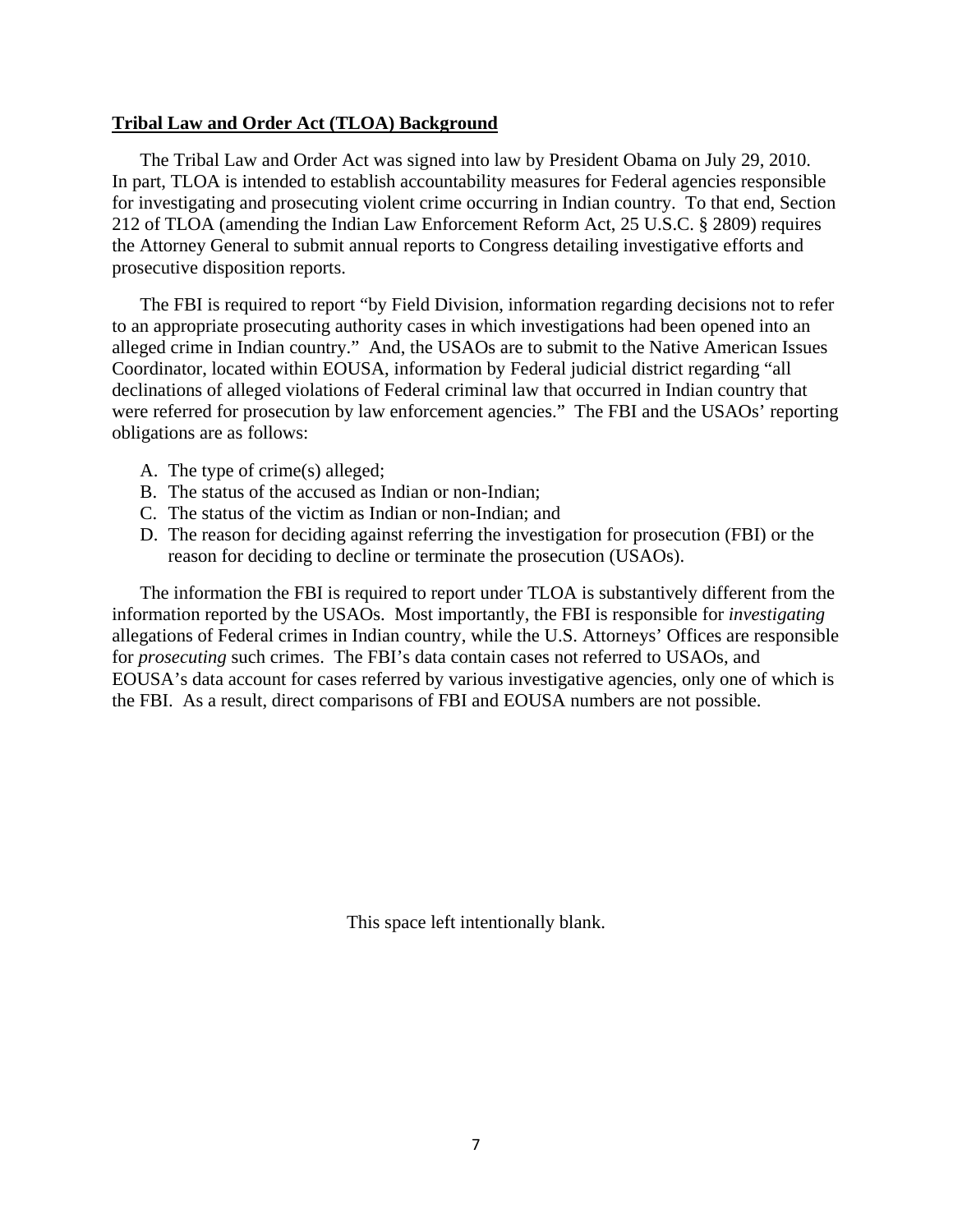#### **Federal Criminal Responsibilities in Indian Country**

The two main Federal statutes governing Federal criminal jurisdiction in Indian country<sup>[1](#page-7-0)</sup> are 18 U.S.C. § 1152 and § 1153. Section 1153, known as the Major Crimes Act, gives the Federal Government jurisdiction to prosecute certain enumerated offenses, such as murder, manslaughter, rape, aggravated assault, and child sexual abuse, when they are committed by Indians in Indian country. Section 1152, known as the General Crimes Act, gives the Federal Government exclusive jurisdiction to prosecute all crimes committed by non-Indians against Indian victims in Indian country. Section 1152 also grants the Federal Government jurisdiction to prosecute minor crimes by Indians against non-Indians, although that jurisdiction is shared with tribes, and provides that the Federal Government may not prosecute an Indian who has been punished by the local tribe.

To protect tribal self-government, Section 1152 specifically excludes minor crimes between Indians, which fall under exclusive tribal jurisdiction. The Federal Government also has jurisdiction to prosecute Federal crimes of general application, such as drug and financial crimes, when they occur in Indian country unless a specific treaty or statutory provision provides otherwise. On a limited number of reservations, the Federal criminal responsibilities under Sections 1152 and 1153 have been ceded to the States under "Public Law 280" or other Federal laws. [2](#page-7-1)

The United States Constitution, treaties, Federal statutes, executive orders, and court decisions establish and define the unique legal and political relationship that exists between the United States and Indian tribes. The FBI and the USAOs are two of many Federal law enforcement agencies with responsibility for investigating and prosecuting crimes that occur in Indian country.<sup>[3](#page-7-2)</sup>FBI jurisdiction for the investigation of Federal violations in Indian country is statutorily derived from 28 U.S.C. § 533, pursuant to which the FBI was given investigative authority by the Attorney General. In addition to the FBI, the Department of the Interior's Bureau of Indian Affairs (BIA) plays a significant role in enforcing federal law, to include the investigation and presentation for prosecution of cases involving violations of 18 U.S.C. §§ 1152 and 1153. The Indian Law Enforcement Reform Act, 25 U.S.C. § 2801 *et seq.,* established the Office of Justice Services (OJS) within BIA, which is responsible for the overall management of BIA's law enforcement program. OJS has seven areas of activity: Criminal Investigation and Police Services, Detention/Corrections, Inspection/Internal Affairs, Tribal law Enforcement and Special Initiatives, the Indian Police Academy, Tribal Justice Support, and Program Management. The OJS also provides oversight and technical assistance to tribal law enforcement

l

<span id="page-7-0"></span><sup>&</sup>lt;sup>1</sup> "Indian country" is the legal term used to describe reservations and other lands set aside for Indian use, such as Indian allotments, and lands held in trust for Indians or Indian tribes. 18 U.S.C. § 1151.

<span id="page-7-1"></span><sup>&</sup>lt;sup>2</sup> Federal jurisdiction was ceded under Public Law 83-280, 18 U.S.C. § 1162, which required six states to assume jurisdiction over Indian country crimes and divested the Federal Government of jurisdiction to prosecute under the Major and General Crimes Acts in those areas, while giving other states the option to assume that jurisdiction. Congress has also passed a variety of tribe-specific statutes providing for a similar framework of state jurisdiction over crimes in those locations. The Federal Government retains jurisdiction to prosecute generally applicable offenses in P.L. 83-280 areas.<br><sup>3</sup> Other Federal agencies with criminal jurisdiction in Indian country include the Bureau of Indian Affairs, the

<span id="page-7-2"></span>United States Marshals Service, the National Park Service, the Drug Enforcement Administration, the Bureau of Alcohol, Tobacco, Firearms and Explosives, the Bureau of Land Management, the United States Postal Service, and the United States Secret Service, to name a few.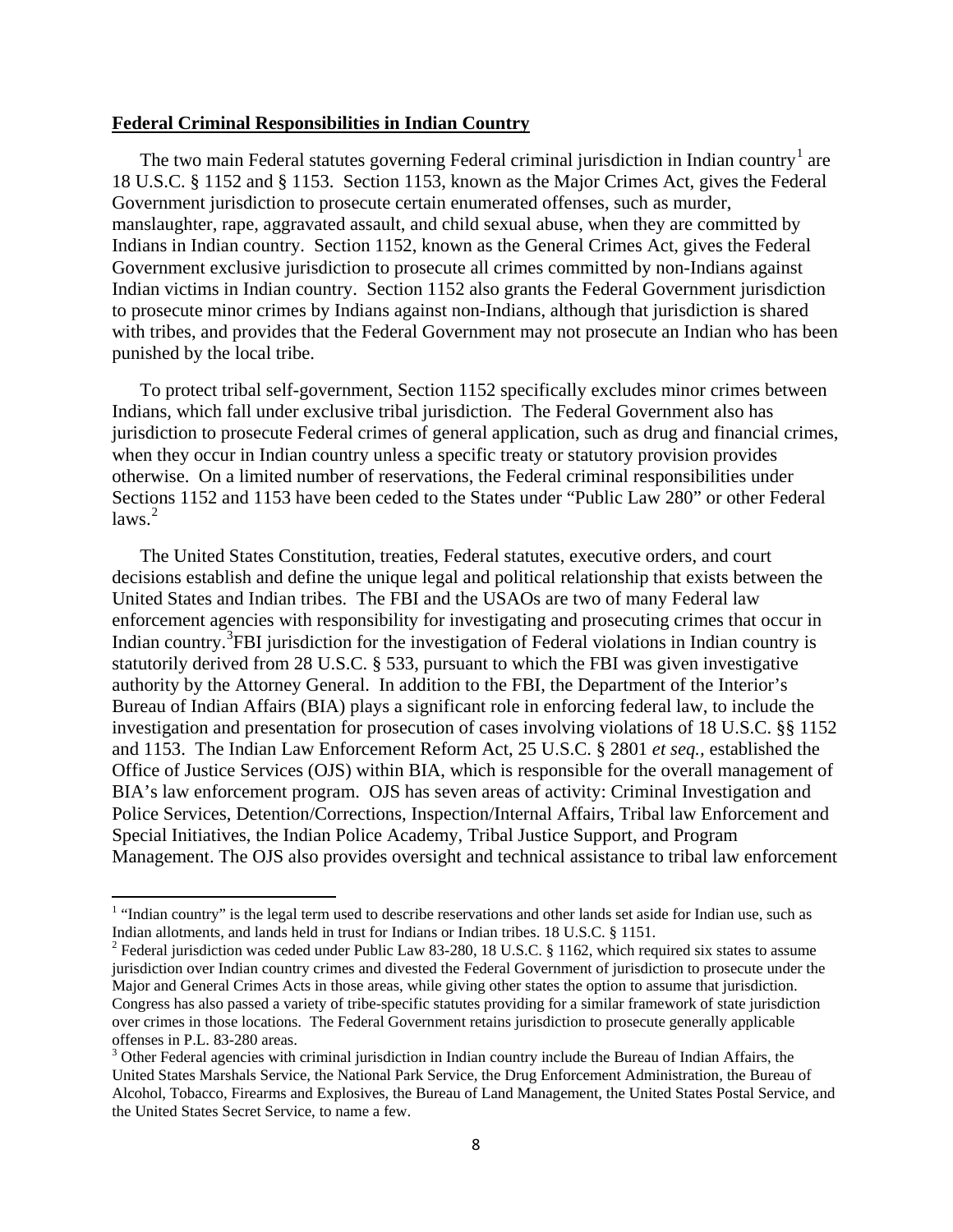programs when and where requested. According to BIA's website, "for fiscal year 2008-2009, OJS funded 191 law enforcement agencies consisting of 42 BIA operated and 149 tribally operated under contract, or compact for operation."<sup>[4](#page-8-0)</sup> The delineation of responsibilities between the FBI and the BIA was the subject of a Memorandum of Understanding (MOU) made between the DOI and the DOJ in late 1993.<sup>[5](#page-8-1)</sup> This MOU also provided that each United States Attorney "whose criminal jurisdiction includes Indian country shall develop local written guidelines outlining responsibilities of the BIA, the FBI, and the Tribal Criminal Investigators, if applicable." In short, numerous Federal and tribal law enforcement agencies are necessary for the effective and efficient administration of criminal justice in Indian country. Determining which law enforcement agency, federal or tribal, has primary responsibility for investigation of a particular crime may depend on the nature of the crime committed and any applicable local guidelines, which vary across jurisdictions.

Indian country case statistics can be drawn from three different jurisdictions: Federal, state, or tribal. The FBI's Uniform Crime Report (UCR) contains offense data from all three sources, but counts only crimes reported to law enforcement for those agencies that volunteer to submit. Furthermore, UCR does not collect the specific information on declinations and administrative closing required by Section 212 of TLOA. It should also be noted that matters and cases from Public Law (P.L.) 280 jurisdictions do not generally appear in Federal Indian country crime statistics because Federal authority to prosecute most cases in those jurisdictions has been transferred to the state. In addition, this report does not cover cases referred to the Department of the Interior's Bureau of Indian Affairs or other law enforcement agencies if they were not subsequently referred to a USAO for prosecution. The numbers presented by the FBI and EOUSA in this report include only cases subject to federal jurisdiction and reported to the FBI or referred to a USAO by a federal, state, local, or tribal agency. Thus, this report represents only one piece of the total Indian country violent crime picture – those offenses referred either to the FBI for investigation or to a USAO for prosecution. A more complete understanding of crime rates in Indian country would require that all reported criminal offenses, whether reported to and/or filed with the tribal, state, or Federal government, be collectively assembled and analyzed. Today, no single system exists that would permit collection and analysis of aggregate Indian country crime and prosecution data across sovereigns. And even if such a system existed, unreported crime would remain outstanding and uncounted.

This space left intentionally blank.

<span id="page-8-0"></span> $\frac{4 \text{ http://www.bia.gov/WhoWeAre/BIA/OJS/index.htm}}{5 \text{http://www.ivatica.gov/two0/000/000}/5 \text{y}}$ 

<span id="page-8-1"></span><sup>&</sup>lt;sup>5</sup>[http://www.justice.gov/usao/eousa/foia\\_reading\\_room/usam/title9/crm00676.htm](http://www.justice.gov/usao/eousa/foia_reading_room/usam/title9/crm00676.htm)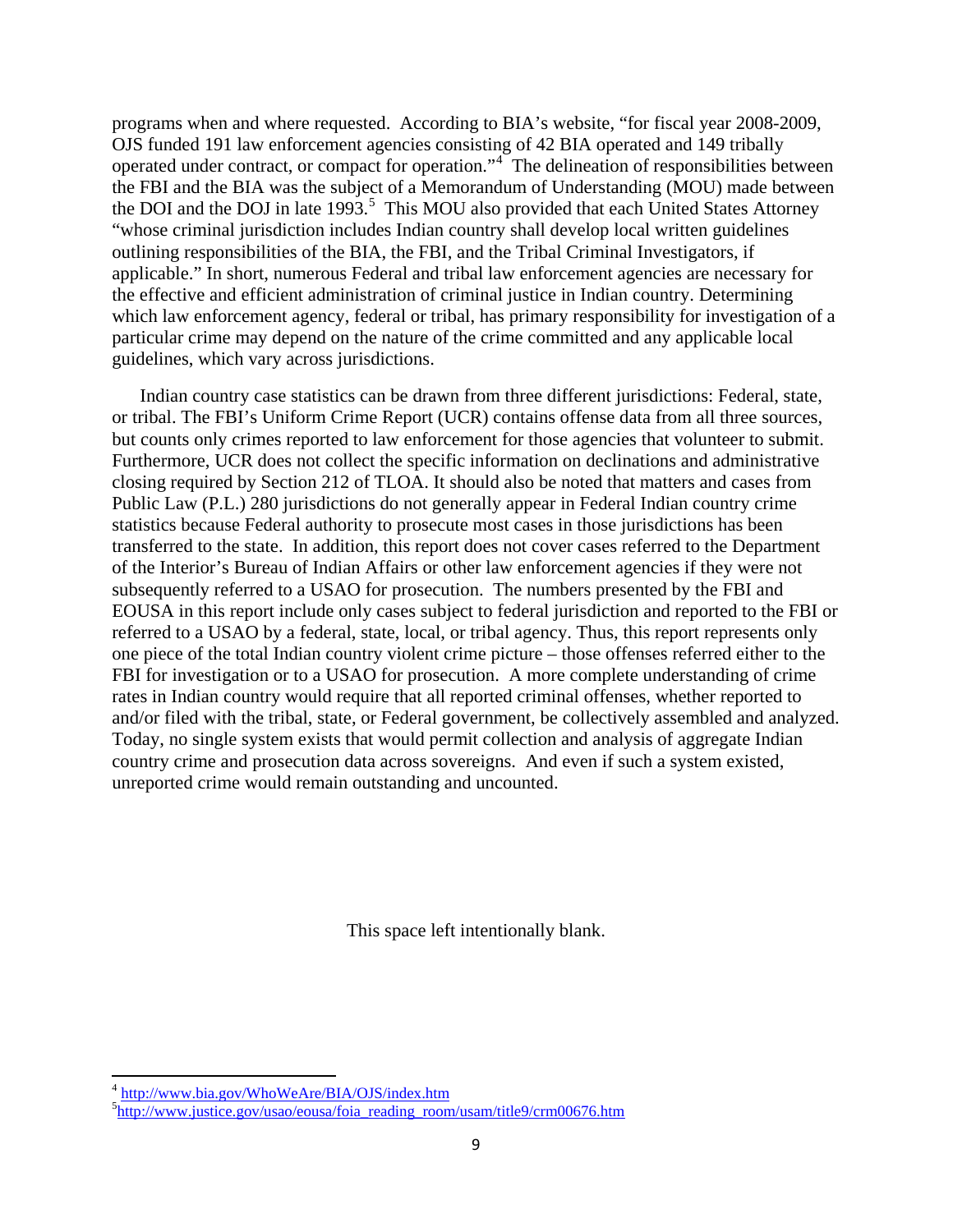#### **Federal Bureau of Investigation TLOA Report**

#### *FBI Indian Country Investigations*

The FBI has investigative responsibility for federal crimes committed on approximately 200 Indian reservations: this responsibility is shared concurrently with the Bureau of Indian Affairs and other federal agencies with a law enforcement mission in Indian country.<sup>[6](#page-9-0)</sup> This number generally excludes tribes in P.L. 280 states, with the exception of crimes of general applicability (*e.g.*, drug offenses, Indian gaming, and violence-against-women offenses). Currently, there are about 115 Special Agents dedicated full-time and 42 FBI Victim Specialists working in support of Indian country investigative matters in over 20 FBI Field Offices. As of January 1, 2013, there were approximately 3,000 open FBI Indian country investigations. Table 1 lists FBI Divisions with Indian country responsibilities.<sup>[7](#page-9-1)</sup>

| Table 1: FBI Divisions with Indian Country Responsibility |                         |            |  |  |  |  |  |  |
|-----------------------------------------------------------|-------------------------|------------|--|--|--|--|--|--|
| <b>FBI Division Name</b>                                  | <b>FBI</b> Abbreviation | State(s)   |  |  |  |  |  |  |
| Albany                                                    | AL                      | <b>NY</b>  |  |  |  |  |  |  |
| Albuquerque                                               | AQ                      | <b>NM</b>  |  |  |  |  |  |  |
| Anchorage                                                 | AN                      | AK         |  |  |  |  |  |  |
| <b>Boston</b>                                             | <b>BS</b>               | MA, ME, RI |  |  |  |  |  |  |
| <b>Buffalo</b>                                            | <b>BF</b>               | <b>NY</b>  |  |  |  |  |  |  |
| Charlotte                                                 | CE                      | NC         |  |  |  |  |  |  |
| Columbia                                                  | CO                      | <b>SC</b>  |  |  |  |  |  |  |
| Detroit                                                   | DE                      | MI         |  |  |  |  |  |  |
| Denver                                                    | <b>DN</b>               | WY, CO     |  |  |  |  |  |  |
| El Paso                                                   | EP                      | <b>TX</b>  |  |  |  |  |  |  |
| Indianapolis                                              | IN                      | IN         |  |  |  |  |  |  |
| <b>Jackson</b>                                            | JN                      | <b>MS</b>  |  |  |  |  |  |  |
| <b>Kansas City</b>                                        | <b>KC</b>               | KS, MO     |  |  |  |  |  |  |
| Las Vegas                                                 | LV                      | NV         |  |  |  |  |  |  |
| Los Angeles                                               | LA                      | CA         |  |  |  |  |  |  |
| Miami                                                     | <b>MM</b>               | FL         |  |  |  |  |  |  |
| Mobile                                                    | <b>MO</b>               | AL         |  |  |  |  |  |  |
| Minneapolis                                               | <b>MP</b>               | MN, ND, SD |  |  |  |  |  |  |
| Milwaukee                                                 | <b>MW</b>               | WI         |  |  |  |  |  |  |
| New Haven                                                 | <b>NH</b>               | <b>CT</b>  |  |  |  |  |  |  |
| New Orleans                                               | NO <sub>1</sub>         | LA         |  |  |  |  |  |  |
| Oklahoma City                                             | <b>OC</b>               | OK         |  |  |  |  |  |  |
| Omaha                                                     | <b>OM</b>               | NE, IA     |  |  |  |  |  |  |
| Portland                                                  | PD                      | <b>OR</b>  |  |  |  |  |  |  |

<span id="page-9-0"></span> $\overline{\phantom{a}}$ <sup>6</sup> Other Federal law enforcement agencies with a criminal justice mission in Indian country include the Drug Enforcement Administration; the Bureau of Alcohol, Tobacco, Firearms and Explosives; the National Park Service; and the Bureau of Land Management to name a few.

<span id="page-9-1"></span><sup>7</sup> Not all FBI Divisions listed had CY 2011 or CY 2012 Indian country investigations to report under TLOA. Also, some states contain multiple Divisions, and some Divisions overlap multiple states.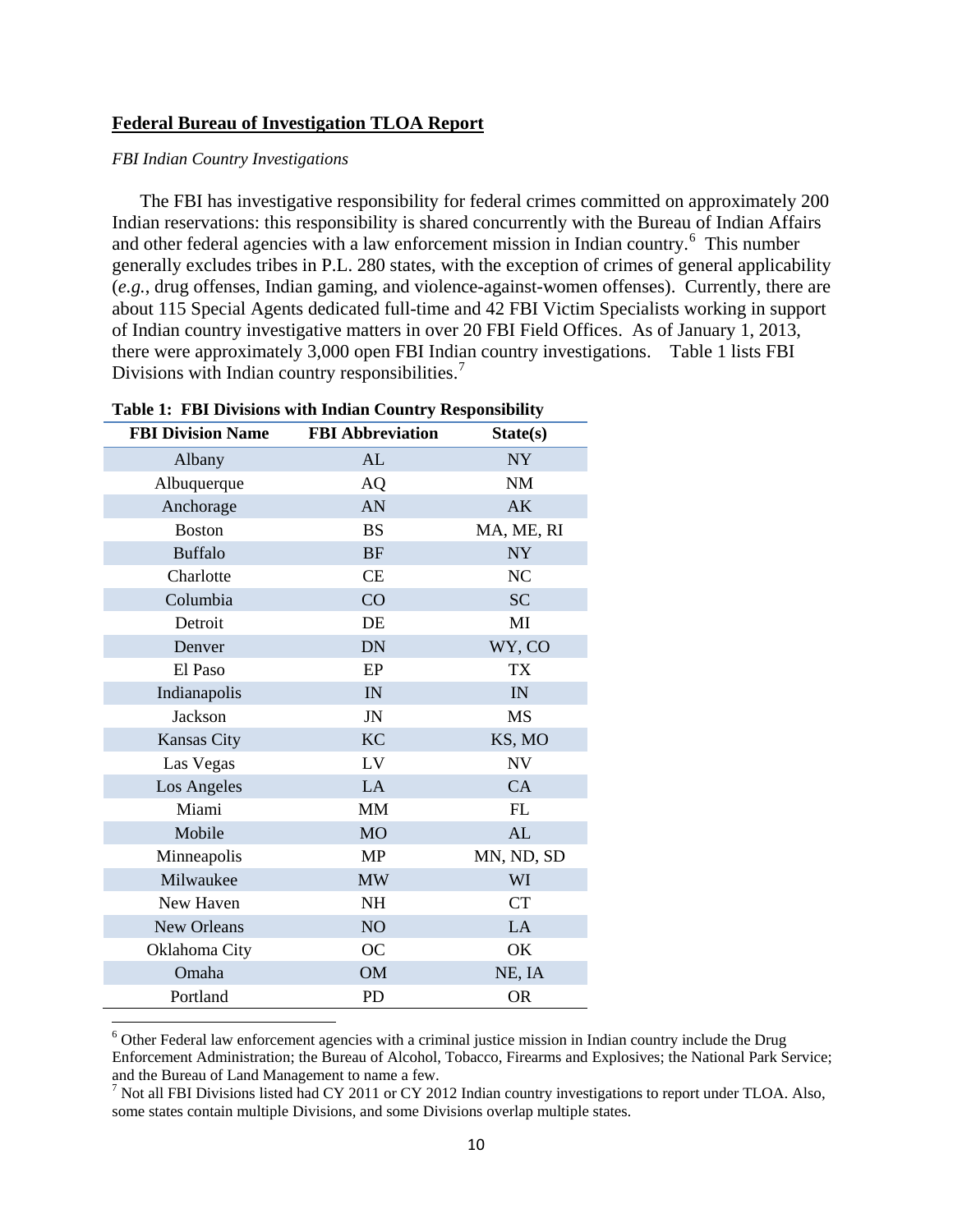| <b>FBI Division Name</b> | <b>FBI Abbreviation</b> | State(s)   |
|--------------------------|-------------------------|------------|
| Phoenix                  | PX                      | AZ         |
| San Antonio              | <b>SA</b>               | <b>TX</b>  |
| Sacramento               | <b>SC</b>               | <b>CA</b>  |
| Seattle                  | <b>SE</b>               | <b>WA</b>  |
| San Diego                | SD.                     | <b>CA</b>  |
| San Francisco            | <b>SF</b>               | CA.        |
| <b>Salt Lake City</b>    | SU                      | MT, ID, UT |
| Tampa                    | TP                      | FL         |

All FBI investigations are required to follow the Attorney General's Guidelines for Domestic FBI Operations (AGG-Dom) and the FBI Domestic Investigations and Operations Guide (DIOG). These documents standardize policy, to ensure that all FBI investigative activities are conducted in compliance with all relevant laws, policies, and regulations, including those designed to protect civil liberties and privacy. Under the DIOG, FBI investigations regarding allegations of Federal law violation in Indian country include both "Assessments" and "Predicated Investigations."<sup>[8](#page-10-0)</sup> Therefore, whenever the FBI engages in any substantive investigative activity (*e.g.*, interviewing a complainant or potential victim of a vague or nonspecific allegation), this is considered an "investigation" for the purposes of TLOA reporting.

#### *FBI Indian Country Assessments*

 $\overline{\phantom{a}}$ 

The two most prevalent examples of Indian country Assessments, resulting in an FBI investigation but not a Predicated Investigation or referral for prosecution, are as follows:

Example A: A non-specific allegation of child sexual abuse is referred to the FBI. The FBI presents the child for a forensic interview and medical examination. The child discloses no allegation of child sexual abuse, and the medical exam and other preliminary investigation reveals no corroborative evidence of sexual abuse. The matter is documented to an FBI Indian country child sexual abuse Assessment file and the investigation is administratively closed.

Example B: The FBI is called to a hospital that reports treating an assault victim from a nearby reservation. During the course of this Assessment, the assault victim, who may have serious bodily injury, chooses not to make a report and does not identify the assailant or describe details of the assault. The FBI documents the matter to an FBI Indian country assault Assessment file and administratively closes the investigation. (NOTE: Documenting the incident permits the FBI to reopen the matter as a Predicated Investigation at a later date, should the victim later wish to make a report.)

By including Assessments in the TLOA investigations data, the FBI seeks to provide further information regarding the breadth and scope of alleged crimes in Indian country. The classification of Assessments involving any substantive investigative activity as "investigations" reflects the commitment of the FBI to accurate and complete reporting under the TLOA.

<span id="page-10-0"></span><sup>8</sup> FBI Domestic Investigations and Operations Guide (DIOG), 2011 version.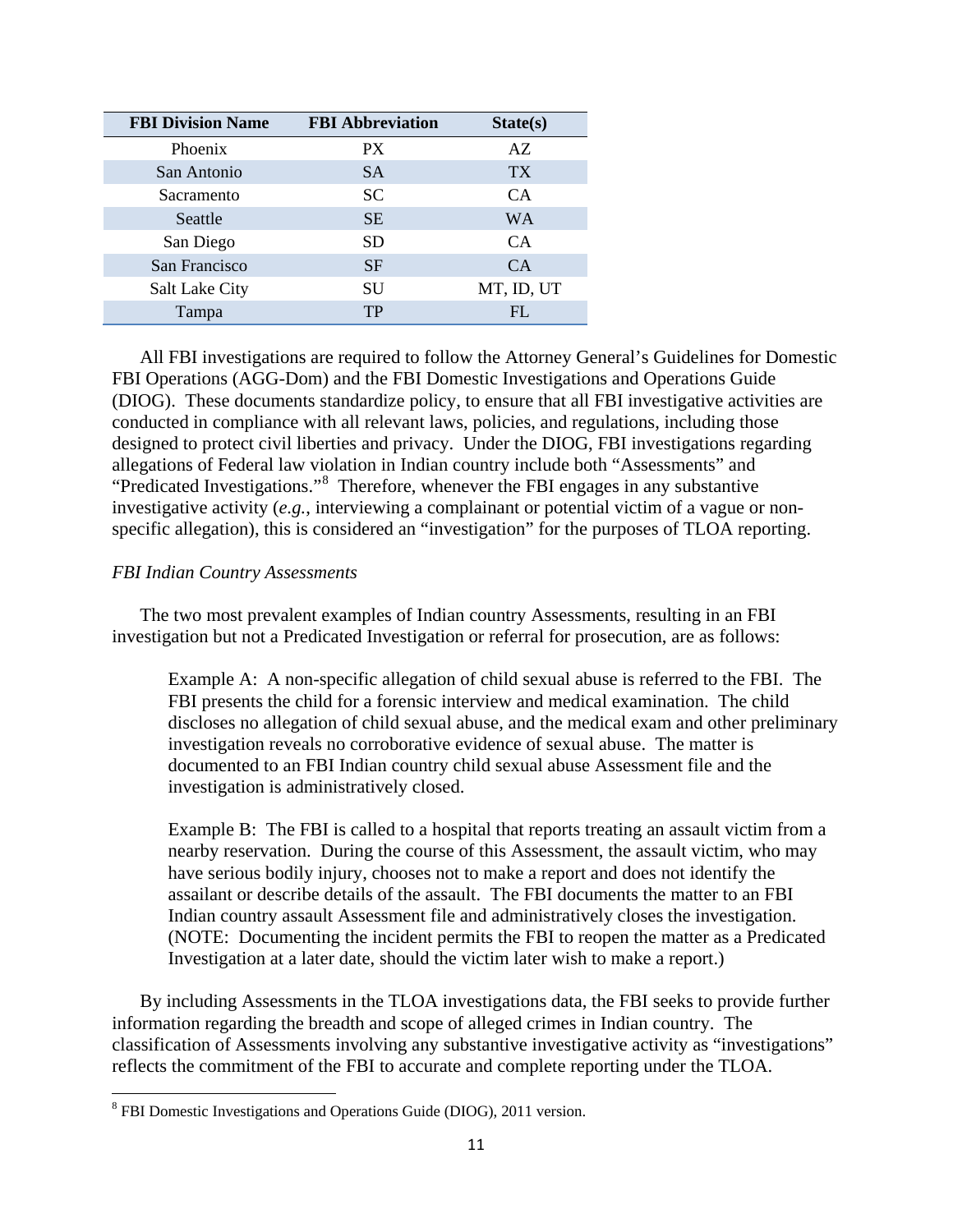Additionally, ongoing FBI investigations do not preclude tribal law enforcement from continuing an investigation and making a referral to tribal court.

# *FBI Predicated (Full) Investigations*

Predicated "Full" Investigations in Indian country are submitted to the Federal, state, or tribal prosecuting authority or are administratively closed after all logical investigation into the alleged crime has been completed by the FBI.

# **FBI TLOA Investigation Data Collection**

This section will provide a description of the data used to generate the tables provided in this report. Most importantly, these figures represent only a fraction of the cases investigated annually by the FBI in Indian country. Approximately two-thirds of all Indian country investigations opened by the FBI are referred for prosecution. As required by TLOA, this report contains detailed information only on the roughly one-third of investigations administratively closed or not referred for prosecution.

# *Measurement of FBI TLOA Requirements*

- **1. Types of crimes alleged** generally follow a hierarchy rule, where the case is classified by the most serious offense, and are determined at case initiation. To protect information regarding sensitive investigations, totals for Financial Crime, Public Corruption, and Civil Rights investigations were combined. Both felony and misdemeanor (if a misdemeanor allegation is made against a non-Indian subject) domestic-violence investigations are included under the "Assault" category.<sup>[9](#page-11-0)</sup> "Property Crime" includes burglary, larceny, theft, arson, and motor-vehicle theft. "Death Investigations" include homicide and vehicular-homicide investigations, along with other investigations of suspicious or unattended deaths. The "Other" category includes offenses such as weapon possession by felons, robbery, counterfeit or trafficking of cultural items, and any other investigations that do not fit into the other nine categories.
- **2. The status of the victim and subject** as American Indian or non-American Indian is typically recorded in each case file during the course of the investigation and is generally based on self-reported information provided to the FBI or records obtained from tribal authorities.<sup>[10](#page-11-1)</sup> Tribal enrollment or Native American status is verified as an investigation progresses. No victim or subject status is available to report in the following circumstances: the victim or subject was a business; the case was opened with an unknown/unidentified subject; victim and/or subject information was not documented in the case file; there was no identified victim (*e.g.*, drug investigations, public corruption matters); or various other reasons, including duplicate case openings or other administrative errors. For the purposes of this report, "U" indicates the victim or subject status was unknown at the time the investigation was closed.

<span id="page-11-0"></span>l  $9$  18 U.S.C. § 113 (Assault) applies to both domestic violence and general assault offenses. An exception to this overlap is 18 U.S.C. § 117 (Domestic Violence by an Habitual Offender).<br><sup>10</sup> The FBI does not have direct access to tribal enrollment information.

<span id="page-11-1"></span>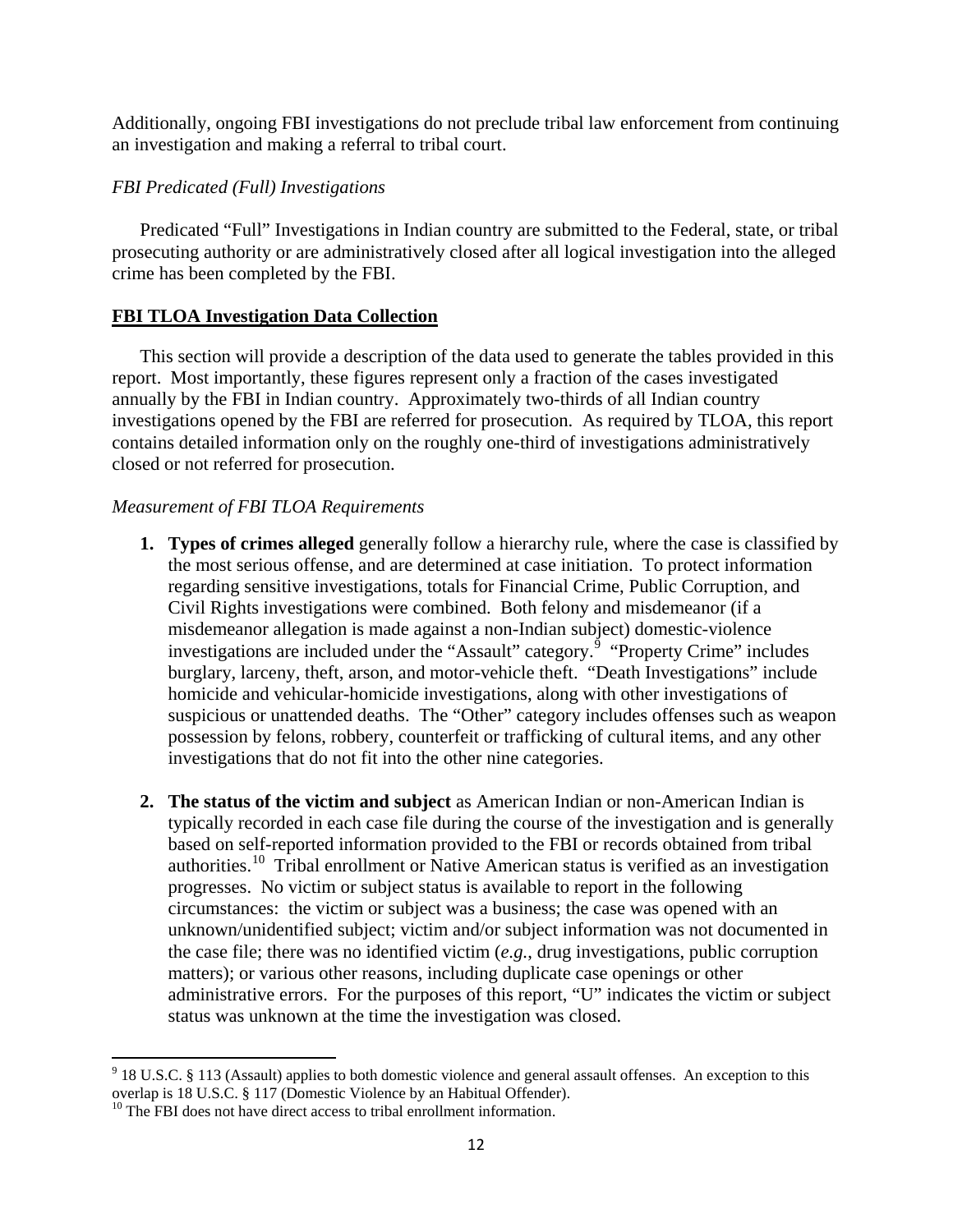**3. Reasons for non-referral to prosecuting authorities** were developed after narratives for all non-referred FBI Indian country cases were reviewed. Ten categories were created based on patterns observed after examining all individual case circumstances. A list of non-referral categories is provided in Table 2.

## *Data Collection and Verification Process*

Because the FBI's case-management system does not automatically collect TLOA-mandated data, a manual review of every closed file was conducted. Beginning in January 2011, FBI Headquarters was responsible for verifying all Division TLOA data submissions and collating the information on a quarterly basis.

#### **Table 2: Reasons for FBI Non-Referral for Prosecution in Indian Country**

| <b>Non-Referral Category</b>                                         |  |  |  |  |  |  |
|----------------------------------------------------------------------|--|--|--|--|--|--|
|                                                                      |  |  |  |  |  |  |
| Does not meet USAO guidelines or statutory definitions <sup>11</sup> |  |  |  |  |  |  |
|                                                                      |  |  |  |  |  |  |
| Victim is unable to identify subject                                 |  |  |  |  |  |  |
|                                                                      |  |  |  |  |  |  |
| Victim or witness is unable or unwilling to assist                   |  |  |  |  |  |  |
|                                                                      |  |  |  |  |  |  |
| Cannot be addressed with current resources <sup>14</sup>             |  |  |  |  |  |  |
|                                                                      |  |  |  |  |  |  |
| Subject died                                                         |  |  |  |  |  |  |

#### *Data Limitations*

 $\overline{\phantom{a}}$ 

The data presented in this report are subject to a number of limitations. FBI computer systems were designed for case-management purposes, not to serve as statistical databases. The following limitations should be considered when reviewing the data presented below:

- The FBI is only able to track allegations reported to the FBI. Allegations investigated only by the Bureau of Indian Affairs (BIA) or tribal law enforcement are not represented in the FBI's data.
- Calculating crime rates using this data is inappropriate due to the wide variation between Divisions regarding local guidelines and agreements and the presence of other agencies (e.g. BIA), which may dramatically impact the number of FBI investigations opened. The

<span id="page-12-0"></span><sup>&</sup>lt;sup>11</sup> Many investigations closed for this reason are referred to tribal prosecutors, but are nonetheless reported here for the purposes of transparency.<br><sup>12</sup> The FBI exhausted all logical investigation, and was unable to present enough facts for a prosecutive opinion.

<span id="page-12-2"></span><span id="page-12-1"></span> $^{13}$  The FBI may open an investigation solely for the purpose of assisting another agency that is primarily responsible (such as opening an investigation solely to give a subject a polygraph examination). Because the FBI is not the primary investigator, these investigations are administratively closed and not referred.

<span id="page-12-3"></span><sup>&</sup>lt;sup>14</sup> Primarily due to the prioritization of violent crimes against persons.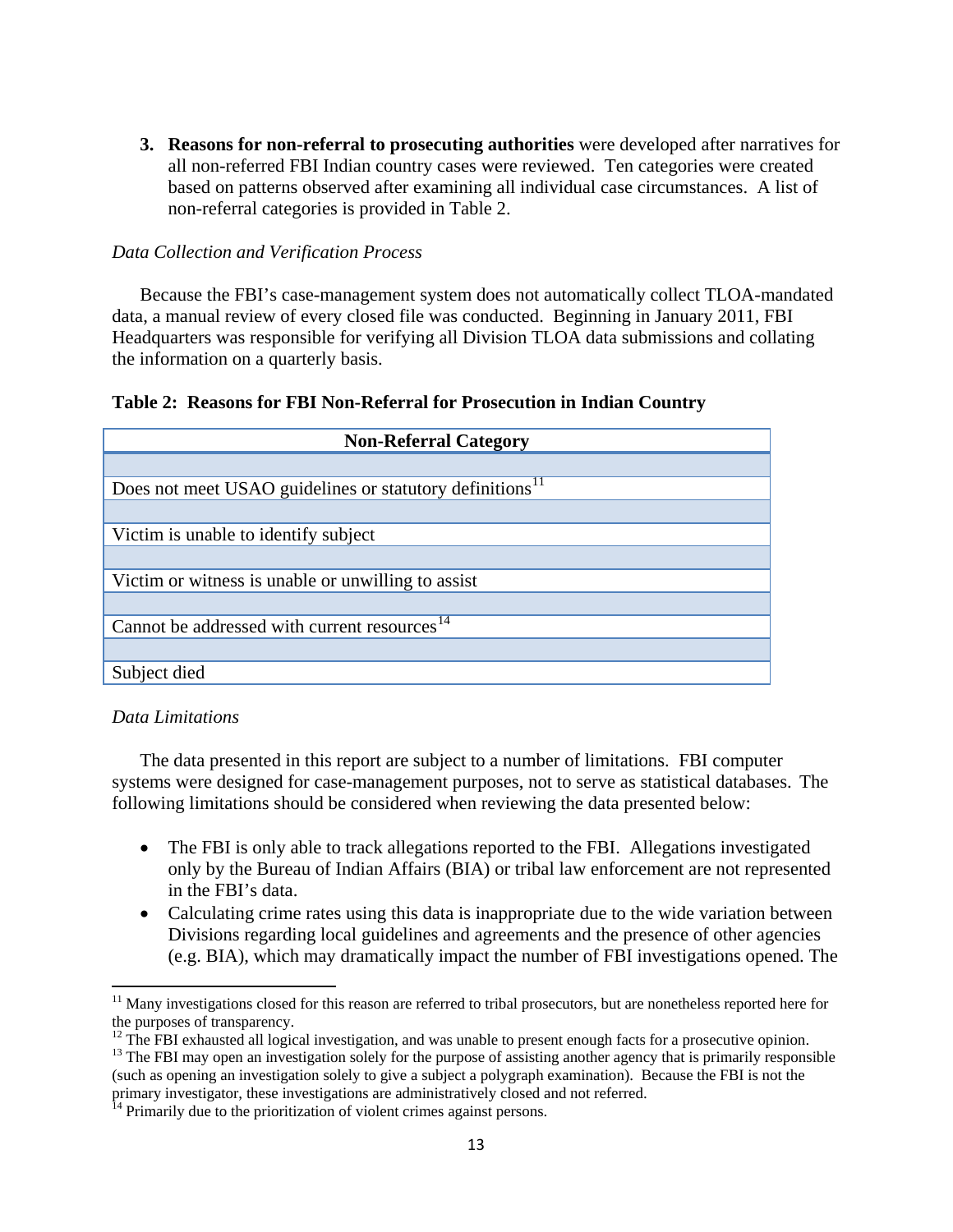number of investigations reported by each Division depends on the number of cases referred, the number of Indian reservations each Division responds to, and the types of investigations the FBI is responsible for in each area.<sup>[15](#page-13-0)</sup>

- Non-referral is not necessarily a permanent status. It is possible that a case closed and not referred may be reopened and referred for prosecution if new information is received.
- Each FBI Division collects TLOA data, which is then submitted to FBI Headquarters for validation. Due to this manual process, a small amount of error may be present in the data.

This space left intentionally blank.

<span id="page-13-0"></span><sup>&</sup>lt;sup>15</sup> The FBI has a Memorandum of Understanding (MOU) with the Bureau of Indian Affairs (BIA) and local agreements based on available resources with other agencies. For example, in some areas but not others, the FBI may work only child sexual abuse cases for victims under age 12, while the BIA would be responsible for all other sexual abuse and sexual assault investigations, including adult rape.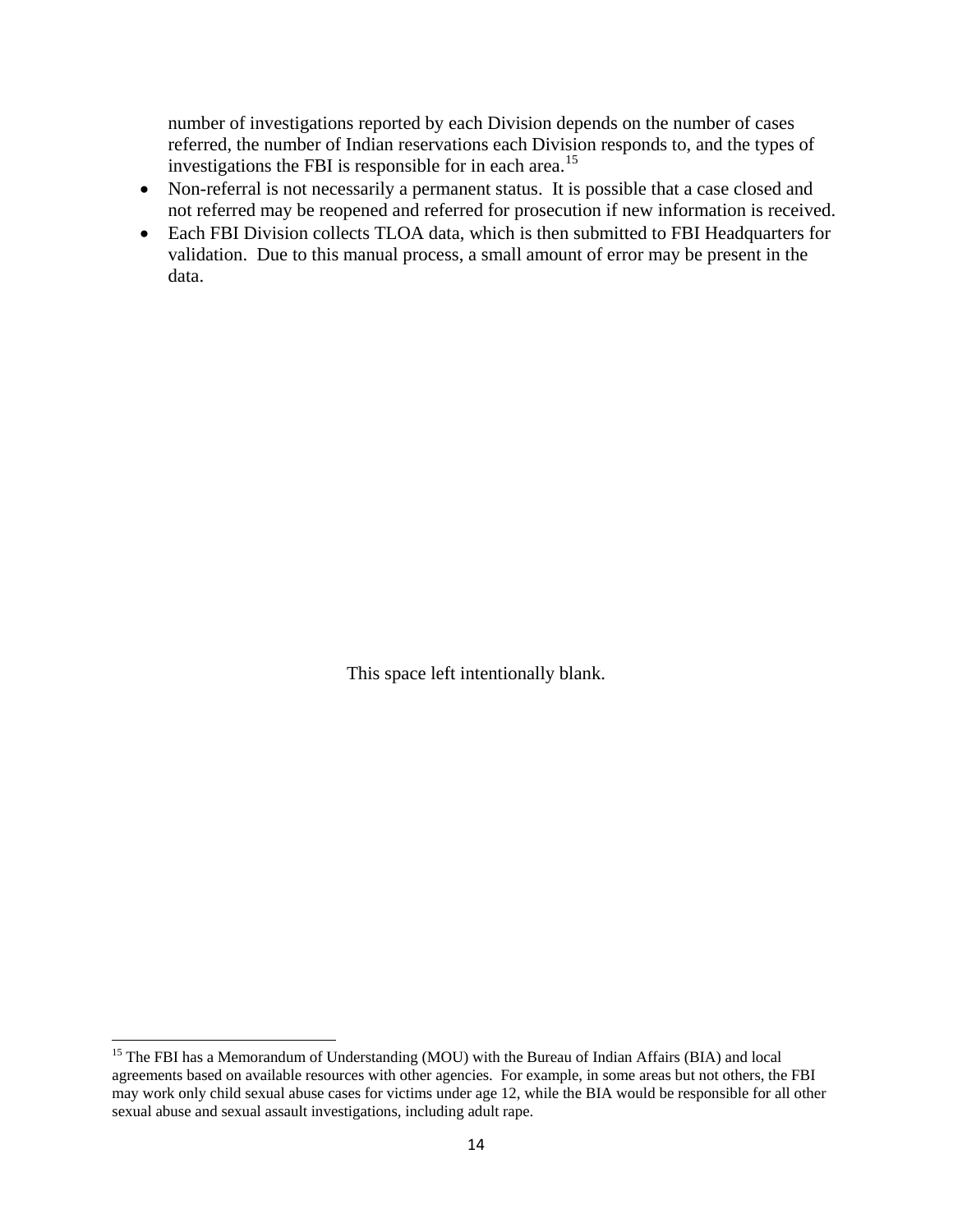#### **FBI TLOA Reporting Information**

l

The FBI closed 2,020 Indian country investigations during CY 2011 and closed 1,908 investigations in CY 2012. Each closed investigation was reviewed manually for purposes of this report. Approximately one in three closed investigations were closed administratively, and thus not referred for prosecution; the other two-thirds were referred to Federal, state, or tribal prosecutors.[16](#page-14-0) Table 3 shows, by FBI Division, the total number of closed investigations (*i.e.*, both those that were referred for prosecution and those that were administratively closed) in CY 2011 and CY 2012. Table 3 also lists the number of investigations that were administratively closed and thus not referred for prosecution for each year (611 in CY 2011 and 658 in CY 2012). Both overall, and in most FBI Divisions, the total number of cases referred for prosecution exceeded the number of cases administratively closed. Four Indian country Divisions — Phoenix (PX), Minneapolis (MP), Salt Lake City (SU), and Albuquerque (AQ) — accounted for approximately75% of all FBI Indian country investigation closures during CY 2011 and CY 2012.

| <b>Division</b> | <b>Division Name</b> | # Administratively Closed/<br><b>Not Referred for Prosecution</b> |                  | <b>Total Closed Investigations</b><br><b>Not Referred)</b> | (Referred and  |
|-----------------|----------------------|-------------------------------------------------------------------|------------------|------------------------------------------------------------|----------------|
|                 |                      | <b>CY 2011</b>                                                    | <b>CY 2012</b>   | <b>CY 2011</b>                                             | <b>CY 2012</b> |
| AL              | Albany               |                                                                   | $\theta$         | 2                                                          | $\theta$       |
| <b>AQ</b>       | Albuquerque          | 85                                                                | 63               | 270                                                        | 188            |
| <b>BF</b>       | <b>Buffalo</b>       | $\overline{0}$                                                    | 1                | $\overline{0}$                                             | 1              |
| CE              | Charlotte            | $\overline{2}$                                                    | $\overline{7}$   | 6                                                          | 17             |
| DE              | Detroit              | 1                                                                 | $\theta$         | 46                                                         | 31             |
| <b>DN</b>       | Denver               | 37                                                                | 30               | 81                                                         | 89             |
| <b>JN</b>       | Jackson              | $\overline{2}$                                                    | 3                | 22                                                         | 18             |
| LV              | Las Vegas            | 27                                                                | 5                | 63                                                         | 34             |
| <b>MM</b>       | Miami                | 3                                                                 | 1                | $\overline{4}$                                             | $\overline{2}$ |
| <b>MO</b>       | Mobile               | $\overline{0}$                                                    | $\overline{0}$   | $\mathbf{1}$                                               | $\overline{0}$ |
| <b>MP</b>       | Minneapolis          | 120                                                               | 124              | 449                                                        | 410            |
| <b>MW</b>       | Milwaukee            | 3                                                                 | 5                | 18                                                         | 25             |
| NO              | New Orleans          | $\overline{0}$                                                    | $\boldsymbol{0}$ | $\boldsymbol{0}$                                           | 3              |
| <b>OC</b>       | Oklahoma City        | 9                                                                 | $\overline{7}$   | 44                                                         | 65             |
| OM              | Omaha                | 26                                                                | 16               | 95                                                         | 67             |
| PD              | Portland             | $\overline{7}$                                                    | $\overline{7}$   | 30                                                         | 26             |
| <b>PX</b>       | Phoenix              | 202                                                               | 304              | 451                                                        | 553            |
| <b>SA</b>       | San Antonio          | $\overline{0}$                                                    | $\mathbf{1}$     | 5                                                          | $\overline{2}$ |
| <b>SC</b>       | Sacramento           | $\overline{2}$                                                    | 3                | 9                                                          | 7              |

**Table 3: Number of Indian Country Criminal Investigations Closed, by FBI Division, CY 2011-2012** 

<span id="page-14-0"></span> $16$  The omitted category in Table 3, referral for prosecution, can be derived by subtracting administrative closures from total investigation closures. It should be noted that referral for prosecution has two outcomes: a prosecutor may decline a case, or a case may be presented in Federal, state, or tribal court.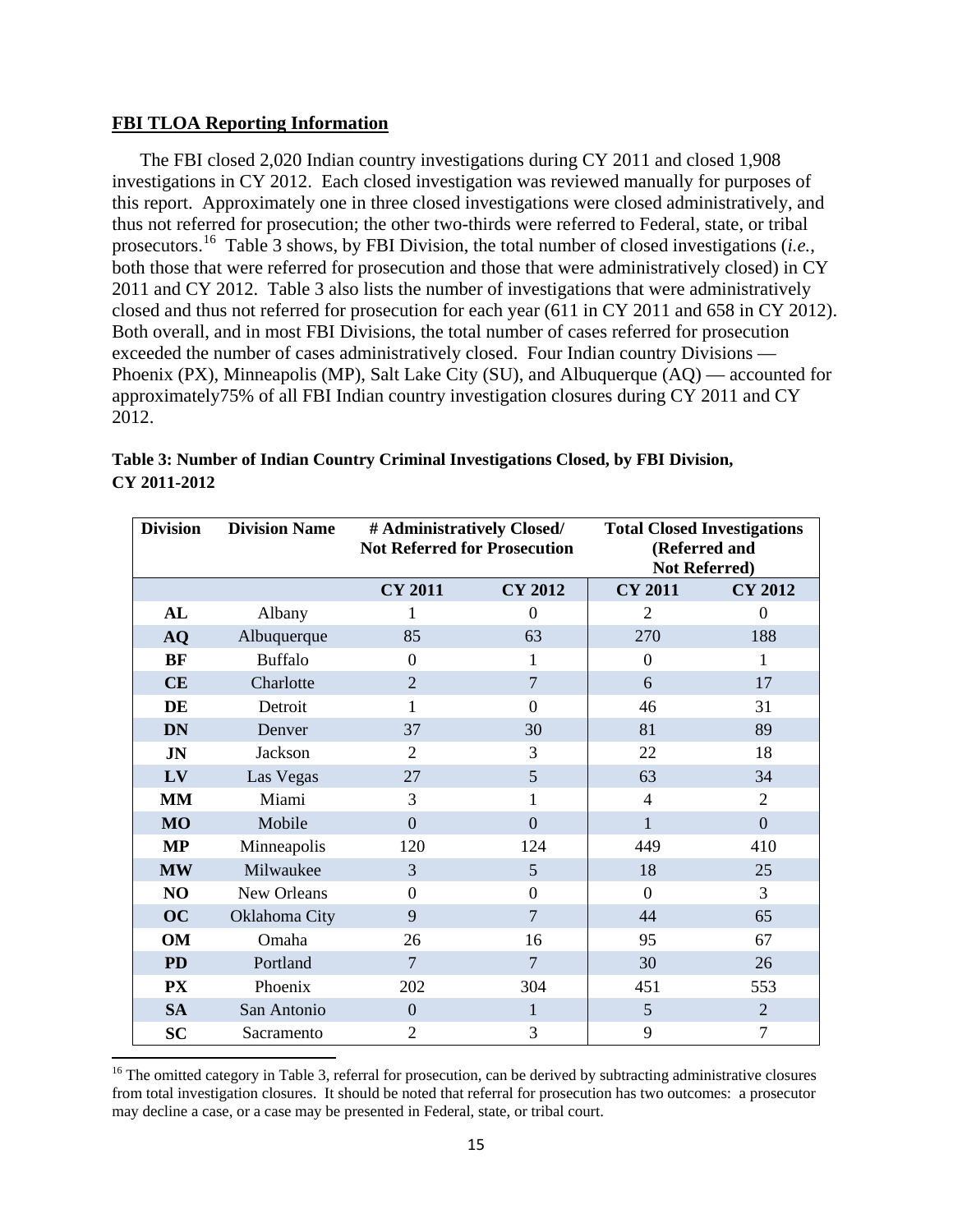| <b>Division</b> | <b>Division Name</b>  | # Administratively Closed/<br><b>Not Referred for Prosecution</b> |                | <b>Total Closed Investigations</b><br>(Referred and<br><b>Not Referred)</b> |                |
|-----------------|-----------------------|-------------------------------------------------------------------|----------------|-----------------------------------------------------------------------------|----------------|
|                 |                       | <b>CY 2011</b>                                                    | <b>CY 2012</b> | <b>CY 2011</b>                                                              | <b>CY 2012</b> |
| <b>SE</b>       | Seattle               | 12                                                                | 13             | 74                                                                          | 69             |
| SF              | San Francisco         |                                                                   | $\theta$       | 3                                                                           | $_{0}$         |
| <b>SU</b>       | <b>Salt Lake City</b> | 71                                                                | 68             | 347                                                                         | 301            |
|                 | <b>Total</b>          | 611                                                               | 658            | 2020                                                                        | 1908           |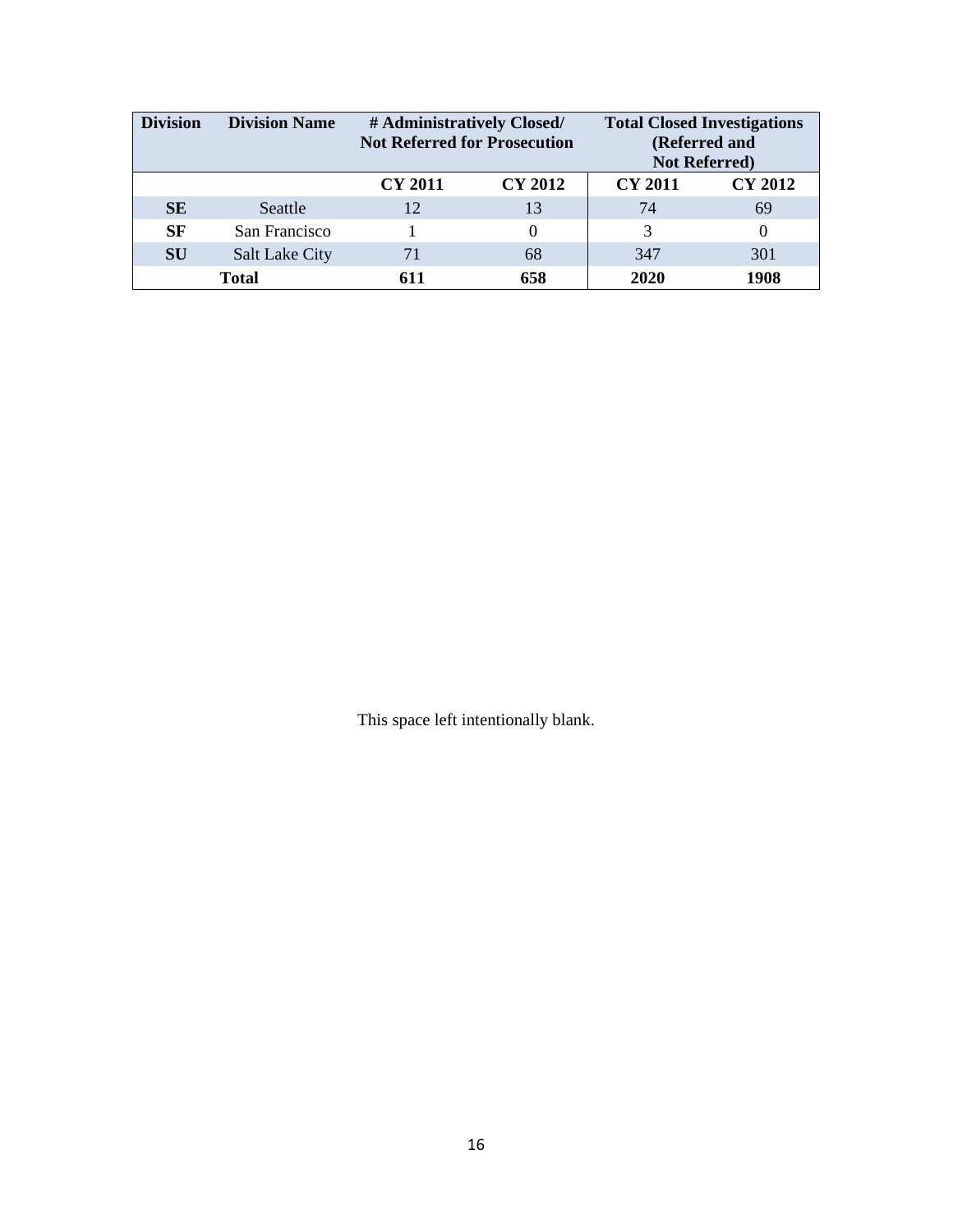<span id="page-16-1"></span><span id="page-16-0"></span>Table 4 lists types of Indian country crimes alleged for all administrative closures by FBI Divisions for CY 2011. Approximately 80% of closed Indian country investigations were violent-crime related, which is consistent with the proportion found in all currently pending FBI Indian country investigations.

|               | <b>Types of Crime</b> |                |                            |                          |                        |                |                                                               |                   |                   |                |                |  |
|---------------|-----------------------|----------------|----------------------------|--------------------------|------------------------|----------------|---------------------------------------------------------------|-------------------|-------------------|----------------|----------------|--|
|               | Assault               | AFO/KFO<br>17  | Child<br>Physical<br>Abuse | Child<br>Sexual<br>Abuse | Death<br>Investigation | Drug<br>Crime  | Financial Crime/<br>Public Corruption/<br><b>Civil Rights</b> | Property<br>Crime | Sexual<br>Assault | Other          | <b>Total</b>   |  |
| ${\bf AL}$    |                       |                |                            |                          |                        |                |                                                               |                   |                   |                | 1              |  |
| AQ            | 13                    |                | $\overline{4}$             | 34                       | 20                     | $\overline{2}$ | $\overline{2}$                                                | $\sqrt{2}$        | 8                 |                | 85             |  |
| CE            |                       |                |                            |                          |                        |                |                                                               | $\mathbf{2}$      |                   |                | $\overline{2}$ |  |
| DE            |                       |                |                            |                          | $\mathbf{1}$           |                |                                                               |                   |                   |                | $\,1$          |  |
| <b>DN</b>     | 11                    |                |                            | 5                        | 10                     |                | $\mathfrak{Z}$                                                | $\mathbf{1}$      | 5                 | $\overline{2}$ | 37             |  |
| $J\mathbf{N}$ |                       |                |                            |                          |                        |                |                                                               | $\mathbf{1}$      |                   | $\mathbf{1}$   | $\sqrt{2}$     |  |
| LV            | $\overline{4}$        | $\overline{c}$ | $\mathbf{1}$               | 5                        | 3                      | $\overline{4}$ | $\overline{4}$                                                | 1                 | $\sqrt{2}$        | 1              | 27             |  |
| <b>MM</b>     |                       |                |                            |                          | $\mathbf{1}$           |                |                                                               |                   |                   | $\overline{2}$ | 3              |  |
| $\bf MP$      | 12                    |                | 3                          | 45                       | 22                     | 17             | 13                                                            |                   | 5                 | 3              | 120            |  |
| <b>MW</b>     |                       |                |                            |                          |                        |                | $\sqrt{2}$                                                    | $\mathbf{1}$      |                   |                | $\mathfrak{Z}$ |  |
| oc            | $\mathbf{1}$          |                |                            |                          | $\sqrt{2}$             |                | $\overline{2}$                                                | $\sqrt{2}$        |                   | $\overline{2}$ | 9              |  |
| OM            | $\sqrt{6}$            |                |                            | 3                        | $8\,$                  | $\mathbf{2}$   | $\sqrt{2}$                                                    | $\mathbf{1}$      | $\overline{4}$    |                | 26             |  |
| <b>PD</b>     | $\overline{2}$        |                | $\overline{2}$             | $\overline{2}$           | 1                      |                |                                                               |                   |                   |                | $\overline{7}$ |  |
| <b>PX</b>     | 38                    | 3              | $\overline{4}$             | 73                       | 47                     | 5              | $\overline{2}$                                                | $\overline{4}$    | 14                | 12             | 202            |  |
| SC            |                       |                |                            |                          |                        |                | $\sqrt{2}$                                                    |                   |                   |                | $\overline{2}$ |  |
| SE            | $\mathbf{1}$          |                |                            |                          | 6                      | $\mathbf{1}$   | $\mathbf{1}$                                                  |                   | $\mathbf{1}$      | $\overline{2}$ | 12             |  |
| <b>SF</b>     |                       |                |                            |                          |                        |                | $\mathbf{1}$                                                  |                   |                   |                | 1              |  |
| SU            | 12                    |                | $\mathbf{1}$               | 12                       | 25                     | 12             | $\mathbf{1}$                                                  | 3                 | $\overline{2}$    | 3              | 71             |  |
| <b>Total</b>  | 100                   | 5              | 15                         | 179                      | $146^{18}$             | 43             | 36                                                            | 18                | 41                | 28             | 611            |  |

|  |  |  |  |  | Table 4: Types of Indian Country Criminal Investigations Administratively Closed, by FBI Division, CY 2011 |
|--|--|--|--|--|------------------------------------------------------------------------------------------------------------|
|--|--|--|--|--|------------------------------------------------------------------------------------------------------------|

<sup>&</sup>lt;sup>17</sup> Assault of a Federal Officer/Killing of a Federal Officer.<br><sup>18</sup> As reported in Table 8, for all but 20 death investigations administratively closed, the FBI's investigation concluded the death was not the result of ho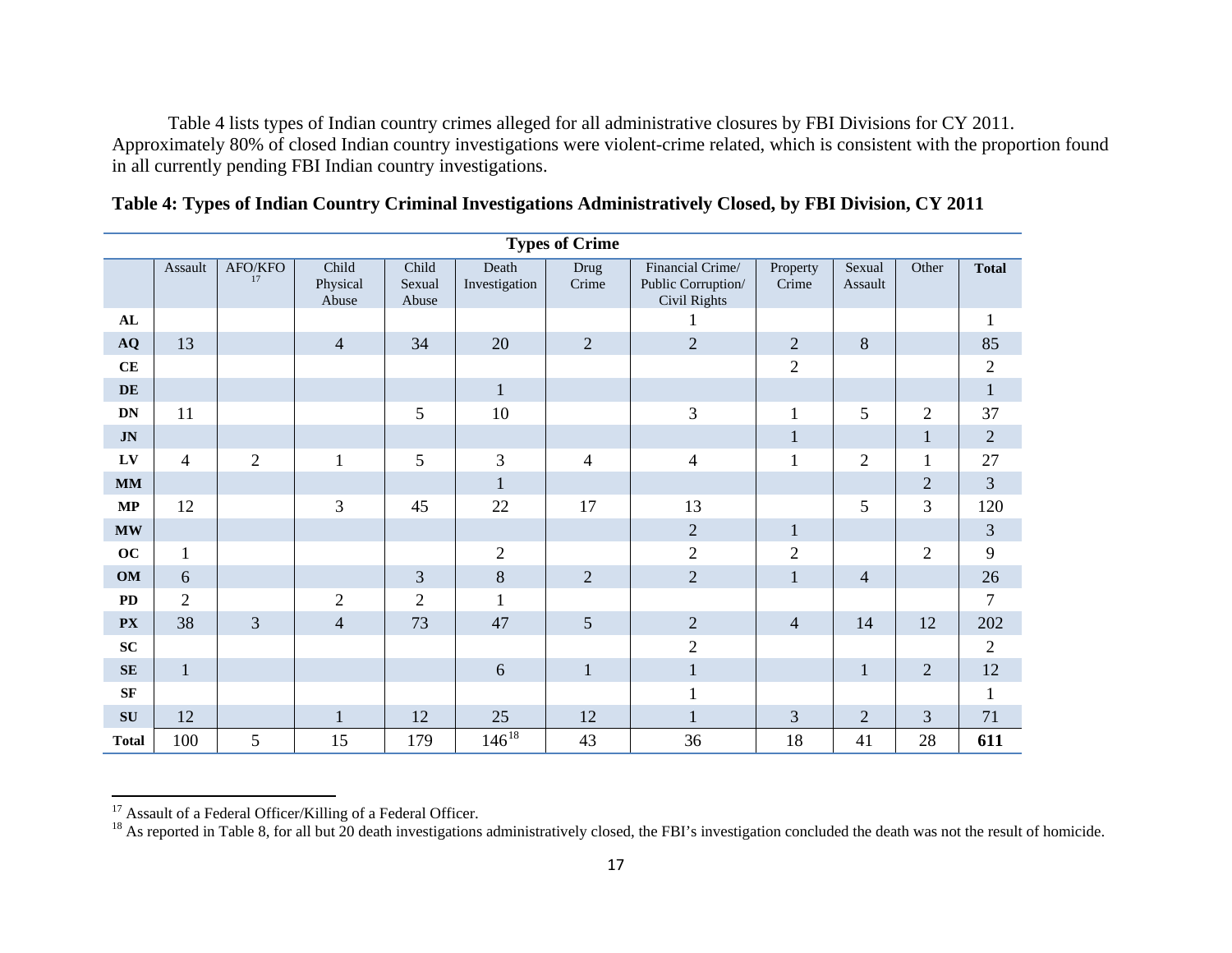<span id="page-17-1"></span><span id="page-17-0"></span>Table 5 lists types of Indian country crimes alleged for all administrative closures by FBI Divisions for CY 2012. Approximately 83% of closed Indian country investigations were violent-crime related, which is consistent with the proportion found in all currently pending FBI Indian country investigations.

| <b>Types of Crime</b>   |                |               |                            |                          |                        |               |                                                        |                   |                   |                |                |  |
|-------------------------|----------------|---------------|----------------------------|--------------------------|------------------------|---------------|--------------------------------------------------------|-------------------|-------------------|----------------|----------------|--|
|                         | Assault        | AFO/KFO<br>19 | Child<br>Physical<br>Abuse | Child<br>Sexual<br>Abuse | Death<br>Investigation | Drug<br>Crime | Financial Crime/<br>Public Corruption/<br>Civil Rights | Property<br>Crime | Sexual<br>Assault | Other          | <b>Total</b>   |  |
| $\bf{AQ}$               | $\overline{7}$ | $\mathbf{1}$  | $\overline{2}$             | 30                       | 20                     |               |                                                        |                   |                   | $\mathbf{2}$   | 63             |  |
| BF                      |                |               |                            |                          | $\mathbf{1}$           |               |                                                        |                   |                   |                | $\mathbf{1}$   |  |
| $\mathbf{CE}$           | $\overline{4}$ |               | 1                          | $\overline{2}$           |                        |               |                                                        |                   |                   |                | $\tau$         |  |
| <b>DN</b>               | $10\,$         |               |                            | $\overline{4}$           | 5                      |               | $\mathbf{1}$                                           | $\mathfrak{Z}$    | 5                 | $\overline{2}$ | 30             |  |
| $\mathbf{J} \mathbf{N}$ |                |               |                            | 1                        | $\mathbf{1}$           |               |                                                        | 1                 |                   |                | 3              |  |
| ${\bf L}{\bf V}$        |                |               | $\mathbf{1}$               |                          | $\mathbf{1}$           |               |                                                        | 3                 |                   |                | $\mathfrak{S}$ |  |
| <b>MM</b>               |                |               |                            |                          |                        |               |                                                        | $\mathbf{1}$      |                   |                | $\mathbf{1}$   |  |
| $\bf MP$                | 10             |               | $\overline{2}$             | 41                       | 23                     | 24            | 5                                                      | 3                 | 12                | $\overline{4}$ | 124            |  |
| $\mathbf{MW}$           |                |               |                            |                          |                        | 5             |                                                        |                   |                   |                | 5              |  |
| OC                      |                |               |                            | $\mathbf{2}$             |                        | $\mathbf{1}$  |                                                        | $\overline{2}$    |                   | $\overline{2}$ | $\overline{7}$ |  |
| OM                      | 6              |               | 1                          | 1                        | 3                      |               | $\mathfrak{2}$                                         | $\overline{2}$    | $\mathbf{1}$      |                | 16             |  |
| PD                      | $\overline{2}$ |               |                            | $\overline{2}$           | $\overline{2}$         |               | $\mathbf{1}$                                           |                   |                   |                | $\overline{7}$ |  |
| ${\bf P}{\bf X}$        | 95             | 6             | 22                         | 100                      | 42                     | 6             | $\overline{4}$                                         | 6                 | 16                | 7              | 304            |  |
| <b>SA</b>               |                |               |                            |                          |                        |               |                                                        | 1                 |                   |                | 1              |  |
| ${\bf SC}$              |                |               |                            |                          |                        |               | 3                                                      |                   |                   |                | 3              |  |
| <b>SE</b>               | $\mathbf{1}$   |               |                            | $\mathbf{1}$             | $\overline{4}$         | 3             | $\mathbf{1}$                                           | $\mathbf{1}$      | $\mathbf{1}$      | $\mathbf{1}$   | 13             |  |
| SU                      | 3              | $\mathbf{1}$  | $\overline{4}$             | 16                       | 31                     | 6             | $\mathbf{1}$                                           | 5                 | $\mathbf{1}$      |                | 68             |  |
| <b>Total</b>            | 138            | 8             | 33                         | 200                      | $133^{20}$             | 45            | 19                                                     | 28                | 36                | 18             | 658            |  |

| Table 5: Types of Indian Country Criminal Investigations Administratively Closed, by FBI Division, CY 2012 |  |  |  |  |
|------------------------------------------------------------------------------------------------------------|--|--|--|--|
|------------------------------------------------------------------------------------------------------------|--|--|--|--|

<sup>&</sup>lt;sup>19</sup> Assault of a Federal Officer/Killing of a Federal Officer.<br><sup>20</sup> As reported in Table 9, for all but 19 death investigations administratively closed, the FBI's investigation concluded the death was not the result of ho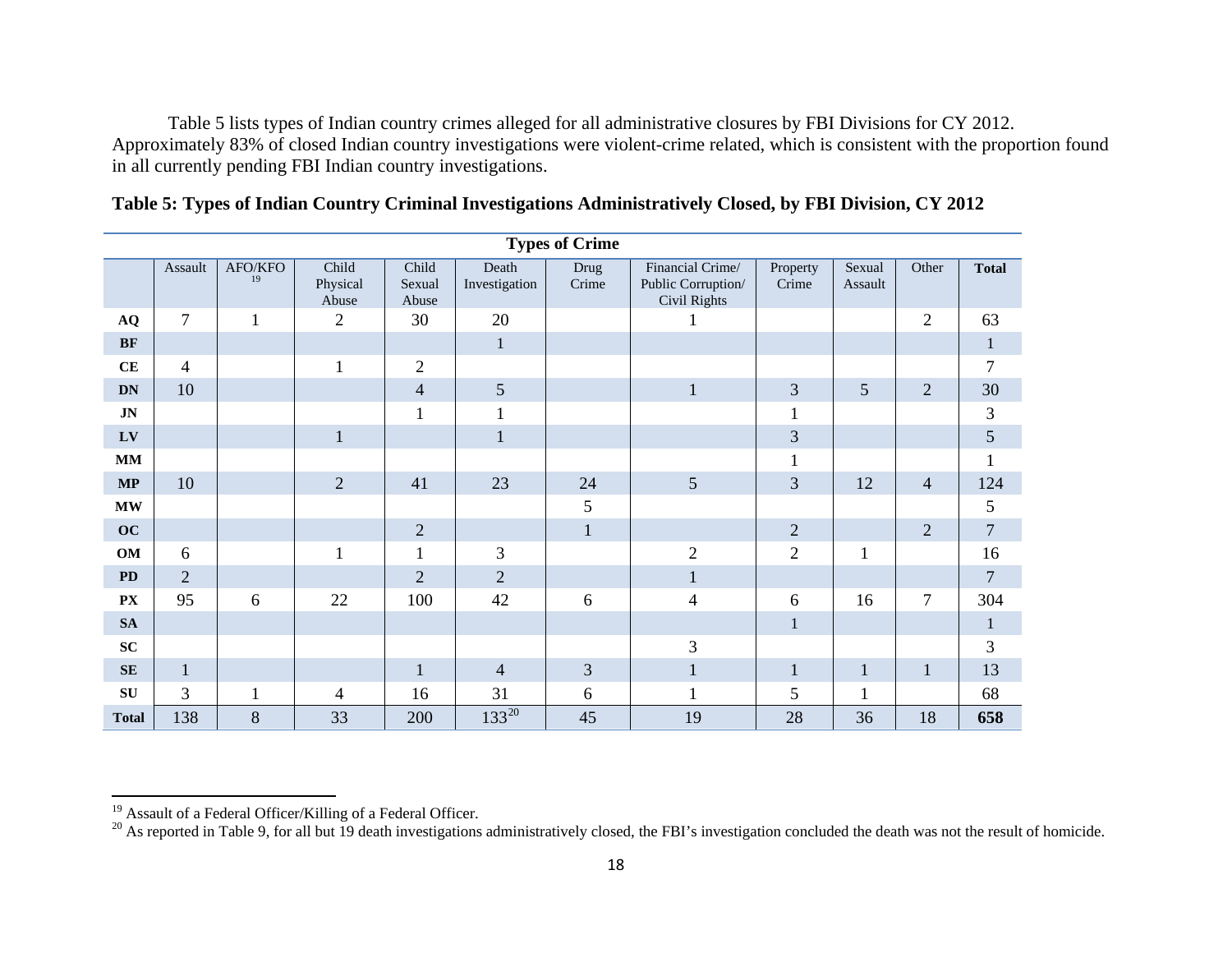<span id="page-18-0"></span>Table 6 lists the status of victims and subjects in FBI Indian country investigations administratively closed during CY 2011. These numbers represent a count of all victims and subjects, not a count of investigations. Some investigations may have multiple victims and subjects, while others may have no identified subject (e.g. death investigations determined to be suicides). Investigations in which victim or subject status was not applicable (e.g., drug or public corruption investigations) will not contribute to the totals represented below. Overall, the majority of victims and subjects in cases administratively closed by the FBI were Native American.

|               | Diatus of victim and bubject     |                                      |                            |                                       |                                   |                                         |                  |  |  |  |
|---------------|----------------------------------|--------------------------------------|----------------------------|---------------------------------------|-----------------------------------|-----------------------------------------|------------------|--|--|--|
|               | American<br><b>Indian Victim</b> | Non-American<br><b>Indian Victim</b> | American Indian<br>Subject | Non-American<br><b>Indian Subject</b> | <b>Business</b><br>Victim/Subject | Unknown<br>Victim/Subject <sup>21</sup> | <b>Total</b>     |  |  |  |
| AL            |                                  |                                      |                            |                                       |                                   |                                         | $\mathbf{1}$     |  |  |  |
| AQ            | 83                               | $\mathbf{1}$                         | 61                         | $\overline{4}$                        | $\overline{4}$                    | 9                                       | 162              |  |  |  |
| CE            |                                  |                                      |                            |                                       | $\mathbf{2}$                      | $\overline{2}$                          | $\overline{4}$   |  |  |  |
| DE            | $\mathbf{1}$                     |                                      |                            |                                       |                                   | $\mathbf{1}$                            | $\sqrt{2}$       |  |  |  |
| <b>DN</b>     | 36                               | $\overline{4}$                       | 38                         |                                       | $\overline{c}$                    | $\mathbf{2}$                            | 82               |  |  |  |
| $J\mathbf{N}$ | $\mathfrak{Z}$                   |                                      | $\mathbf{1}$               |                                       |                                   | $\mathbf{1}$                            | $\mathfrak{S}$   |  |  |  |
| LV            | 13                               |                                      | 15                         | 5                                     | 4                                 | 8                                       | 46               |  |  |  |
| <b>MM</b>     | $\mathfrak{Z}$                   | 1                                    |                            | 3                                     | $\mathbf{1}$                      |                                         | $\,8\,$          |  |  |  |
| $\bf MP$      | 94                               |                                      | 81                         | $8\,$                                 | 10                                | 22                                      | 215              |  |  |  |
| <b>MW</b>     |                                  |                                      |                            |                                       | $\overline{2}$                    | $\overline{4}$                          | 6                |  |  |  |
| OC            | 2                                | $\mathbf{1}$                         | 3                          |                                       | 6                                 | 6                                       | 18               |  |  |  |
| <b>OM</b>     | 19                               |                                      | 12                         |                                       | $\mathbf{2}$                      | 6                                       | 39               |  |  |  |
| <b>PD</b>     | $\overline{7}$                   |                                      | 5                          | 1                                     |                                   | $\overline{2}$                          | 15               |  |  |  |
| <b>PX</b>     | 202                              | $\overline{4}$                       | 129                        | $\overline{4}$                        | 6                                 | 47                                      | 392              |  |  |  |
| SC            |                                  |                                      | $\mathbf{2}$               |                                       | $\mathbf{1}$                      |                                         | $\overline{4}$   |  |  |  |
| SE            | $\overline{4}$                   |                                      | 3                          |                                       | $\mathbf{1}$                      | 13                                      | 21               |  |  |  |
| SF            |                                  |                                      |                            |                                       |                                   |                                         | $\boldsymbol{0}$ |  |  |  |
| ${\bf SU}$    | 56                               |                                      | 32                         | $\overline{4}$                        |                                   | 25                                      | 119              |  |  |  |
| <b>Total</b>  | 523                              | 13                                   | 382                        | 30                                    | 42                                | 149                                     | 1139             |  |  |  |

**Table 6: Status of Victim and Subject in Indian Country Investigations Administratively Closed, by FBI Division, CY 2011 Status of Victim and Subject**

<sup>&</sup>lt;sup>21</sup> Unknown victims or subjects are most common in cases where the identity of the perpetrator is unknown, the victim does not identify the perpetrator, or a child victim may not disclose the identity of his or her abuser.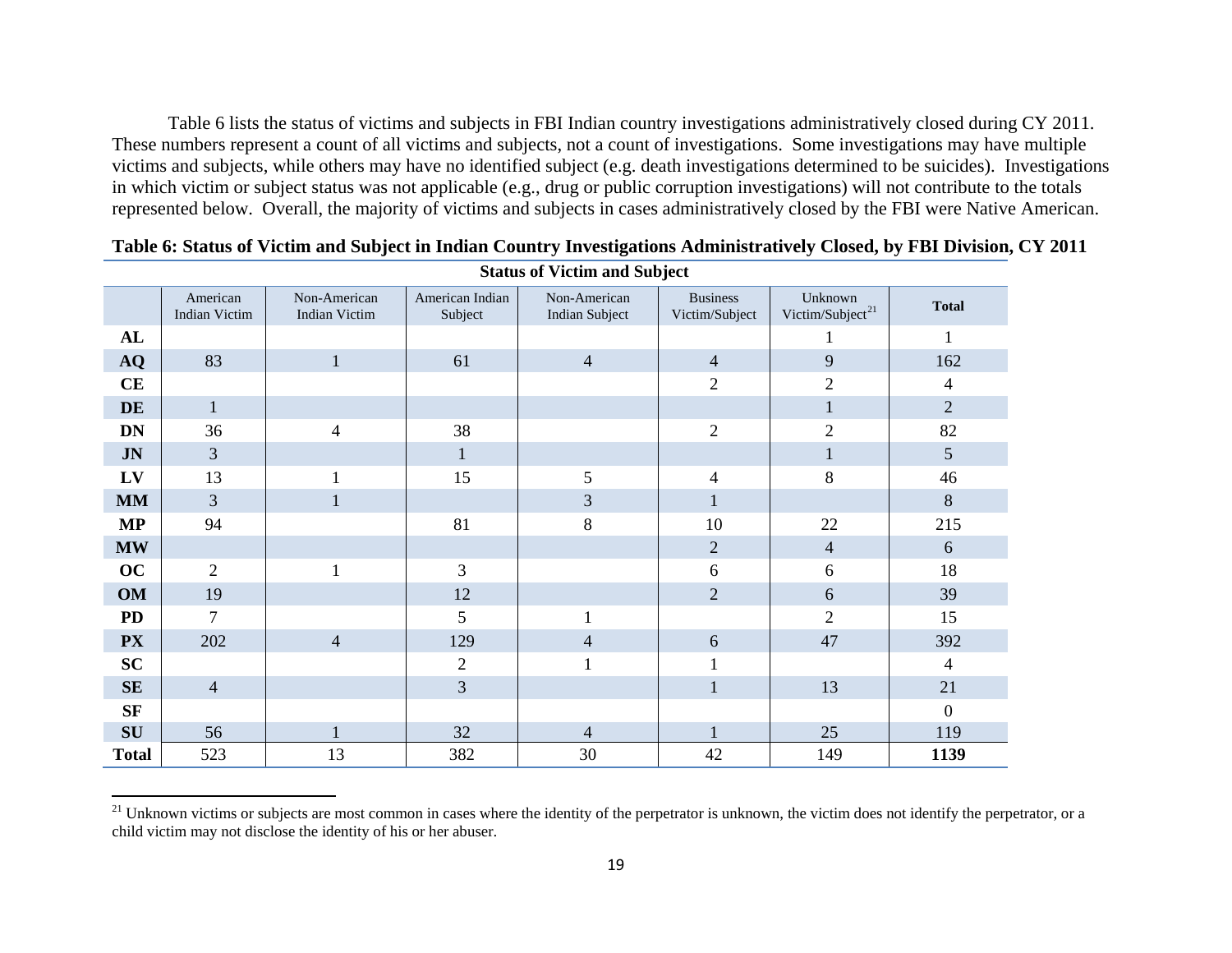<span id="page-19-0"></span>Table 7 lists the status of victims and subjects in FBI Indian country investigations administratively closed during CY 2012. As in CY 2011, the majority of victims and subjects in cases administratively closed by the FBI were Native American.

|              | American<br>Indian Victim | Non-American<br><b>Indian Victim</b> | American Indian<br>Subject | Non-American<br><b>Indian Subject</b> | <b>Business</b><br>Victim/Subject | Unknown<br>Victim/Subject <sup>22</sup> | <b>Total</b>   |
|--------------|---------------------------|--------------------------------------|----------------------------|---------------------------------------|-----------------------------------|-----------------------------------------|----------------|
| <b>AQ</b>    | 63                        |                                      | 30                         |                                       |                                   | 17                                      | 111            |
| <b>BF</b>    | $\mathbf{1}$              |                                      |                            |                                       |                                   | $\mathbf{1}$                            | $\overline{2}$ |
| CE           | 7                         |                                      | 6                          |                                       |                                   |                                         | 14             |
| <b>DN</b>    | 36                        | $\overline{3}$                       | 19                         | $\mathbf{1}$                          | $\mathfrak{Z}$                    | 12                                      | 74             |
| <b>JN</b>    | 3                         |                                      |                            | $\overline{2}$                        |                                   | 1                                       | 6              |
| LV           | $\mathbf{1}$              | $\mathbf{1}$                         | 6                          |                                       |                                   | $\overline{4}$                          | 12             |
| <b>MM</b>    |                           |                                      |                            |                                       | $\mathbf{1}$                      | 1                                       | $\overline{2}$ |
| <b>MP</b>    | 108                       | $\overline{2}$                       | 90                         | 12                                    | 6                                 | 23                                      | 241            |
| <b>MW</b>    |                           |                                      | 4                          |                                       |                                   | 1                                       | 5              |
| OC           | $\overline{3}$            |                                      | $\overline{4}$             | $\mathbf{1}$                          | $\overline{4}$                    | $\overline{2}$                          | 14             |
| <b>OM</b>    | 13                        |                                      | 10                         |                                       | $\overline{4}$                    | 7                                       | 35             |
| <b>PD</b>    | 3                         |                                      | $\overline{2}$             |                                       |                                   | 11                                      | 16             |
| <b>PX</b>    | 311                       | 8                                    | 213                        | 9                                     | 7                                 | 88                                      | 636            |
| <b>SA</b>    |                           |                                      |                            |                                       | $\mathbf{1}$                      | $\mathbf{1}$                            | $\mathbf{2}$   |
| <b>SC</b>    |                           |                                      | $\mathbf{1}$               | $\mathbf{1}$                          | $\mathfrak{Z}$                    | $\mathbf{1}$                            | 6              |
| SE           | $\overline{7}$            |                                      | 6                          | $\overline{2}$                        | $\sqrt{2}$                        | $\overline{3}$                          | 20             |
| SU           | 54                        | 4                                    | 32                         | 8                                     | $\overline{2}$                    | 14                                      | 114            |
| <b>Total</b> | 610                       | 18                                   | 423                        | 37                                    | 34                                | 188                                     | 1310           |

**Table 7: Status of Victim and Subject in Indian Country Investigations Administratively Closed, by FBI Division, CY 2012 Status of Victim and Subject**

 $^{22}$  Unknown victims or subjects are most common in cases where the identity of the perpetrator is unknown, the victim does not identify the perpetrator, or a child victim may not disclose the identity of his or her abuser.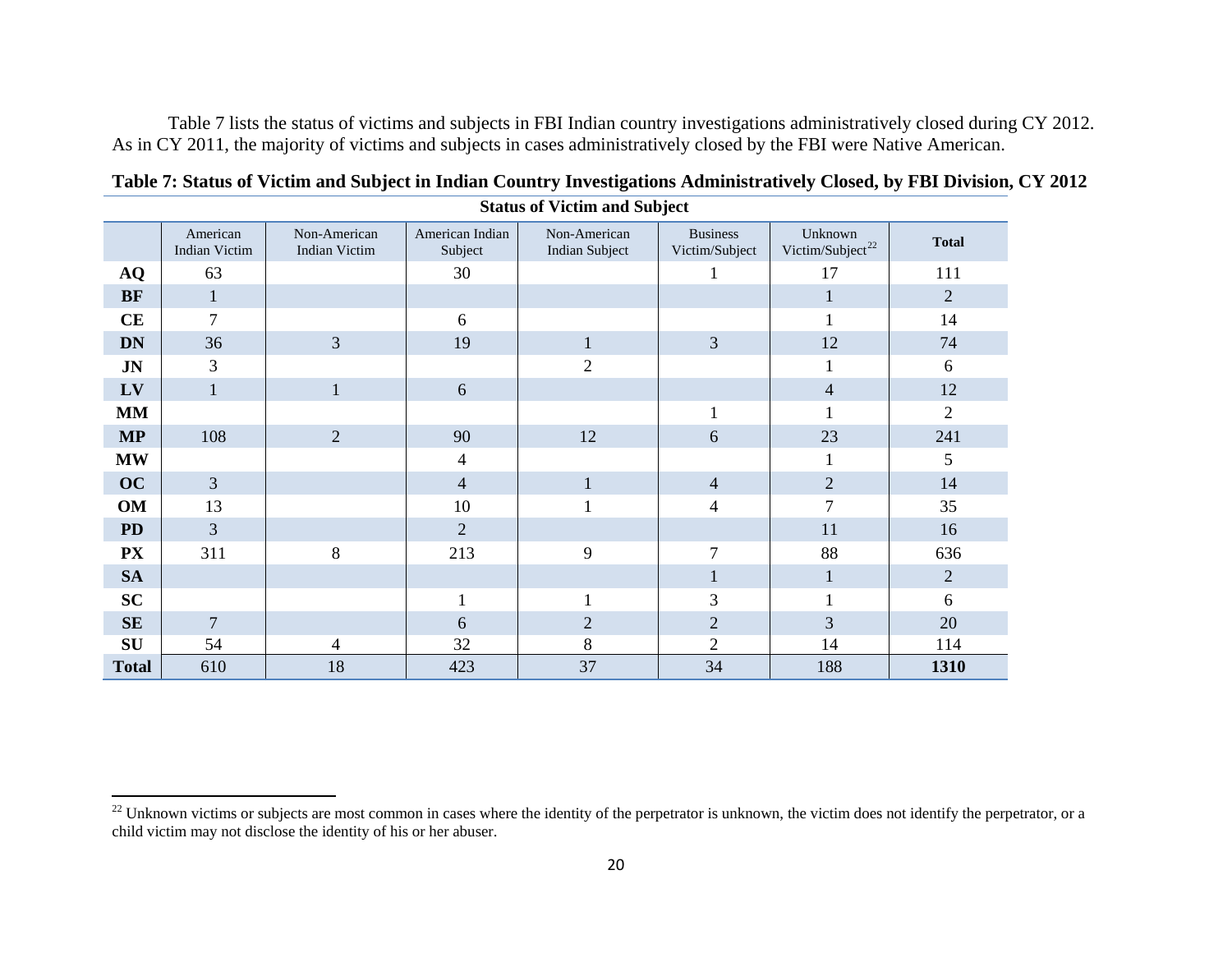Table 8 addresses the reasons for non-referral of CY 2011 investigations for prosecution. Of the 611 cases not referred, 126 or 21% of the total were death investigations in which it was determined that the victim died due to natural causes, an accident, or suicide. Another 26% were determined to be unsupported allegations, meaning no evidence of criminal activity was uncovered during the investigation. In 2% of investigations, the subject died prior to referral for prosecution.

|              | <b>Closure Reasons</b>                                                    |                                |                                |                                               |                           |                                                                |                            |                                                     |                                  |                 |                |
|--------------|---------------------------------------------------------------------------|--------------------------------|--------------------------------|-----------------------------------------------|---------------------------|----------------------------------------------------------------|----------------------------|-----------------------------------------------------|----------------------------------|-----------------|----------------|
|              | Does not meet<br><b>USAO</b><br>guidelines or<br>statutory<br>definitions | Death was<br>not a<br>homicide | $\rm No$<br>Remaining<br>Leads | Victim is<br>unable<br>to identify<br>subject | Unsupported<br>Allegation | Victim or<br>witness is<br>unable or<br>unwilling to<br>assist | Interagency<br>Cooperation | Cannot be<br>addressed<br>with current<br>resources | Duplicate<br>or Case<br>Reopened | Subject<br>Died | <b>Total</b>   |
| AL           |                                                                           |                                |                                |                                               |                           |                                                                | $\mathbf{1}$               |                                                     |                                  |                 | 1              |
| $\bf{AQ}$    | $\overline{7}$                                                            | 19                             | 10                             | $\overline{4}$                                | 26                        | $8\,$                                                          | $8\,$                      | $\mathbf{1}$                                        |                                  | $\overline{2}$  | 85             |
| CE           |                                                                           |                                |                                |                                               |                           |                                                                | $\overline{2}$             |                                                     |                                  |                 | $\overline{2}$ |
| DE           |                                                                           |                                | $\mathbf{1}$                   |                                               |                           |                                                                |                            |                                                     |                                  |                 | $\mathbf{1}$   |
| DN           | $\overline{4}$                                                            | $8\,$                          | 5                              | $\overline{2}$                                | $\overline{7}$            | $\overline{7}$                                                 | $\overline{2}$             |                                                     |                                  | $\mathbf{1}$    | 37             |
| <b>JN</b>    |                                                                           |                                | $\overline{2}$                 |                                               |                           |                                                                |                            |                                                     |                                  |                 | $\overline{2}$ |
| LV           | $\overline{2}$                                                            | $\mathbf{2}$                   | 3                              | $\mathbf{1}$                                  | 11                        | $\mathbf{2}$                                                   | $\overline{2}$             | $\overline{2}$                                      |                                  |                 | 27             |
| <b>MM</b>    |                                                                           | $\mathbf{1}$                   | $\mathbf{1}$                   |                                               |                           |                                                                |                            |                                                     |                                  | $\mathbf{1}$    | 3              |
| $\bf MP$     | 9                                                                         | 20                             | 15                             | 6                                             | 43                        | 10                                                             | 6                          | 6                                                   | $\overline{2}$                   | 3               | 120            |
| <b>MW</b>    |                                                                           |                                | $\mathbf{1}$                   |                                               | $\overline{2}$            |                                                                |                            |                                                     |                                  |                 | $\mathfrak{Z}$ |
| oc           |                                                                           | $\mathbf{1}$                   | $\mathfrak{Z}$                 |                                               | $\overline{4}$            |                                                                |                            |                                                     |                                  | $\mathbf{1}$    | 9              |
| <b>OM</b>    | 3                                                                         | $\boldsymbol{7}$               | $\overline{3}$                 |                                               | 5                         | $\sqrt{2}$                                                     | $\mathbf{1}$               |                                                     | $\overline{3}$                   | $\overline{2}$  | 26             |
| <b>PD</b>    | 1                                                                         | $\mathbf{1}$                   | $\mathbf{2}$                   | 1                                             | 1                         | 1                                                              |                            |                                                     |                                  |                 | $\overline{7}$ |
| <b>PX</b>    | 41                                                                        | 40                             | 29                             | 6                                             | 44                        | 26                                                             | 10                         | $\overline{2}$                                      | $\mathbf{1}$                     | $\mathfrak{Z}$  | 202            |
| ${\bf SC}$   |                                                                           |                                | $\mathbf{1}$                   |                                               |                           |                                                                |                            |                                                     |                                  |                 | $\overline{2}$ |
| SE           |                                                                           | $5\overline{)}$                |                                | $\mathbf{1}$                                  | $\overline{2}$            | $\mathbf{1}$                                                   | $\mathbf{2}$               |                                                     | $\mathbf{1}$                     |                 | 12             |
| SF           |                                                                           |                                |                                |                                               |                           |                                                                |                            |                                                     |                                  |                 | $\mathbf{1}$   |
| SU           |                                                                           | 22                             | 17                             |                                               | 14                        | 12                                                             | 3                          |                                                     | 3                                |                 | 71             |
| <b>Total</b> | 67                                                                        | 126                            | 93                             | 21                                            | 160                       | 69                                                             | 37                         | 11                                                  | 13                               | 14              | 611            |

# **Table 8: Reasons FBI Indian Country Investigations Were Administratively Closed, by Division, CY 2011**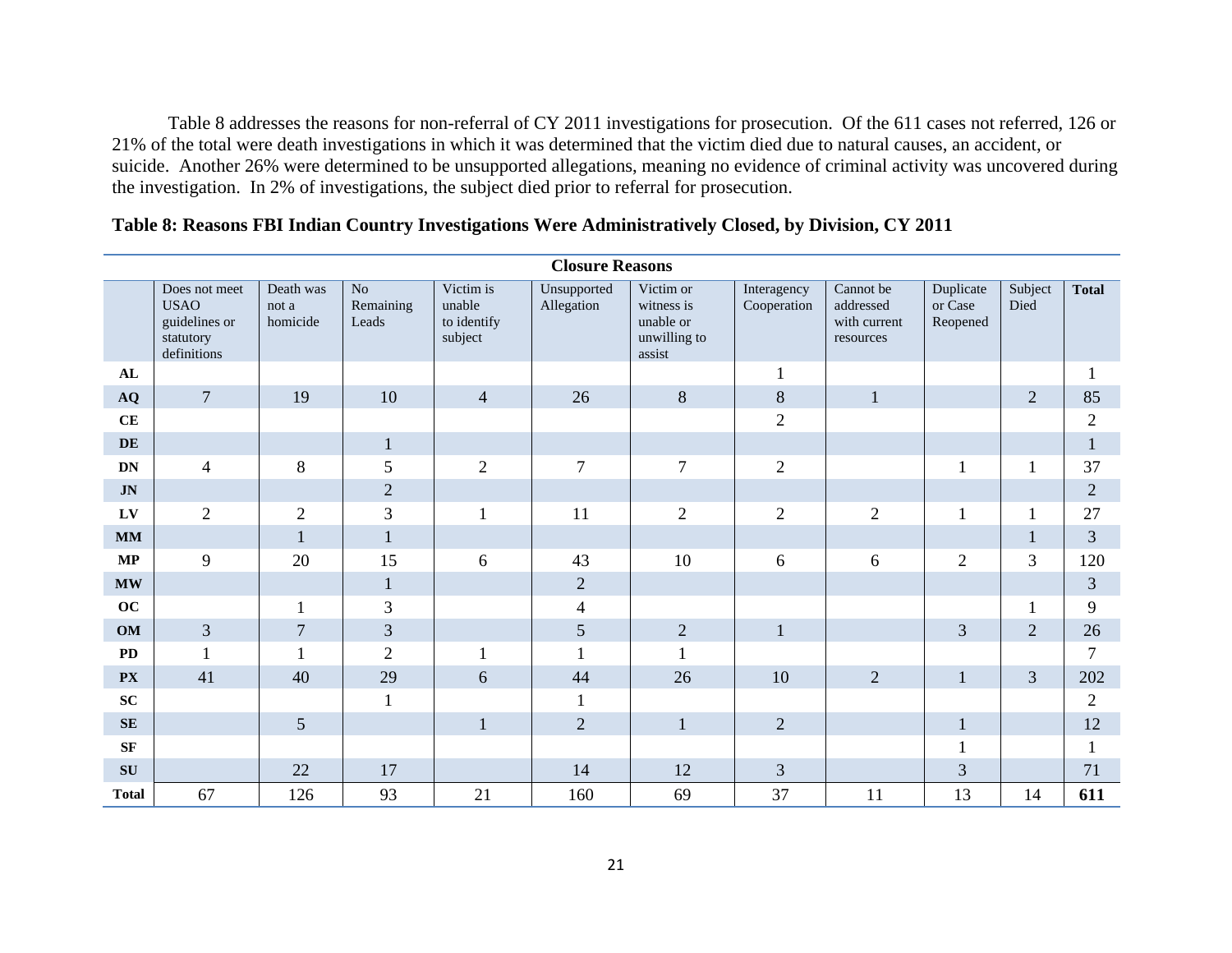Table 9 addresses the reasons for non-referral of CY 2012 investigations for prosecution. Of the 658 cases not referred, 114 or 17% of the total were death investigations where it was determined that the victim died due to natural causes, an accident, or suicide. Another 22% were determined to be unsupported allegations, meaning no evidence of criminal activity was uncovered during the investigation. In 2% of investigations, the subject died prior to referral for prosecution.

|                        | <b>Closure Reasons</b>                                                    |                                |                                      |                                               |                           |                                                                |                            |                                                     |                                  |                 |                |
|------------------------|---------------------------------------------------------------------------|--------------------------------|--------------------------------------|-----------------------------------------------|---------------------------|----------------------------------------------------------------|----------------------------|-----------------------------------------------------|----------------------------------|-----------------|----------------|
|                        | Does not meet<br><b>USAO</b><br>guidelines or<br>statutory<br>definitions | Death was<br>not a<br>homicide | N <sub>o</sub><br>Remaining<br>Leads | Victim is<br>unable<br>to identify<br>subject | Unsupported<br>Allegation | Victim or<br>witness is<br>unable or<br>unwilling to<br>assist | Interagency<br>Cooperation | Cannot be<br>addressed<br>with current<br>resources | Duplicate<br>or Case<br>Reopened | Subject<br>Died | <b>Total</b>   |
| $\bf{AQ}$              | 13                                                                        | 18                             | $\overline{7}$                       |                                               | 15                        | 3                                                              | $\overline{4}$             |                                                     |                                  | $\overline{3}$  | 63             |
| <b>BF</b>              |                                                                           |                                |                                      |                                               |                           |                                                                | $\mathbf{1}$               |                                                     |                                  |                 | $\mathbf{1}$   |
| CE                     |                                                                           |                                | $\mathbf{1}$                         |                                               |                           |                                                                |                            | 6                                                   |                                  |                 | $\overline{7}$ |
| <b>DN</b>              | 5                                                                         | 5                              | $\overline{4}$                       | $\overline{2}$                                | $\overline{4}$            | $\overline{7}$                                                 | $\mathbf{1}$               |                                                     | $\mathbf{1}$                     | $\mathbf{1}$    | 30             |
| JN                     |                                                                           | $\mathbf{1}$                   |                                      |                                               | $\bf{I}$                  |                                                                |                            |                                                     | 1                                |                 | $\mathfrak{Z}$ |
| LV                     | $\overline{3}$                                                            | $\mathbf{1}$                   | $\mathbf{1}$                         |                                               |                           |                                                                |                            |                                                     |                                  |                 | 5              |
| <b>MM</b>              |                                                                           |                                |                                      |                                               | $\mathbf{1}$              |                                                                |                            |                                                     |                                  |                 |                |
| $\bf MP$               | 13                                                                        | 23                             | 27                                   | $\mathbf{1}$                                  | 37                        | $\overline{4}$                                                 | 10                         | $\mathbf{1}$                                        | 6                                | $\overline{2}$  | 124            |
| $\mathbf{M}\mathbf{W}$ |                                                                           |                                | $\mathfrak{S}$                       |                                               |                           |                                                                |                            |                                                     |                                  |                 | 5              |
| OC                     | $\mathbf{1}$                                                              |                                | $\overline{3}$                       |                                               |                           |                                                                |                            |                                                     | $\mathbf{1}$                     | $\overline{2}$  | $\overline{7}$ |
| OM                     | $\overline{4}$                                                            | 3                              | 5                                    |                                               | $\overline{2}$            |                                                                |                            |                                                     | $\overline{2}$                   |                 | 16             |
| <b>PD</b>              |                                                                           | $\mathbf{1}$                   | $\overline{2}$                       |                                               | $\mathbf{1}$              | $\mathbf{1}$                                                   |                            |                                                     |                                  | $\mathbf{2}$    | $\overline{7}$ |
| ${\bf P}{\bf X}$       | 68                                                                        | 35                             | 47                                   | $\overline{7}$                                | 69                        | 51                                                             | 16                         | $\overline{2}$                                      | 8                                | $\mathbf{1}$    | 304            |
| <b>SA</b>              |                                                                           |                                |                                      |                                               |                           |                                                                | $\mathbf{1}$               |                                                     |                                  |                 | $\mathbf{1}$   |
| SC                     |                                                                           |                                |                                      |                                               | $\mathbf{1}$              | $\overline{2}$                                                 |                            |                                                     |                                  |                 | $\overline{3}$ |
| <b>SE</b>              | $\mathbf{1}$                                                              | $\overline{2}$                 | $\overline{4}$                       |                                               | 3                         |                                                                | $\sqrt{2}$                 |                                                     | $\mathbf{1}$                     |                 | 13             |
| SU                     | 11                                                                        | 25                             | 11                                   |                                               | 8                         | $\overline{4}$                                                 | $\overline{2}$             | $\overline{2}$                                      | $\mathbf{1}$                     | $\overline{4}$  | 68             |
| <b>Total</b>           | 119                                                                       | 114                            | 117                                  | 10                                            | 142                       | 72                                                             | 37                         | 11                                                  | 21                               | 15              | 658            |

# **Table 9: Reasons FBI Indian Country Investigations Were Administratively Closed, by Division, CY 2012**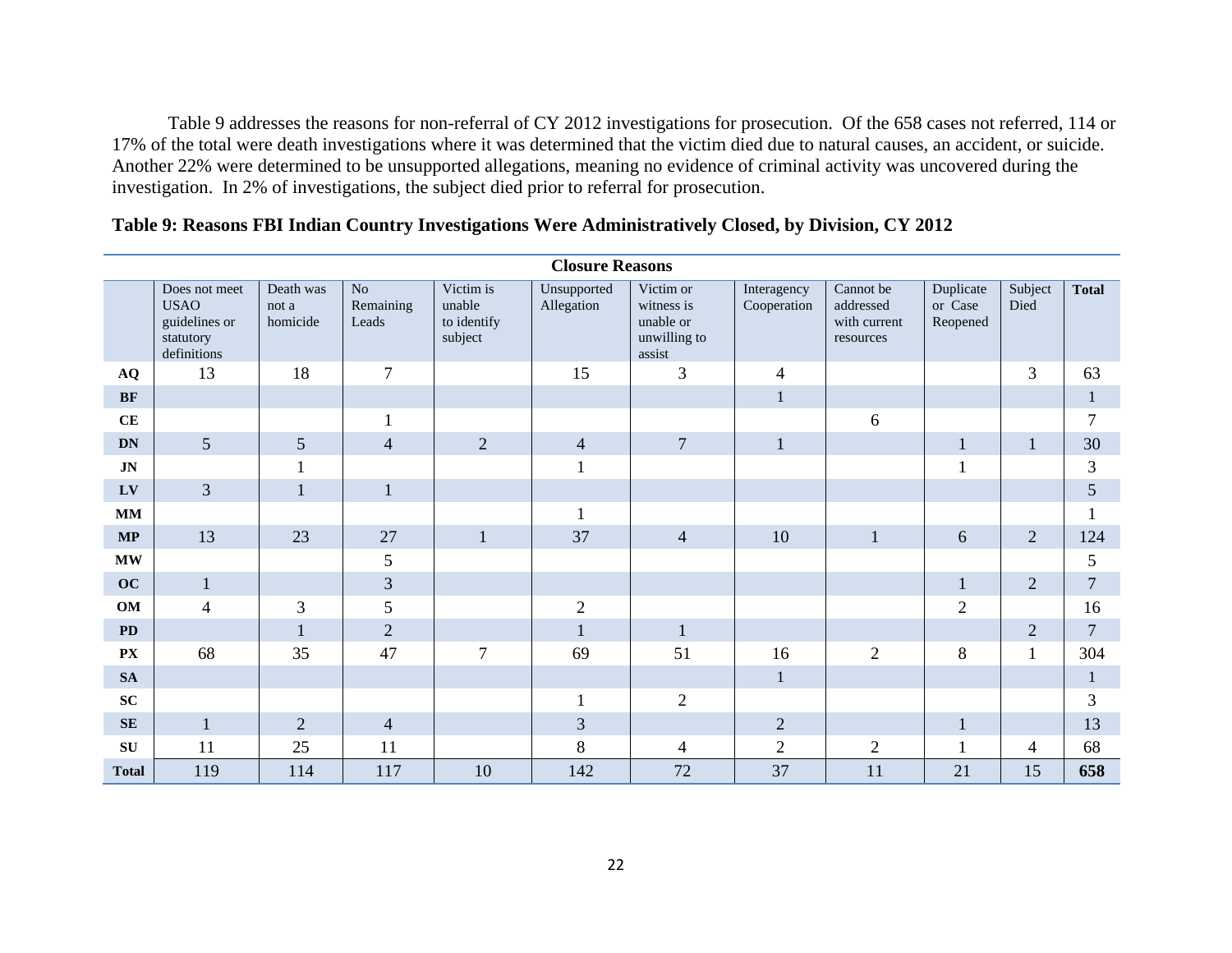<span id="page-22-1"></span><span id="page-22-0"></span>Table 10 provides additional information on a selection of violent crime investigations for CY 2011 administratively closed by the four Indian country FBI Divisions with the largest Indian country caseload.<sup>[23](#page-22-0)</sup> The victim/subject status is provided for each investigation. Information is omitted from this table if no racial identification was documented for either subject or victim (i.e., it cannot fit into one of the categories below), no subject was identified, the subject was a business, or if there were multiple victims and subjects and there were differences in race between any of them (*e.g.*, the rare occasion when, for example, one Indian and one non-Indian accused a non-Indian of a violent crime).

|              | <b>Types of Crime</b>                   |                                       |                                      |                                         |                                      |                                             |  |
|--------------|-----------------------------------------|---------------------------------------|--------------------------------------|-----------------------------------------|--------------------------------------|---------------------------------------------|--|
|              |                                         | <b>Assault</b>                        |                                      | <b>Child Sexual Abuse</b>               |                                      |                                             |  |
|              | Indian Victim,<br><b>Indian Subject</b> | Indian Victim, Non-<br>Indian Subject | Non-Indian Victim,<br>Indian Subject | Indian Victim,<br><b>Indian Subject</b> | Indian Victim,<br>Non-Indian Subject | Non-Indian Victim,<br><b>Indian Subject</b> |  |
| AQ           | 11                                      |                                       |                                      | 20                                      |                                      |                                             |  |
| <b>MP</b>    | 10                                      |                                       |                                      | 30                                      |                                      |                                             |  |
| <b>PX</b>    | 29                                      |                                       |                                      | 51                                      |                                      |                                             |  |
| SU           | 6                                       |                                       |                                      |                                         |                                      |                                             |  |
| <b>Total</b> | 56                                      |                                       |                                      | 107                                     |                                      |                                             |  |

#### **Table 10: Violent Crimes Administratively Closed, Victim and Subject Status, by FBI Division, CY 2011**

|              | <b>Types of Crime</b>                   |                                       |                                             |                                         |                                      |                                             |  |
|--------------|-----------------------------------------|---------------------------------------|---------------------------------------------|-----------------------------------------|--------------------------------------|---------------------------------------------|--|
|              |                                         | Death Investigation <sup>24</sup>     |                                             |                                         | <b>Sexual Assault</b>                |                                             |  |
|              | Indian Victim,<br><b>Indian Subject</b> | Indian Victim, Non-<br>Indian Subject | Non-Indian Victim,<br><b>Indian Subject</b> | Indian Victim,<br><b>Indian Subject</b> | Indian Victim,<br>Non-Indian Subject | Non-Indian Victim,<br><b>Indian Subject</b> |  |
| AQ           | $\circ$                                 |                                       |                                             |                                         |                                      |                                             |  |
| <b>MP</b>    |                                         |                                       |                                             |                                         |                                      |                                             |  |
| <b>PX</b>    |                                         |                                       |                                             | 10                                      |                                      |                                             |  |
| SU           |                                         |                                       |                                             |                                         |                                      |                                             |  |
| <b>Total</b> | $\overline{.5}$                         |                                       |                                             | 20                                      |                                      |                                             |  |

 $^{23}$  Due to low frequencies, only investigations from four Divisions (responsible for 75% of all cases) for the top four violent crimes are represented. Again, this data does not include alleged crimes within these categories that were investigated solely by the BIA or other Federal law enforcement agencies.

l

<sup>&</sup>lt;sup>24</sup> Most death investigations do not have a victim/subject dynamic because it is determined the victim died as a result of natural causes, an accident, or suicide.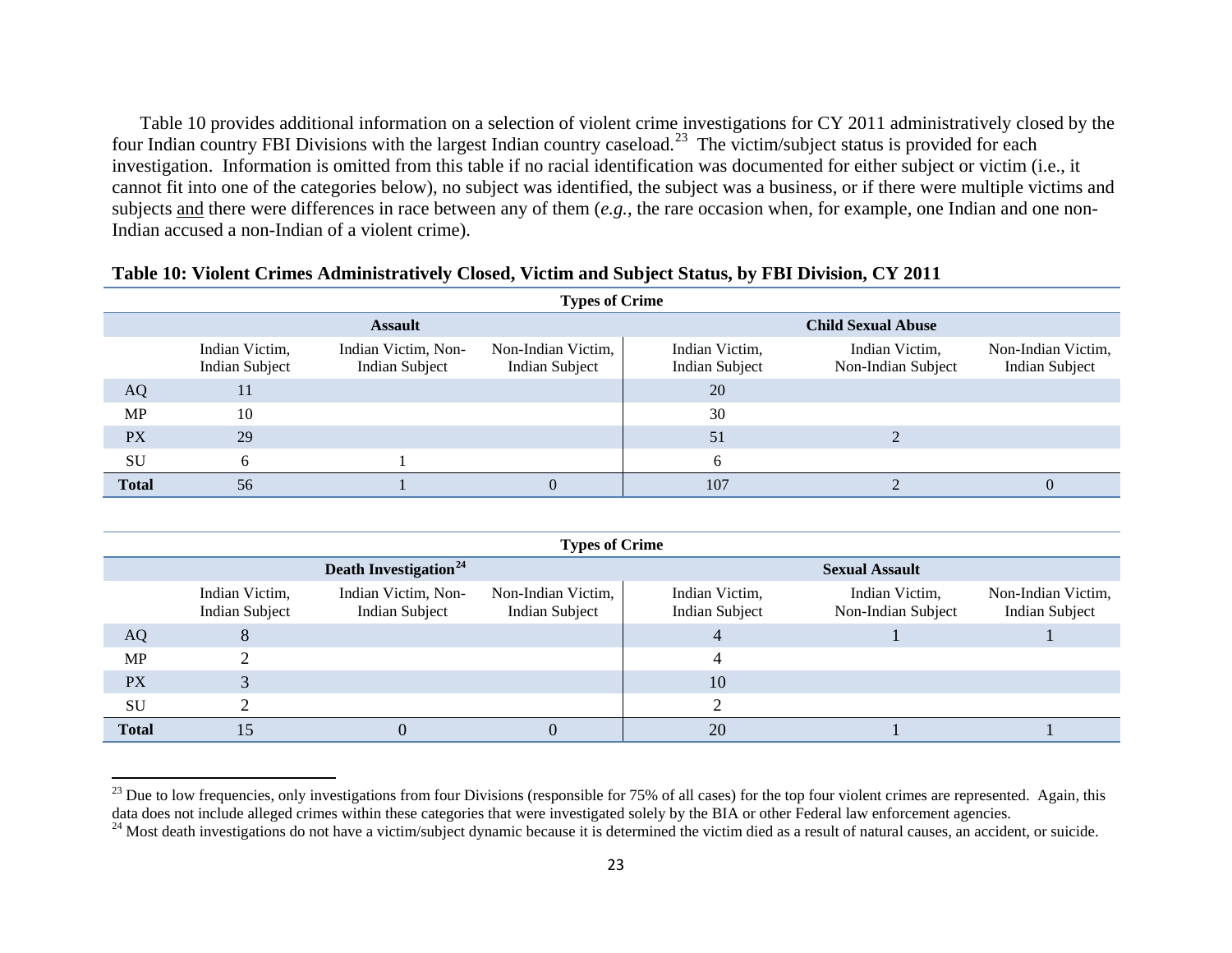<span id="page-23-1"></span><span id="page-23-0"></span>Table 11 provides additional information on a selection of violent crime investigations for CY 2012 administratively closed by the four Indian country FBI Divisions with the largest Indian country caseload.<sup>[25](#page-23-0)</sup> The victim/subject status is provided for each investigation. Information is omitted from this table if no racial identification was documented for either subject or victim (i.e. it cannot fit into one of the categories below), no subject was identified, the subject was a business, or if there were multiple victims and subjects and there were differences in race between any of them (*e.g.*, the rare occasion when, for example, one Indian and one non-Indian accused a non-Indian of a violent crime).

|              | <b>Types of Crime</b>                   |                                       |                                      |                                         |                                      |                                             |  |
|--------------|-----------------------------------------|---------------------------------------|--------------------------------------|-----------------------------------------|--------------------------------------|---------------------------------------------|--|
|              |                                         | <b>Assault</b>                        |                                      |                                         | <b>Child Sexual Abuse</b>            |                                             |  |
|              | Indian Victim,<br><b>Indian Subject</b> | Indian Victim, Non-<br>Indian Subject | Non-Indian Victim,<br>Indian Subject | Indian Victim,<br><b>Indian Subject</b> | Indian Victim,<br>Non-Indian Subject | Non-Indian Victim,<br><b>Indian Subject</b> |  |
| AQ           |                                         |                                       |                                      | 19                                      |                                      |                                             |  |
| <b>MP</b>    |                                         |                                       |                                      | 33                                      |                                      |                                             |  |
| <b>PX</b>    | 44                                      |                                       |                                      | 67                                      |                                      |                                             |  |
| SU           |                                         |                                       |                                      | 10                                      |                                      |                                             |  |
| <b>Total</b> | 56                                      |                                       |                                      | 129                                     |                                      |                                             |  |

#### **Table 11: Violent Crimes Administratively Closed, Victim and Subject Status, by FBI Division, CY 2012**

|              | <b>Types of Crime</b>                   |                                          |                                      |                                         |                                      |                                             |  |
|--------------|-----------------------------------------|------------------------------------------|--------------------------------------|-----------------------------------------|--------------------------------------|---------------------------------------------|--|
|              |                                         | <b>Death Investigation</b> <sup>26</sup> |                                      |                                         | <b>Sexual Assault</b>                |                                             |  |
|              | Indian Victim,<br><b>Indian Subject</b> | Indian Victim, Non-<br>Indian Subject    | Non-Indian Victim,<br>Indian Subject | Indian Victim,<br><b>Indian Subject</b> | Indian Victim,<br>Non-Indian Subject | Non-Indian Victim,<br><b>Indian Subject</b> |  |
| <b>AQ</b>    |                                         |                                          |                                      |                                         |                                      |                                             |  |
| <b>MP</b>    |                                         |                                          |                                      | 6                                       |                                      |                                             |  |
| <b>PX</b>    |                                         |                                          |                                      | 13                                      |                                      |                                             |  |
| SU           |                                         |                                          |                                      |                                         |                                      |                                             |  |
| <b>Total</b> | 14                                      |                                          |                                      | 20                                      |                                      |                                             |  |

l

<sup>&</sup>lt;sup>25</sup> Due to low frequencies, only investigations from four Divisions (responsible for 75% of all cases) for the top four violent crimes are represented. Again, this data does not include alleged crimes within these categories that were investigated solely by the BIA or other Federal law enforcement agencies.<br><sup>26</sup> Most death investigations do not have a victim/subject dynamic because i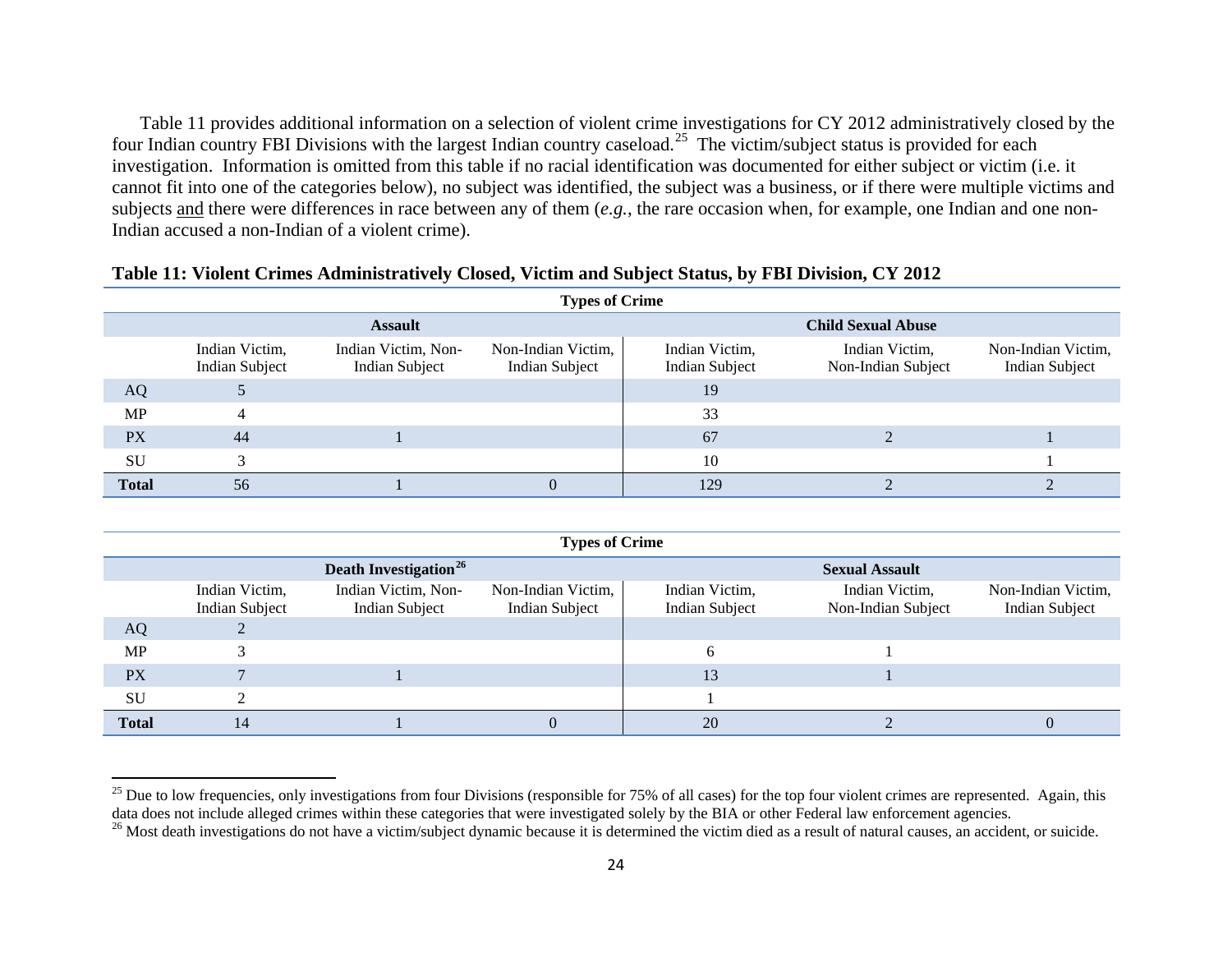#### **Executive Office for US Attorneys (EOUSA) TLOA Report**

Indian country prosecutions, particularly violent crime prosecutions, are an important part of the Department's mission, and it continually works to improve efforts in this area. These cases are a specific district priority for the 48 Federal judicial districts with Indian country responsibility. On January 11, 2010, then-Deputy Attorney General David Ogden issued a memorandum to all United States Attorneys declaring that "public safety in tribal communities is a top priority for the Department of Justice."

The memorandum directed that: (1) every USAO with Indian country in its district, in coordination with our law enforcement partners, engage at least annually in consultation with the tribes in that district; and (2) every newly confirmed U.S. Attorney in such districts conduct a consultation with tribes in his or her district and develop or update the district's operational plan within eight months of assuming office. Every USAO with Indian country responsibility now has an operational plan, and each plan includes certain core elements: communication, to include declination information; law enforcement coordination in investigations; victim advocacy; training; outreach; combating violence against women; and accountability.

In addition to the Indian country work in their own districts, most United States Attorneys with Indian country responsibility sit on the Attorney General's Advisory Committee's Native American Issues Subcommittee (NAIS). The NAIS works to strengthen Federal laws, secure additional resources for prosecutors and investigators, and advise the Attorney General as he shapes national policy to further the Department's efforts in Indian country.

All USAOs with Indian country responsibility have at least one Tribal Liaison to serve as the primary point of contact with tribes in the district. Tribal Liaisons are an important component of the United States Attorneys' Offices' efforts in Indian country. The Tribal Liaison program was first established in 1995 and codified with the passage of TLOA. Tribal Liaisons play a critical and multi-faceted role. In addition to their duties as prosecutors, Tribal Liaisons generally fulfill a number of other functions. Tribal Liaisons often coordinate and train law enforcement agents investigating violent crime and sexual abuse cases in Indian country, as well as Bureau of Indian Affairs (BIA) criminal investigators and tribal police presenting cases in Federal court.

Tribal Liaisons often serve in a role similar to a local district attorney or community prosecutor in a non-Indian country jurisdiction, and are accessible to the community in a way not generally required of other Assistant United States Attorneys (AUSAs). Tribal Liaisons are assigned specific functions dictated by the nature of the district. They serve as the primary point of contact between the USAO and the Indian tribes located in the district. Tribal Liaisons typically have personal relationships with tribal governments, including tribal law enforcement officers, tribal leaders, tribal courts, tribal prosecutors, and social service agency staff.

Tribal Liaisons also know and work well with state and local law enforcement officials from jurisdictions adjacent to Indian country. These relationships enhance information-sharing and assist the coordination of criminal prosecutions, whether Federal, state, or tribal. It is important to note that while the Tribal Liaisons are collectively the most experienced prosecutors of crimes in Indian country, they are not the only AUSAs doing these prosecutions. The volume of cases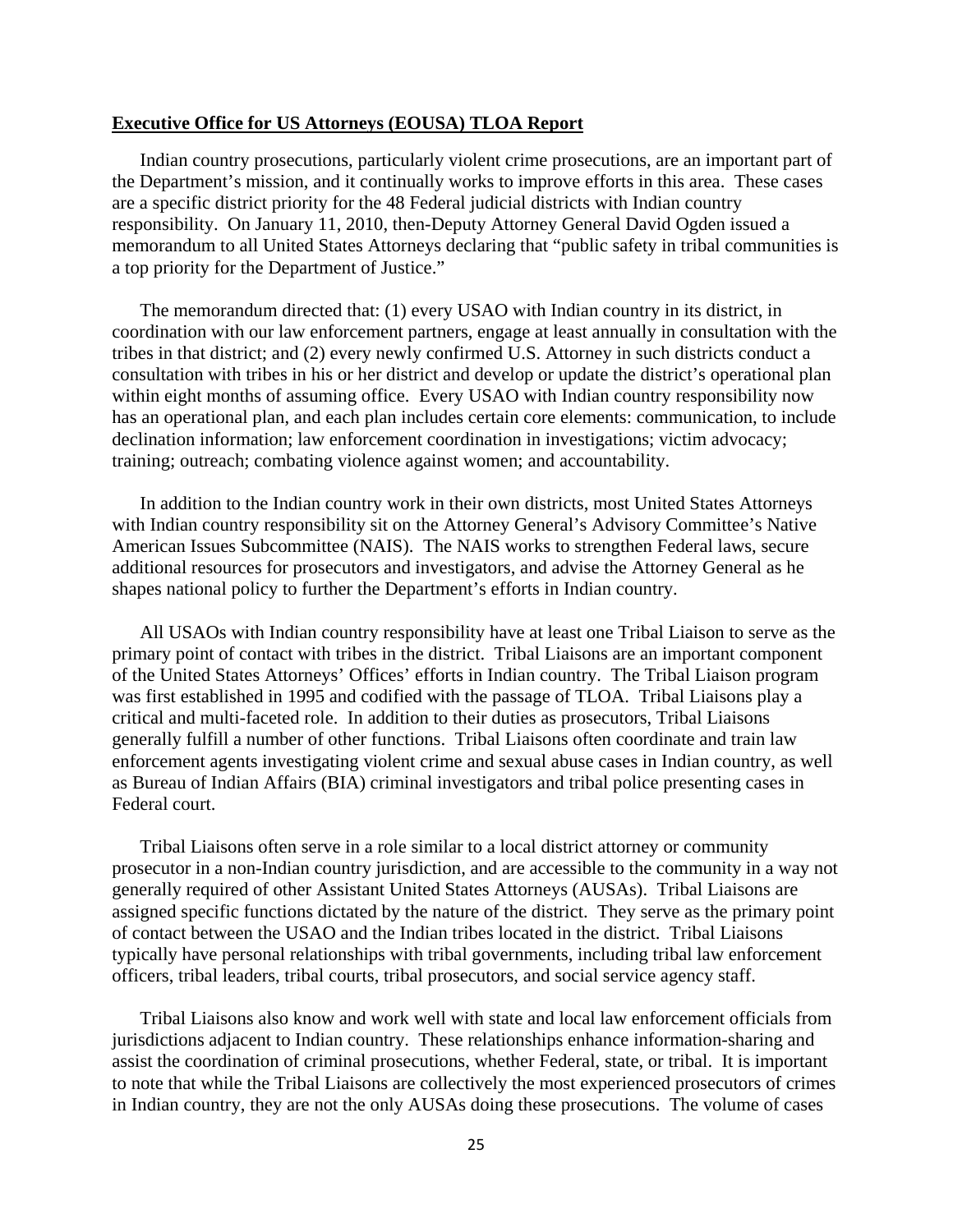from Indian country requires these prosecutions in most USAOs to be distributed among numerous AUSAs. Table 12 contains a list of all USAOs with Indian country responsibility.

| <b>District Name</b>                  | <b>District</b><br><b>Abbreviation</b> | <b>District Name</b>                      | <b>District</b><br><b>Abbreviation</b> |
|---------------------------------------|----------------------------------------|-------------------------------------------|----------------------------------------|
| Middle District of Alabama            | <b>ALM</b>                             | <b>District of Montana</b>                | <b>MT</b>                              |
| Southern District of Alabama          | <b>ALS</b>                             | District of Nebraska                      | NE                                     |
| District of Alaska                    | AK                                     | District of Nevada                        | NV                                     |
| District of Arizona                   | AZ                                     | District of New Mexico                    | <b>NM</b>                              |
| <b>Central District of California</b> | <b>CAC</b>                             | <b>Eastern District of New York</b>       | <b>NYE</b>                             |
| <b>Eastern District of California</b> | <b>CAE</b>                             | Northern District of New York             | <b>NYN</b>                             |
| Northern District of California       | <b>CAN</b>                             | <b>Western District of New York</b>       | <b>NYW</b>                             |
| Southern District of California       | CAS                                    | <b>Western District of North Carolina</b> | <b>NCW</b>                             |
| District of Colorado                  | CO                                     | District of North Dakota                  | ND                                     |
| <b>District of Connecticut</b>        | <b>CT</b>                              | Eastern District of Oklahoma              | <b>OKE</b>                             |
| Middle District of Florida            | <b>FLM</b>                             | Northern District of Oklahoma             | <b>OKN</b>                             |
| Southern District of Florida          | <b>FLS</b>                             | <b>Western District of Oklahoma</b>       | <b>OKW</b>                             |
| District of Idaho                     | ID                                     | District of Oregon                        | <b>OR</b>                              |
| Northern District of Indiana          | <b>INN</b>                             | District of Rhode Island                  | RI                                     |
| Northern District of Iowa             | <b>IAN</b>                             | District of South Carolina                | <b>SC</b>                              |
| <b>District of Kansas</b>             | <b>KS</b>                              | District of South Dakota                  | <b>SD</b>                              |
| <b>Western District of Louisiana</b>  | <b>LAW</b>                             | <b>Eastern District of Texas</b>          | <b>TXE</b>                             |
| <b>District of Maine</b>              | <b>ME</b>                              | <b>Western District of Texas</b>          | <b>TXW</b>                             |
| <b>District of Massachusetts</b>      | <b>MA</b>                              | District of Utah                          | <b>UT</b>                              |
| Eastern District of Michigan          | <b>MIE</b>                             | Eastern District of Washington            | <b>WAE</b>                             |
| <b>Western District of Michigan</b>   | <b>MIW</b>                             | Western District of Washington            | <b>WAW</b>                             |
| District of Minnesota                 | <b>MN</b>                              | <b>Eastern District of Wisconsin</b>      | <b>WIE</b>                             |
| Northern District of Mississippi      | <b>MSN</b>                             | <b>Western District of Wisconsin</b>      | <b>WIW</b>                             |
| Southern District of Mississippi      | <b>MSS</b>                             | District of Wyoming                       | WY                                     |

**Table 12: U.S. Attorneys' Offices with Indian Country Responsibility**

#### *Overview of how a matter or case is handled in a USAO*

Referrals:A referral is simply the mechanism by which the law enforcement agency seeks the involvement or advice of the USAO in a particular matter. A referral may take many forms, ranging from a formal, written presentation by a law enforcement agency to an informal phone call. In addition, how and when a law enforcement agency decides to refer a matter to a USAO depends on many factors, including the nature of the case, the stage of the investigation, and the relationship between the USAO and the law enforcement agency.

Declinations:A declination is a decision by a United States Attorney's Office (USAO) not to pursue criminal prosecution of a referral from a law enforcement agency. The fact that a USAO has received a referral does not mean that a prosecutable case exists. As will be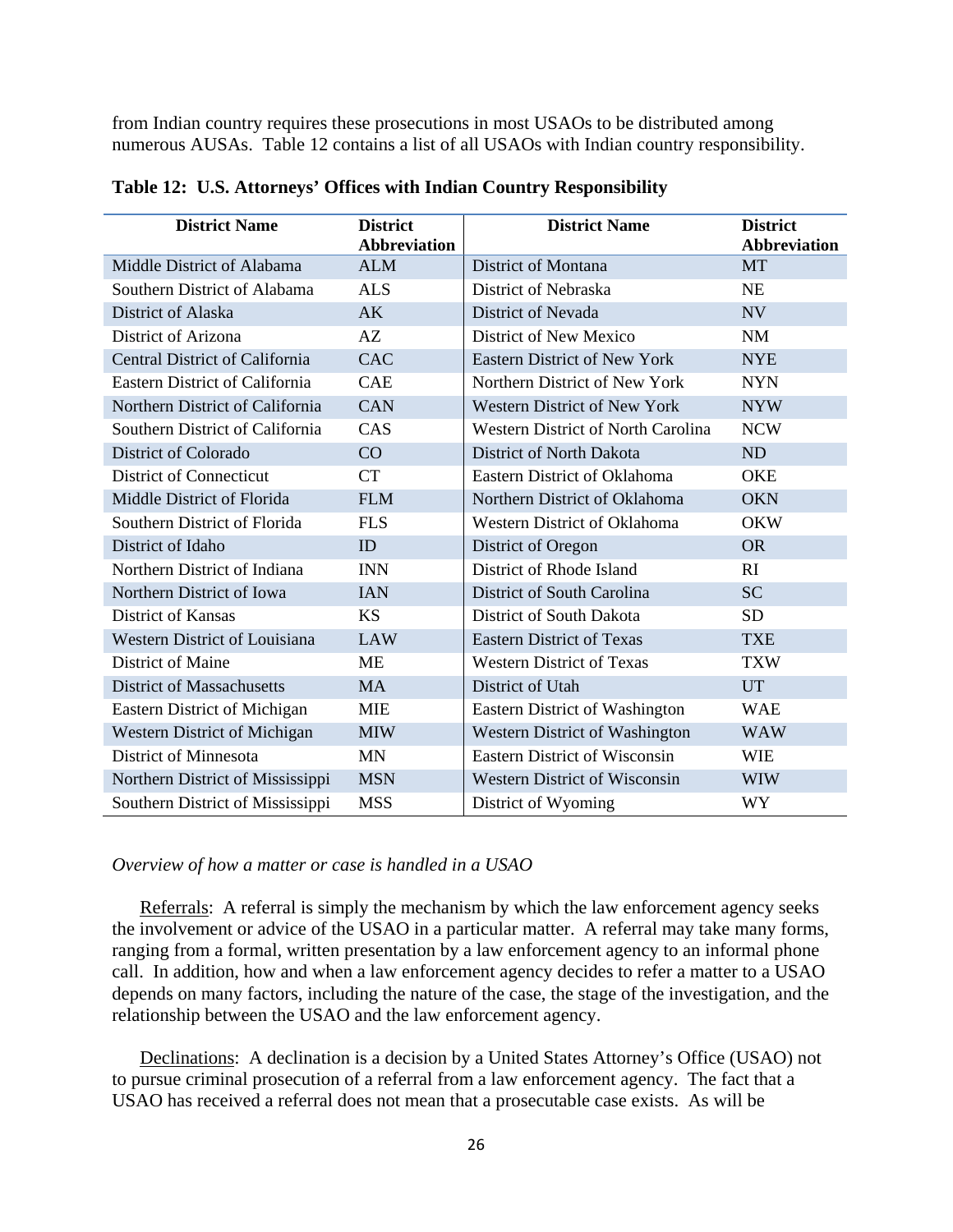discussed later in this report, the vast majority of declinations involve cases in which the USAO lacks sufficient evidence to prosecute. Further, cases that are originally declined may be reopened at a later date and successfully prosecuted.

Types of Declinations: There are two types of declinations. An "immediate declination" occurs when the USAO does not open a file on a referral and does not pursue prosecution of the referral. Examples of the types of cases that would be immediately declined are:

- A crime that was thought to be committed on Indian lands, which upon further examination turned out to have been committed on state land. The state – not the Federal Government – would have jurisdiction to prosecute.
- A crime that involves a Native American victim and defendant but that does not violate the Major Crimes Act. The tribal court would have exclusive jurisdiction to prosecute in this instance.
- A crime committed on tribal lands that involves two non-Indians. In this case, the state ordinarily would have exclusive jurisdiction to prosecute.

In these examples, the USAO would likely have been consulted and thus these matters would likely appear as cases that the office had declined even though there was no authority to prosecute any of these cases federally.

Examples of immediate declinations are as follows:<sup>[27](#page-26-0)</sup>

# *Assault Referral*

*After three days of drinking, two men ended up in a fight with one receiving serious injuries after being struck in the head and face with a post. There were no eyewitnesses to the fight, and the more seriously injured of the two men had no memory of the incident. The lesser-injured man claimed to have acted in self-defense. Both men were transported to the hospital for treatment of their injuries. Investigators were unable to determine the primary aggressor and both the Federal and the tribal prosecutors declined the case for weak or insufficient evidence.*

# *Sexual Assault Referral*

 $\overline{\phantom{a}}$ 

*A 17-year-old female engaged in consensual sex with a 20-year-old male. Law enforcement learned about the relationship when the young woman became pregnant. This case was declined by the USAO, as the legal age of consent was sixteen.* 

A "later declination" occurs when the USAO opens a file on the referral, conducts a more significant amount of work on the matter, but ultimately does not pursue prosecution of the referral. Here is an example of a later declination:<sup>[28](#page-26-1)</sup>

<span id="page-26-0"></span> $27$  These examples represent actual cases; however, to protect the identity of the parties involved, the name of the reservation where the crime occurred has been omitted.

<span id="page-26-1"></span><sup>&</sup>lt;sup>28</sup> This example represents an actual case; however, to protect the identity of the parties involved, the name of the reservation where the crime occurred has been omitted.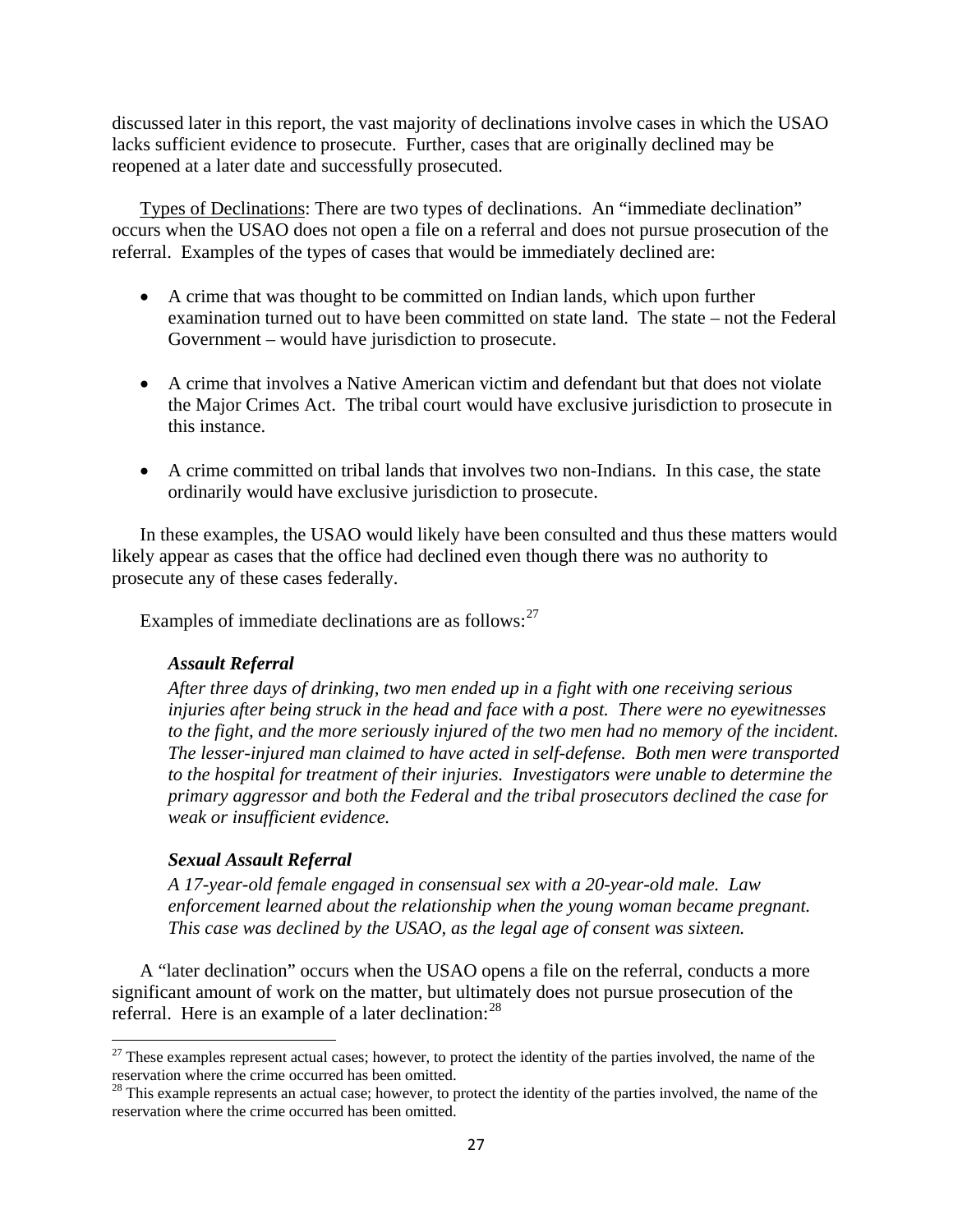#### *Sexual Assault Referral*

*The complainant alleged that she had been raped. The complainant was unable to provide investigators with many details of the alleged assault. Despite the vagueness of her complaint, a full investigation was initiated. A forensic medical examination was completed and sent to the FBI laboratory for analysis. The suspect was interviewed and stated that he and the complainant had engaged in consensual sexual touching, but he denied that sexual intercourse happened. The complainant's boyfriend was also interviewed by investigators. The boyfriend said that he and the complainant had consensual sexual intercourse at her home a few days prior to the events in question. The DNA examination revealed the presence of semen; however, the suspect was excluded as a match.* 

Prosecutorial Discretion/Guidelines and Ethical Obligations: While Federal prosecutors have discretion in charging and declining cases, they operate within the confines of the law, Department of Justice policy, and the evidence gathered in the cases. The United States Attorneys' Manual (USAM) provides guidance as to proper considerations for charging or declining a case. USAM 9-27.200 provides:

If the attorney for the government has probable cause to believe that a person has committed a Federal offense within his/her jurisdiction, he/she should consider whether to: (1) request or conduct further investigation; (2) commence or recommend prosecution; (3) decline prosecution and refer the matter for prosecutorial consideration in another jurisdiction; (4) decline prosecution and initiate or recommend pretrial diversion or other non-criminal disposition; or (5) decline prosecution without taking other action.

Further, USAM 9-27.220 provides:

The attorney for the government should commence or recommend Federal prosecution if he/she believes that the person's conduct constitutes a Federal offense and that the admissible evidence will probably be sufficient to obtain and sustain a conviction, unless, in his/her judgment, prosecution should be declined because: (1) no substantial Federal interest would be served by prosecution; (2) the person is subject to effective prosecution in another jurisdiction; or (3) there exists an adequate non-criminal alternative to prosecution.

#### *Communications with Tribes Regarding Declinations*

Communication with the tribes is extremely important, especially regarding law enforcement concerns and case coordination. The Department is committed to continuing to improve our communications.

Current avenues for communications: As stated previously, each USAO with Indian country in its district has a Tribal Liaison. Declination information is regularly communicated to tribal law enforcement through the Tribal Liaison. Current Federal law provides: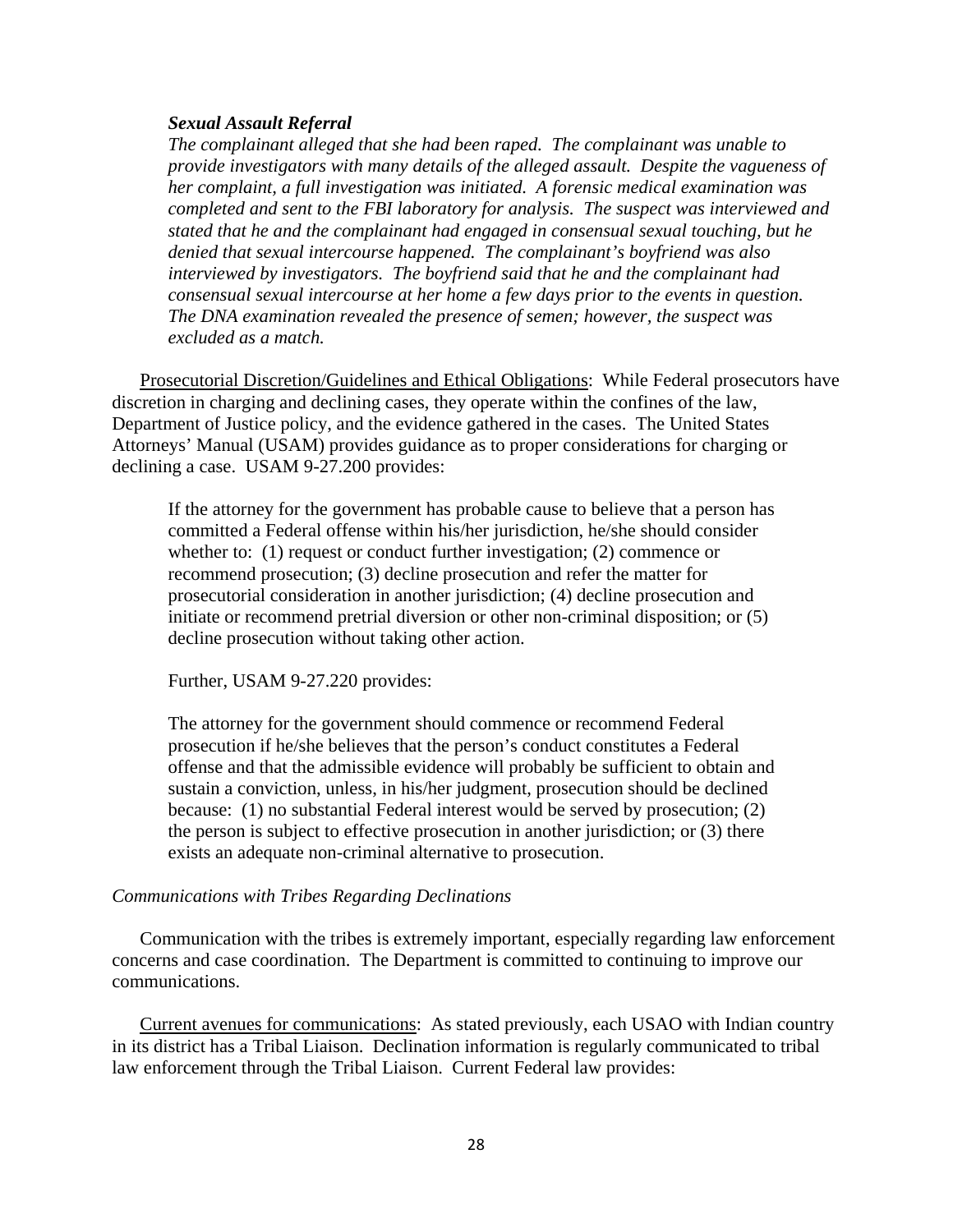If a United States Attorney declines to prosecute, or acts to terminate prosecution of, an alleged violation of Federal criminal law in Indian country, the United States Attorney shall coordinate with the appropriate tribal justice officials regarding the status of the investigation and the use of evidence relevant to the case in a tribal court with authority over the crime alleged.

25 U.S.C. § 2809(a)(3). Subsection (d) of section 2809 provides that "[n]othing in this section requires any Federal agency or official to transfer or disclose any confidential, privileged, or statutorily protected communication, information, or sources to an official of any Indian tribe." This statute provides that reports and information learned during a criminal investigation may be shared with the tribe. Moreover, USAO operational plans address how declination decisions will be communicated to tribal law enforcement and how case evidence will be shared.

The decision to charge or decline a case is made carefully. Indictments, complaints, and declination decisions are driven by the evidence, applicable law, ethical considerations, and the circumstances of each case. Federal prosecutors take seriously their obligation to pursue justice in Indian country and work diligently to improve the lives of Native Americans. The Department's focus on crimes in Indian country is demonstrated by the increased number of defendants charged and convicted for committing crimes in tribal communities. *See* Figure 1 below.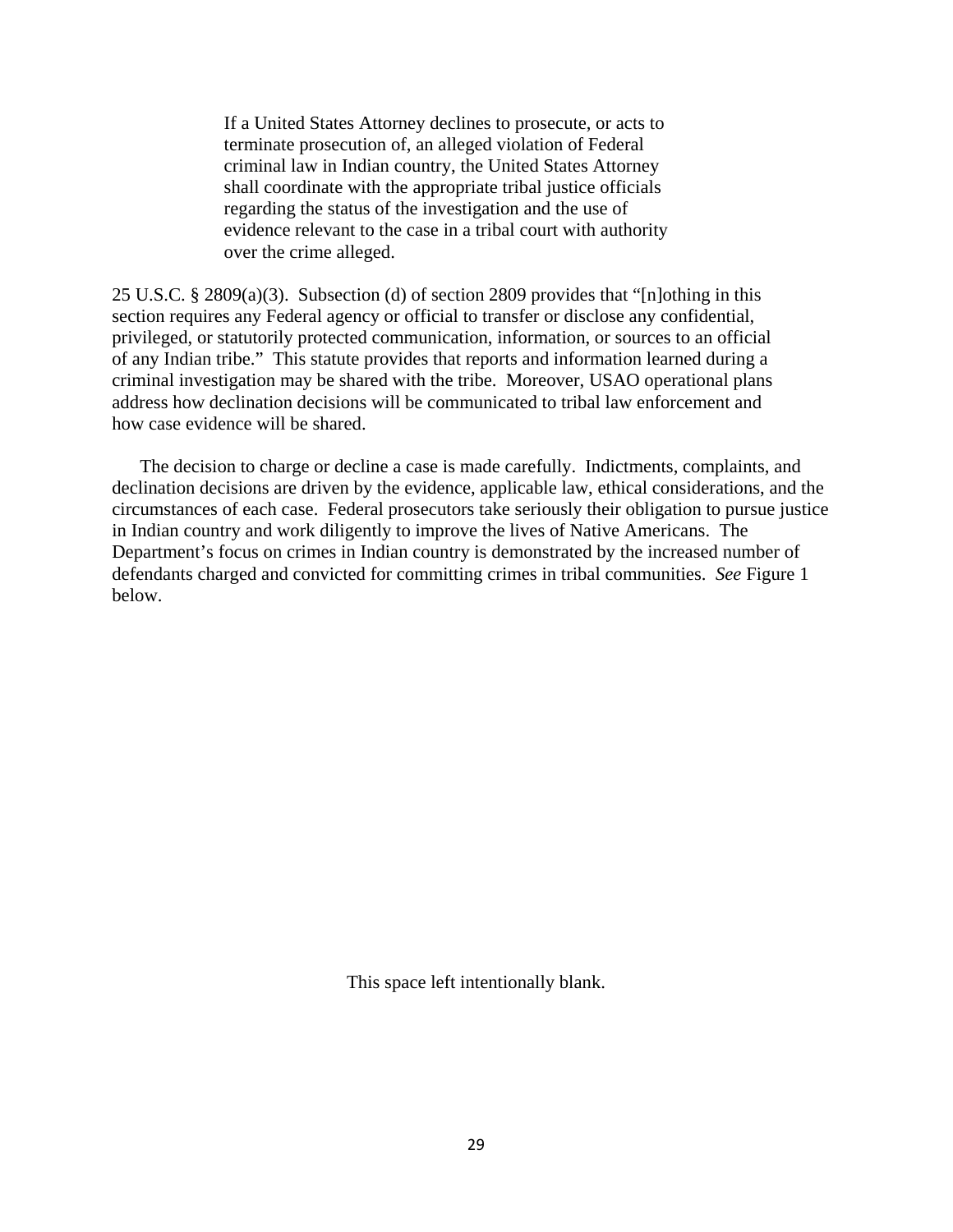

**Figure 1: Defendants Filed in All Indian Country, FY 2006-FY 2012** 

\* This chart includes data for cases classified under Program Category Code 092 (Violent Crime in Indian Country) and Program Category Code 065 (Non-Violent Indian Offenses).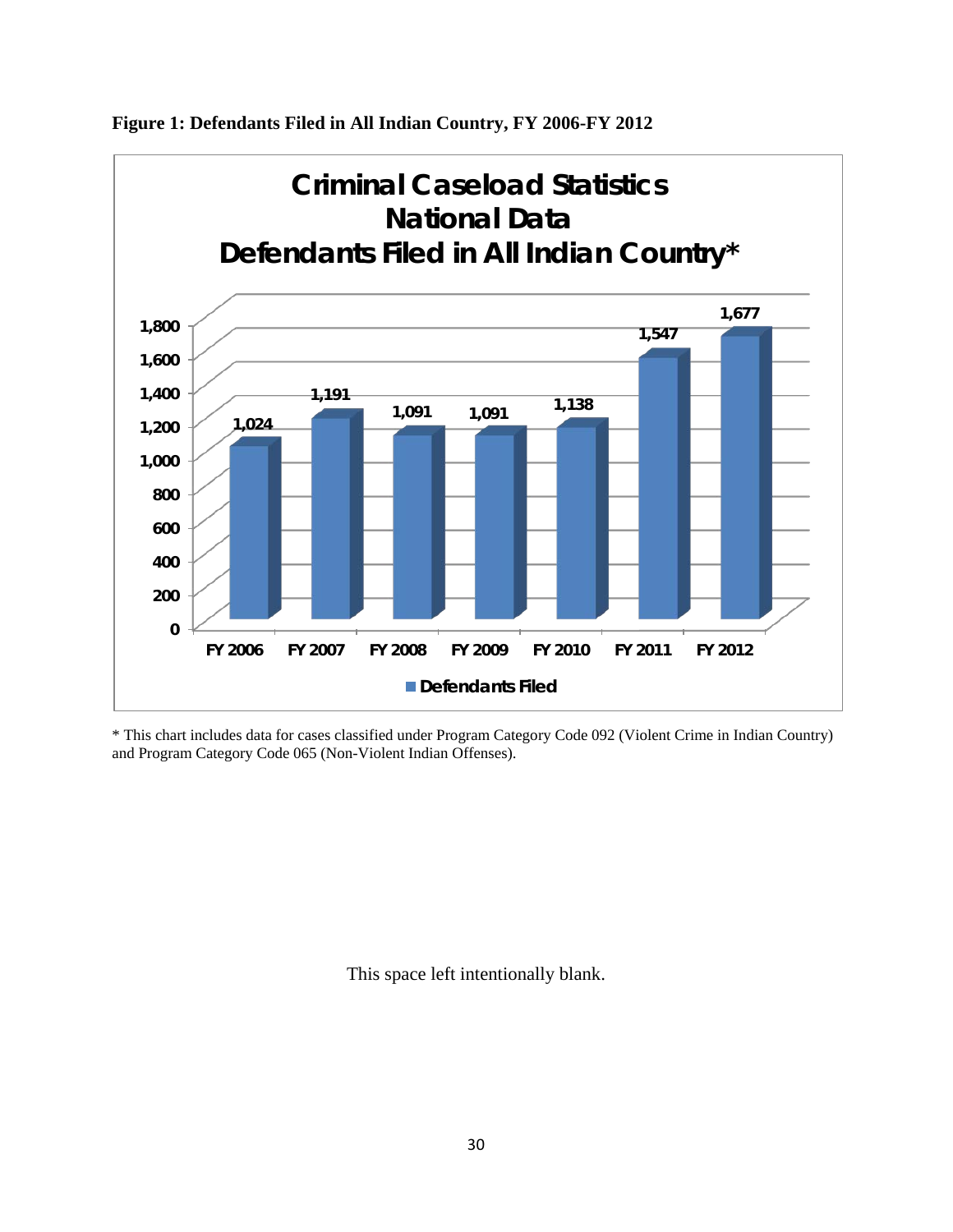Two Program Categories are relevant to Indian country cases and this report. "Violent Crime in Indian Country" (Program Category 092) is used to flag violent offenses that occur in Indian country, such as assaults, homicides, and sexual abuse cases. "Indian Offenses" (known as Program Category 065) is used to identify nonviolent offenses occurring in Indian country, such as immigration, fraud, and nonviolent drug offenses.

# **Examples of successfully prosecuted violent crime cases during the reporting period are as follows:**

# *Fort Berthold Sexual Assault Case*

*In November 2009, the defendant physically and sexually assaulted a woman inside a vehicle after leaving a party. The victim suffered life-threatening injuries. The defendant was convicted at trial of multiple offenses. He was sentenced to 30 years' imprisonment. The sentencing judge noted that the conduct involved was the worst case of sexual abuse the judge had ever seen. The defendant had a criminal history for previous abuse committed against the victim.* 

#### *Rocky Boy's Indian Reservation Sexual Assault Case*

*Defendant, 34 years of age, was sentenced on July 28, 2011, to 39 months' imprisonment following his guilty plea to sexual abuse of a minor. The defendant met the teenage victim while working as a camp counselor at an Indian Youth Christian summer camp. After the camp ended, the defendant started texting the victim and eventually met up with her at a summer pow-wow. The defendant provided alcohol to the victim and had sex with her in the back seat of his car.* 

# *Crow Creek Reservation Domestic Assault by an Habitual Offender Case*

*The defendant got into a verbal and physical altercation with his pregnant wife. During the assault, the defendant hit the victim in the face and body with a closed fist multiple times. The assault took place at two different residences and in the road outside of their home. The victim suffered serious bodily injury during the assault. At the time of the assault, the defendant had been convicted on three separate occasions of Domestic Violence Assault in the State of South Dakota and had served time in state prison. He has also been placed on supervised release for the crime of assaulting a Federal officer only 23 days prior to beating his wife. Defendant received an 87-month term of imprisonment following his conviction of Domestic Assault by an Habitual Offender.* 

#### *Spirit Lake Tribe Child Physical Abuse Case*

*The defendant beat her four-year-old son with a plastic clothes hanger. She did not stop hitting the child until the hanger broke. The child was taken to the hospital for treatment of severe bruising which covered his back and arms. The defendant was indicted in September 2010 for felony child abuse and neglect. She pled guilty in December 2010 and was sentenced in February 2011 to a term of 84 months' imprisonment and \$2,869.00 in restitution. At sentencing, the Federal district judge granted an upward departure due to the fact that the defendant had been previously prosecuted for child abuse against a child less than two years of age.*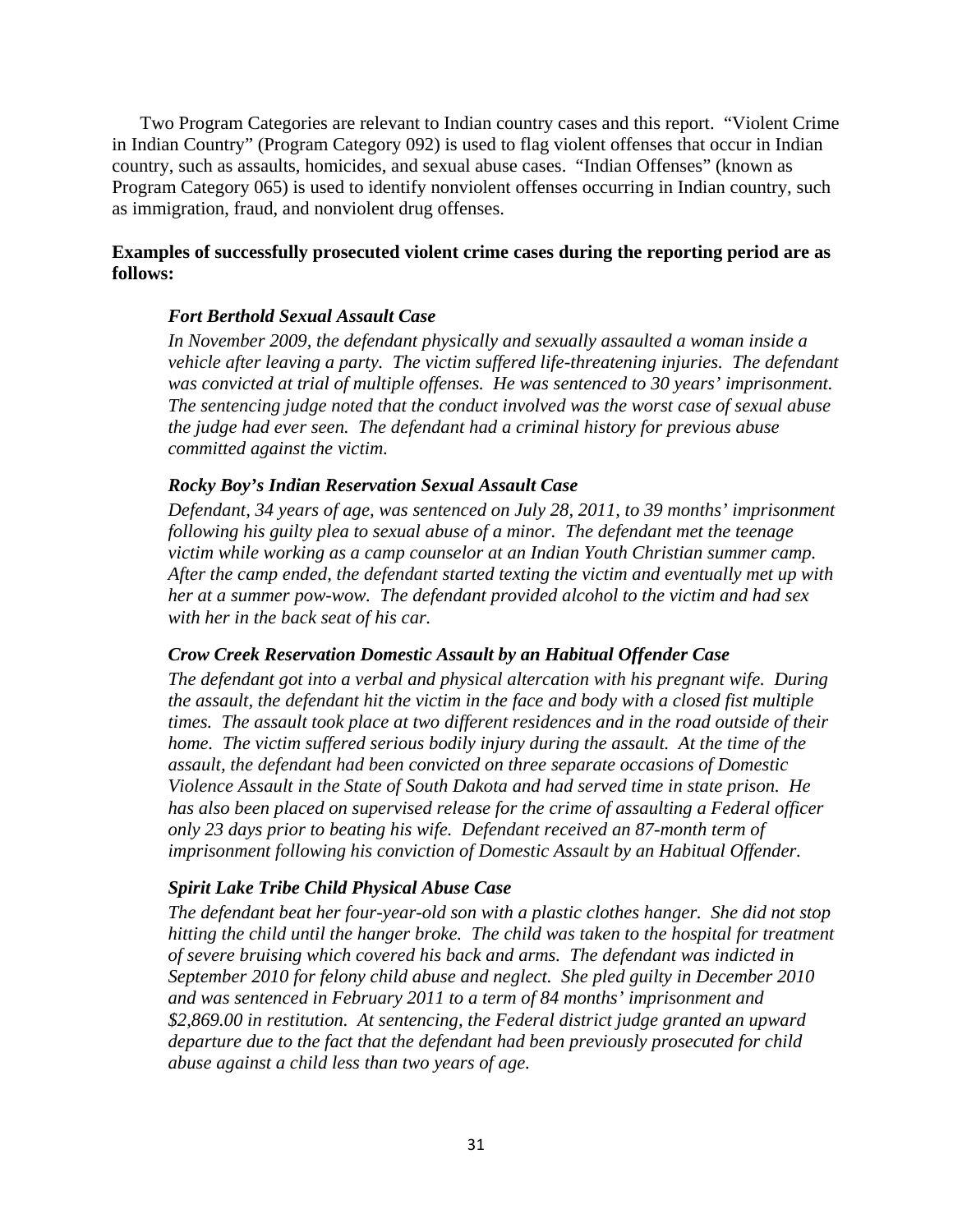#### **Data Collection Within the United States Attorneys' Offices**

The Executive Office for United States Attorneys (EOUSA) regularly provides case data information to Congress, Department of Justice leadership, the Office of Management and Budget, other Federal agencies, and the general public to demonstrate the tremendous efforts of the USAOs in prosecuting wrongdoers, protecting the public, and defending the interests of the United States. Leadership at every level of the government relies, in part, on these numbers to measure the success of the USAOs in carrying out national and local law enforcement priorities, making effective use of taxpayer dollars, and achieving the goals set by the Department and the Administration. EOUSA relies on case-management information to track the prodigious work of the USAOs and to make important resource-allocation decisions concerning the USAOs. In addition, USAO supervisors use case-management reports as tools to manage their offices and staffing needs. Although data can never fully represent the time, effort, and skill required to prosecute and defend cases, they provide an objective means to measure caseloads and workflows.

#### The Legal Information Office Network System (LIONS)

The USAOs' portion of this report has been prepared using data from EOUSA's Legal Information Office Network System (LIONS), a case-management system. LIONS is one method used by EOUSA and USAOs to track data related to the work of the 94 United States Attorneys' Offices in developing resource-allocation and litigative priorities. The LIONS system is a database with online capabilities that permits the USAOs and EOUSA to compile, maintain, and track case-management information relating to defendants, crimes, criminal charges, court events, and witnesses. Given that all USAOs use LIONS, it was determined that LIONS data would be used to gather the information required by TLOA to be reported to Congress.

"Matters" are referrals from law enforcement that have been opened in LIONS, but where no charges have been filed. Most cases begin as "matters" in LIONS, and are then investigated further, after which either charges are filed or the case is declined. The opening of a "matter" in LIONS is an important step at which critical choices must be made about how the matter will be characterized and recorded.

"Declined cases" are matters for which the USAO decides not to pursue a criminal prosecution after referral from a law enforcement agency. All immediate and later declinations must be entered into LIONS. An immediate declination occurs when an investigative agency presents a referral to the USAO that does not warrant Federal prosecution based on the facts and circumstances presented. In such an instance, no further investigation is authorized, no matter is opened, and the referral is declined immediately. A later declination occurs when a matter has been opened in LIONS, and the USAO later decides to close the matter without filing charges. This typically follows some investigation or further consultation with the Assistant United States Attorney.

Data on Indian country is identified in LIONS through its "Program Category" designation. Program category codes are critical to identifying and characterizing the types of matters handled by the USAOs. There are nearly 100 Program Categories listed in LIONS, for example, corporate fraud, health care fraud, mortgage fraud, domestic terrorism, wildlife protection, drug trafficking, child pornography, firearms offenses, and domestic violence. LIONS can capture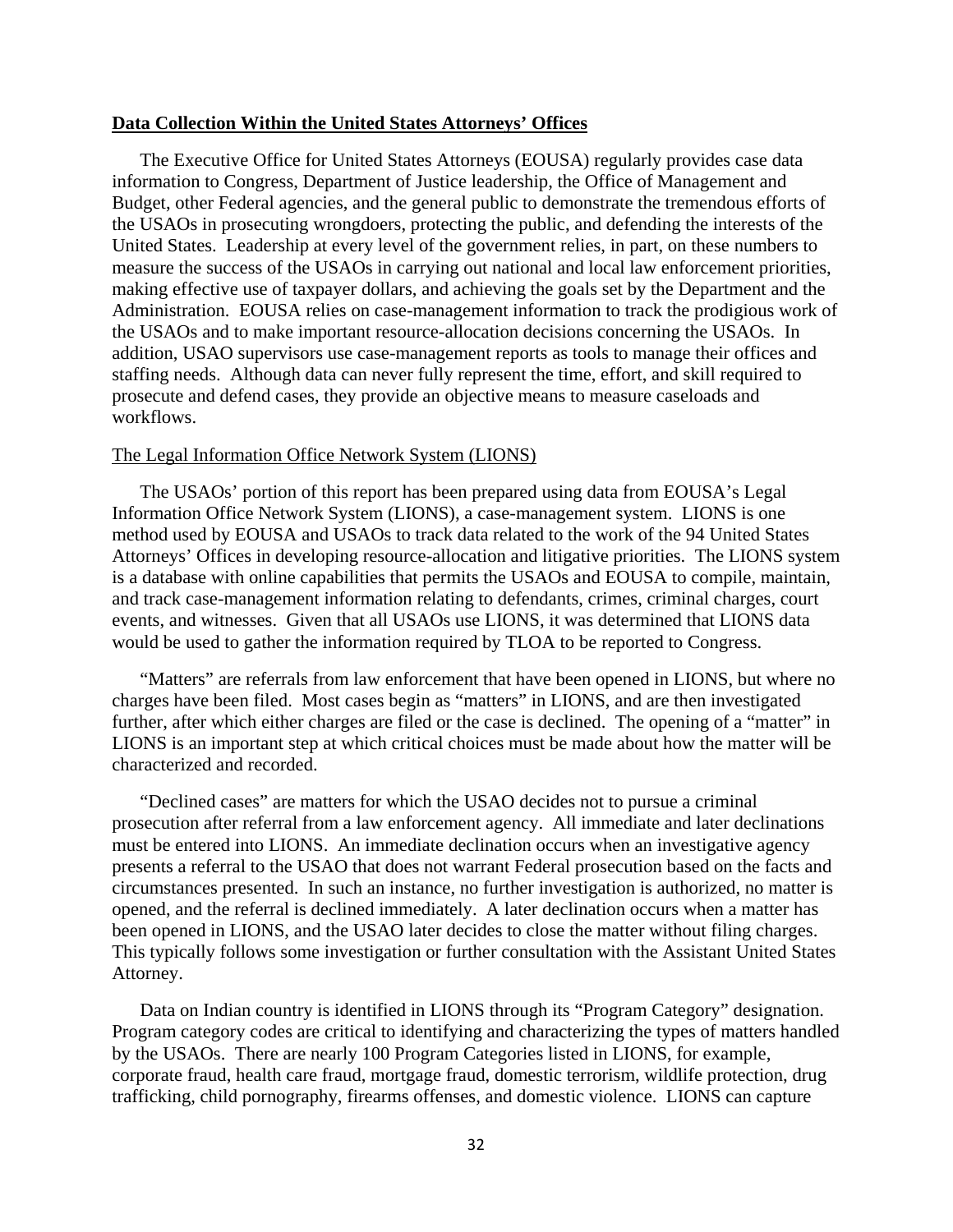more than one program area in a single case through the use of multiple Program Category codes. For example, if one case involved drug trafficking, money laundering, and immigration offenses, the matter should be coded using all three Program Category codes. More than one Program Category may be selected when entering cases into LIONS, but only one category designation is required. Two Program Categories are particularly relevant to Indian country cases. "Violent Crime in Indian Country" (Program Category 092) is used to flag violent offenses that occur in Indian country, such as assaults, homicides, and sexual abuse cases. "Indian Offenses" (known as Program Category 065) is used to identify nonviolent offenses occurring in Indian country, such as immigration, fraud, and nonviolent drug offenses. EOUSA had instructed the USAOs that all cases arising in Indian country must include an Indian country Program Category code in addition to any other code assigned to the case. The Indian country code need not be the primary code.

#### Limitations of the LIONS Data

 $\overline{\phantom{a}}$ 

The statistics presented in this report are subject to a number of limitations present in the LIONS case-management system.

At the point of case data entry into LIONS, the identification of a Program Category is determined at the discretion of each USAO, after assessing which category or categories are applicable. The office determines who enters the data, how and when the data are entered, and how cases are designated. During data entry, more than one Program Category may be associated with a case, but **only one is required**. Therefore, TLOA data selected in LIONS may exclude a small number of cases that indeed occurred in Indian country, but were not designated as either Program Category 065 or 092.

The LIONS data system is furthermore not designed to check entries for accuracy and internal consistency. It does not require entry in fields (for example, by forcing a case to be identified as either being in Indian country or not), and does not cross-check entry fields or funnel data-entry options based on previous responses. This means that a case can be classified with incorrect information and LIONS does not reject these entries or force them to be corrected. An examination of case data for Calendar Year 2011 revealed a number of cases where the primary offense charge listed in the LIONS case-management system refers to a statute that is not a criminal offense. In some cases the primary charge referred to a jurisdictional statute (for example, 18 U.S.C. § 1153, the Major Crimes Act, or a statute related to sentencing provisions). Or a USAO can enter a case into LIONS using one of the Indian country Program Category codes even though the district has no federally recognized tribes.<sup>29</sup> LIONS does not automatically flag the submission as incorrect and the entry will remain in LIONS until it is detected and manually corrected.

LIONS data represent a "snapshot in time." This means that all declinations, matters, and cases reported in a given calendar year are not necessarily crimes that occurred in that year or law enforcement referrals made to a USAO in that year. For example, a USAO may show eight murder declinations in CY 2011, yet not have had any murders referred for prosecution in CY

<span id="page-32-0"></span> $29$  For example, a review of CY 2011 declination data in LIONS showed one Indian country declination for the Western District of Kentucky. The Western District of Kentucky does not have any federally recognized tribes. Use of an Indian country program category code was in error. Consequently, this particular declination has been deleted for the tables that follow in this report.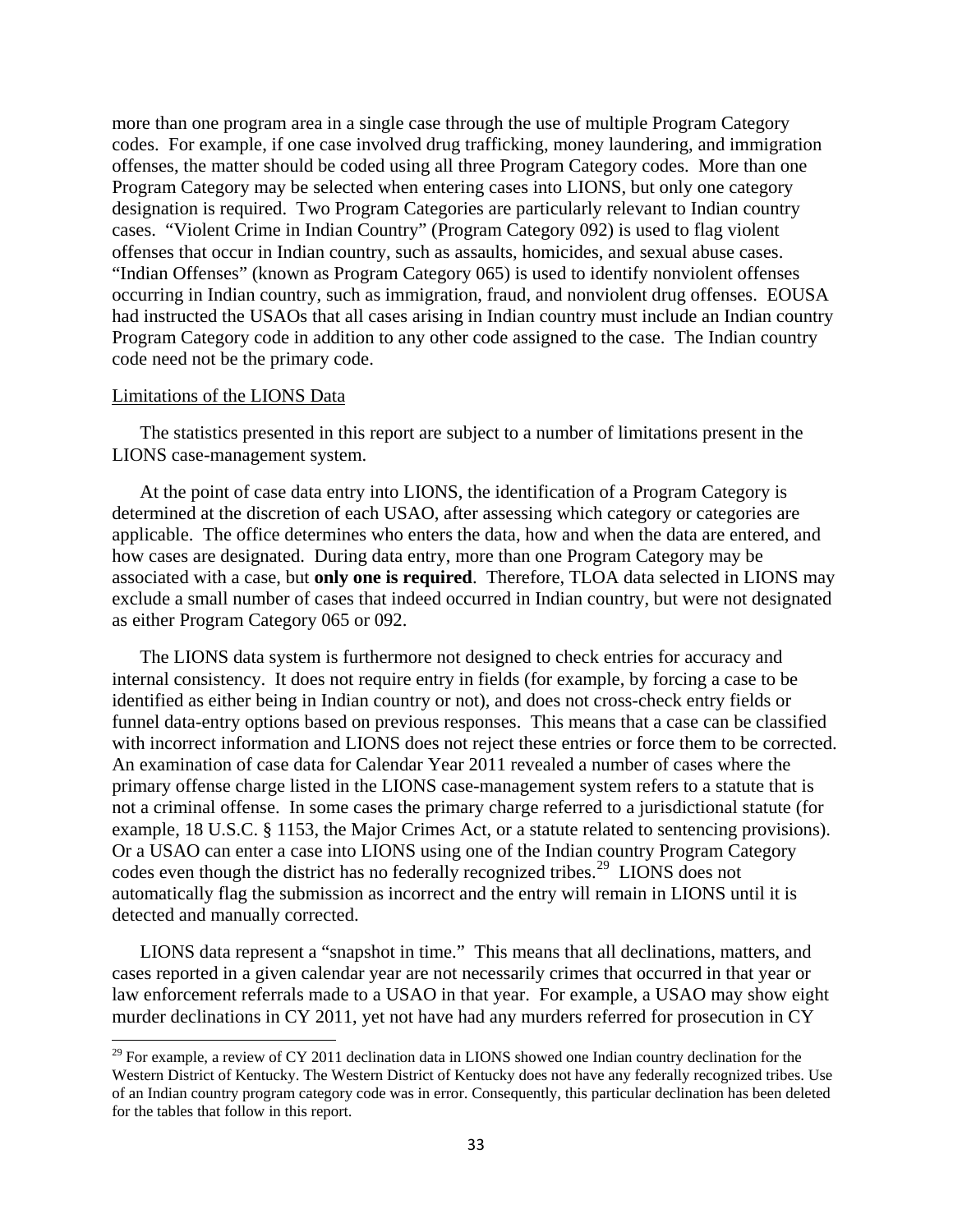2011. Rather, these eight declinations may represent referrals received in previous years where the investigation was completed in CY 2011 and where the prosecutor concluded that there was insufficient evidence to prosecute the cases. This is further complicated by referrals with multiple suspects. For example, if a murder referred for prosecution was declined and had four suspects, four declinations would show in LIONS. Thus, no conclusions can be drawn from this report that, for example, five declinations equal five different criminal offenses. Eight declinations for murder in CY 2011 can in fact be two murders that occurred in CY 2010, with one of the murders having seven suspects.

The uniformity of LIONS data and its suitability for statistical analysis are affected by the variances among districts and by the discretion afforded the 93 individual United States Attorneys to use the system to manage their offices to meet local priorities and needs. A change in a LIONS-generated declination rate may be entirely attributable to a change in the office's policy rather than any changes in the crime rate or prosecution practices or capabilities in that district. For example, in 2007, the District of South Dakota examined their use of LIONS. It was determined that many cases were opened simply to track matters for future reference. Department of Social Services officials were routinely sending referrals directly to the USAO on a variety of issues. Some of these referrals may have been made in an effort to satisfy mandatory child-abuse reporting requirements. However, this practice resulted in referrals on cases that would never result in a Federal prosecution, such as the report of a child being spanked by a parent. In addition, files were sometimes opened on simple Notice of Allegation (NOA) forms from BIA or tribal investigators, even though no other law enforcement reports were submitted with the NOA. The USAO discovered that some of these NOAs were being sent in by investigators on matters that were not Federal crimes, such as an unattended death. When NOAs, like an unattended death, were submitted, the USAO properly entered an immediate declination into LIONS.

Starting in 2007, the South Dakota USAO embarked on a series of meetings to discuss District case intake and LIONS practices. Following these discussions, the office stopped opening files on Department of Social Services referrals or on every NOA. Moreover, the USAO discontinued its practice of opening files to track issues or individuals for future reference. The District's file-opening policy was formalized in September 2010. Comparing immediate and later declinations in 2005 with 2009, the District of South Dakota experienced a reduction in declinations of approximately 74%. However, the District of South Dakota is still one of the USAOs with the highest number of Indian country prosecutions. This example demonstrates why LIONS data and declination rates cannot properly be used to draw significant conclusions about a District's, or the Department's, commitment to prosecuting crime in Indian country.

#### *Methodology for Generating Declination Data*

Persons inputting data into the LIONS system currently choose from among 31 subcategories under "Criminal Immediate Declination" when recording the reason for a case declination. The subcategories are not defined and persons inputting the data may enter any of the available declination codes, without an automatic verification by the system. Accordingly, it is difficult to know the extent of any misclassification errors without cross-checking against the hard-copy case files.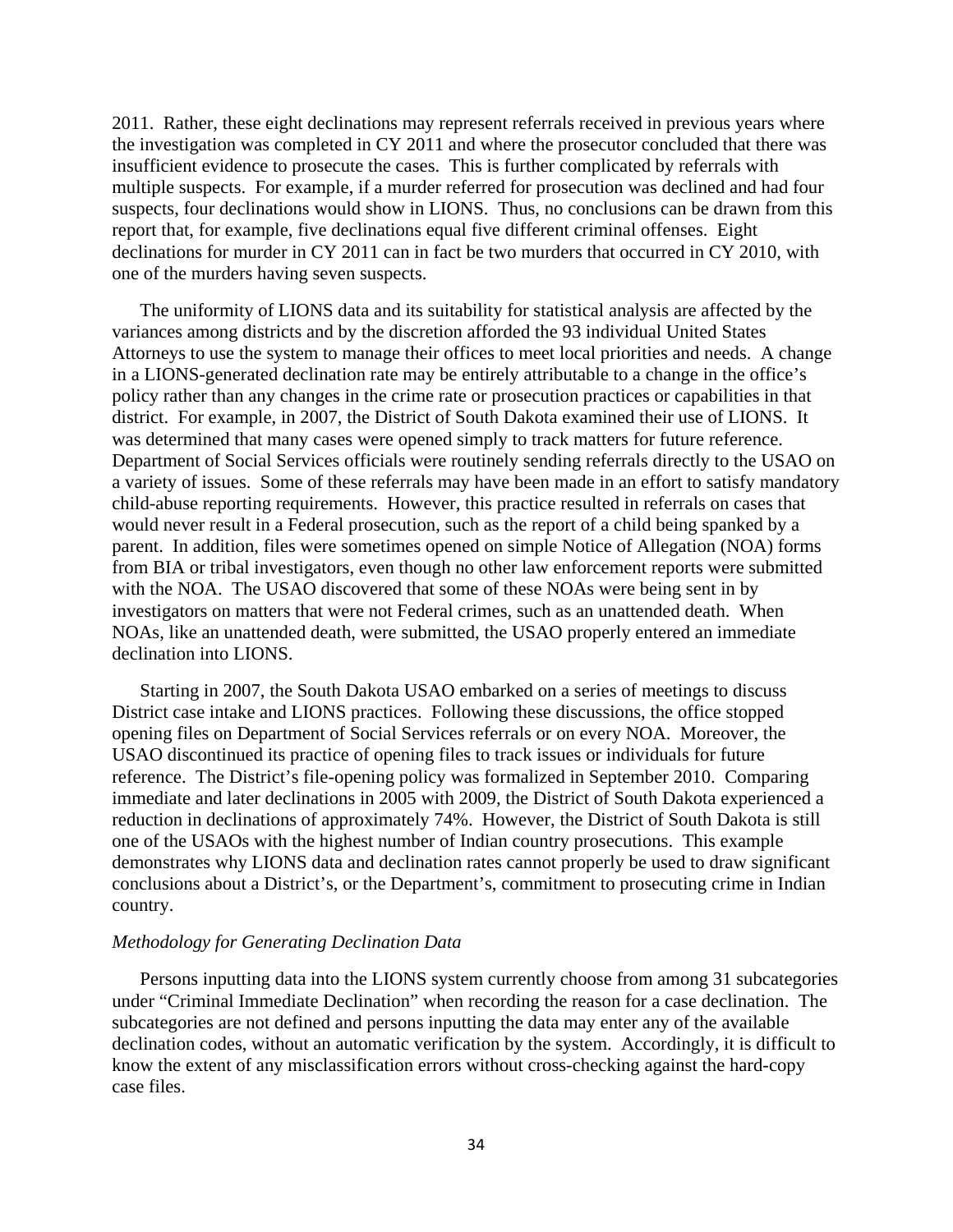For purposes of this report, the 31 declination subcategories were reviewed and merged into six categories based on legal commonality. These six merged categories, as well as the 31 declination subcategories, are displayed in Table 13.

| <b>New Category Name</b>    | <b>Description</b>                                                       |
|-----------------------------|--------------------------------------------------------------------------|
| <b>LIONS</b> List           |                                                                          |
| Subcategory                 |                                                                          |
|                             | Cases where the United States has no choice but to decline a case        |
| <b>Legally Barred</b>       | because legally the United States lacks jurisdiction to file charges.    |
| <b>JUVP</b>                 | Jurisdiction or Venue Problems                                           |
| <b>NFOE</b>                 | No Federal Offense Evident                                               |
| <b>NKSU</b>                 | No Known Suspect                                                         |
| <b>OEOE</b>                 | Opened in Error/Office Error                                             |
| <b>STAL</b>                 | <b>Staleness</b>                                                         |
| <b>STLM</b>                 | <b>Statute of Limitations</b>                                            |
| <b>Insufficient</b>         | Cases where the United States declines a case because of an inability to |
| <b>Evidence</b>             | prove the case in court beyond a reasonable doubt.                       |
| <b>LECI</b>                 | Lack of Evidence of Criminal Intent                                      |
| <b>WKEV</b>                 | Weak or Insufficient Admissible Evidence                                 |
| <b>WTPR</b>                 | <b>Witness Problems</b>                                                  |
| <b>Defendant</b>            | Cases where the defendant is physically unavailable or where the         |
| <b>Unavailable</b>          | prosecutor exercises prosecutorial discretion based on defendant's       |
|                             | circumstances.                                                           |
| <b>AHPR</b>                 | Offender's Age, Health, Prior Record, or Personal Matter                 |
| <b>SUDC</b>                 | <b>Suspect Deceased</b>                                                  |
| <b>SUDP</b>                 | <b>Suspect Deported</b>                                                  |
| <b>SUFU</b>                 | Subject a Fugitive                                                       |
| <b>Matter Referred to</b>   | Cases where the defendant is not prosecuted by the Federal Government    |
| <b>Another Jurisdiction</b> | but is subject to the authority of another jurisdiction.                 |
| <b>JUVN</b>                 | Juvenile Suspect                                                         |
| <b>PEPO</b>                 | Petite Policy <sup>30</sup>                                              |
| <b>RECU</b>                 | Recusal                                                                  |
| <b>SPOA</b>                 | Suspect To Be Prosecuted by Other Authorities                            |
| <b>SPOC</b>                 | <b>Suspect Being Prosecuted on Other Charges</b>                         |

**Table 13: LIONS Declination Merged Categories**

l

<span id="page-34-0"></span><sup>&</sup>lt;sup>30</sup> The Department of Justice's petite policy generally precludes the initiation or continuation of a federal prosecution, following a prior state or federal prosecution based on substantially the same act(s) or transaction(s). USAM 9-2.031. This policy does not apply to successive tribal/federal prosecutions. However, successive tribal/federal prosecutions should not be undertaken unless there is a compelling federal interest. "In determining where federal interests have been satisfied, consideration should be given to the limitations in tribal sentencing power measured against the seriousness of the offense." DOJ Criminal Resource Manual 682.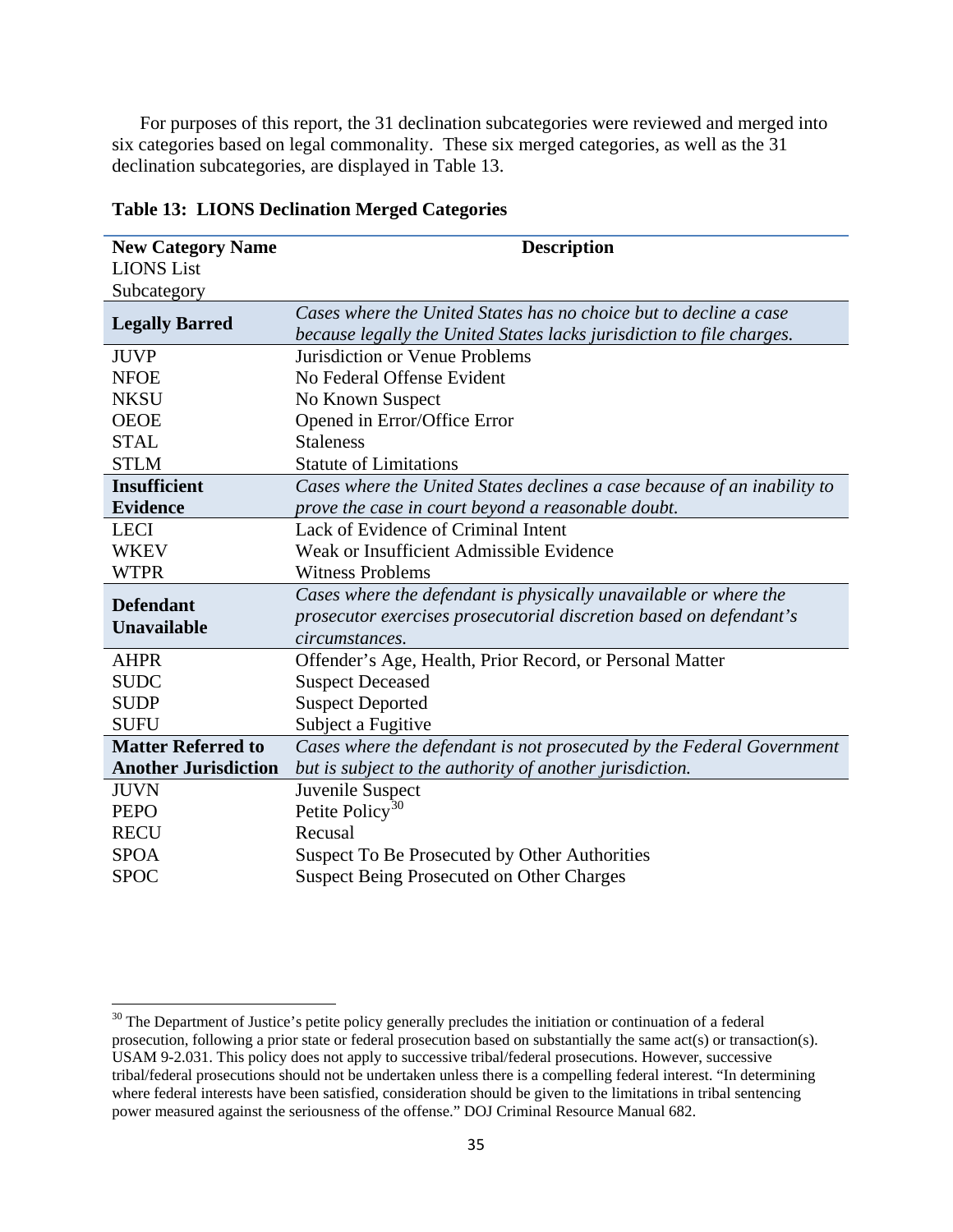| <b>New Category Name</b>   | <b>Description</b>                                                           |
|----------------------------|------------------------------------------------------------------------------|
| <b>LIONS</b> List          |                                                                              |
| Subcategory                |                                                                              |
| <b>Alternative to</b>      | Cases where the defendant could have been prosecuted by the Federal          |
| <b>Federal Prosecution</b> | Government but an alternative to prosecution was viewed by the United        |
| Appropriate                | States, within its discretion, as appropriately serving the ends of justice. |
| <b>CADA</b>                | Civil, Administrative, or Other Disciplinary Alternative                     |
| <b>PTDR</b>                | <b>Pretrial Diversion Completed</b>                                          |
| <b>REST</b>                | Restitution/Arrearage Payments Made or Being Made                            |
| <b>SUCO</b>                | <b>Suspect Cooperation</b>                                                   |
| <b>Prioritization of</b>   | Cases where the case is declined because of existing DOJ or USAO             |
| <b>Federal Resources</b>   | <i>policy.</i>                                                               |
| and Interests              |                                                                              |
| <b>AGRE</b>                | <b>Agency Request</b>                                                        |
| <b>DEPO</b>                | <b>Department Policy</b>                                                     |
| <b>GWDA</b>                | Declined per Instructions from DOJ                                           |
| <b>LKIR</b>                | <b>Lack of Investigative Resources</b>                                       |
| <b>LKPR</b>                | <b>Lack of Prosecutive Resources</b>                                         |
| <b>LOAG</b>                | Local Agency Referral Presented by Federal Agency                            |
| <b>MFIN</b>                | Minimal Federal Interest or No Deterrent Value                               |
| <b>OFPO</b>                | Office Policy (fails to meet prosecutive guidelines)                         |
| <b>SSSE</b>                | <b>Suspect Serving Sentence</b>                                              |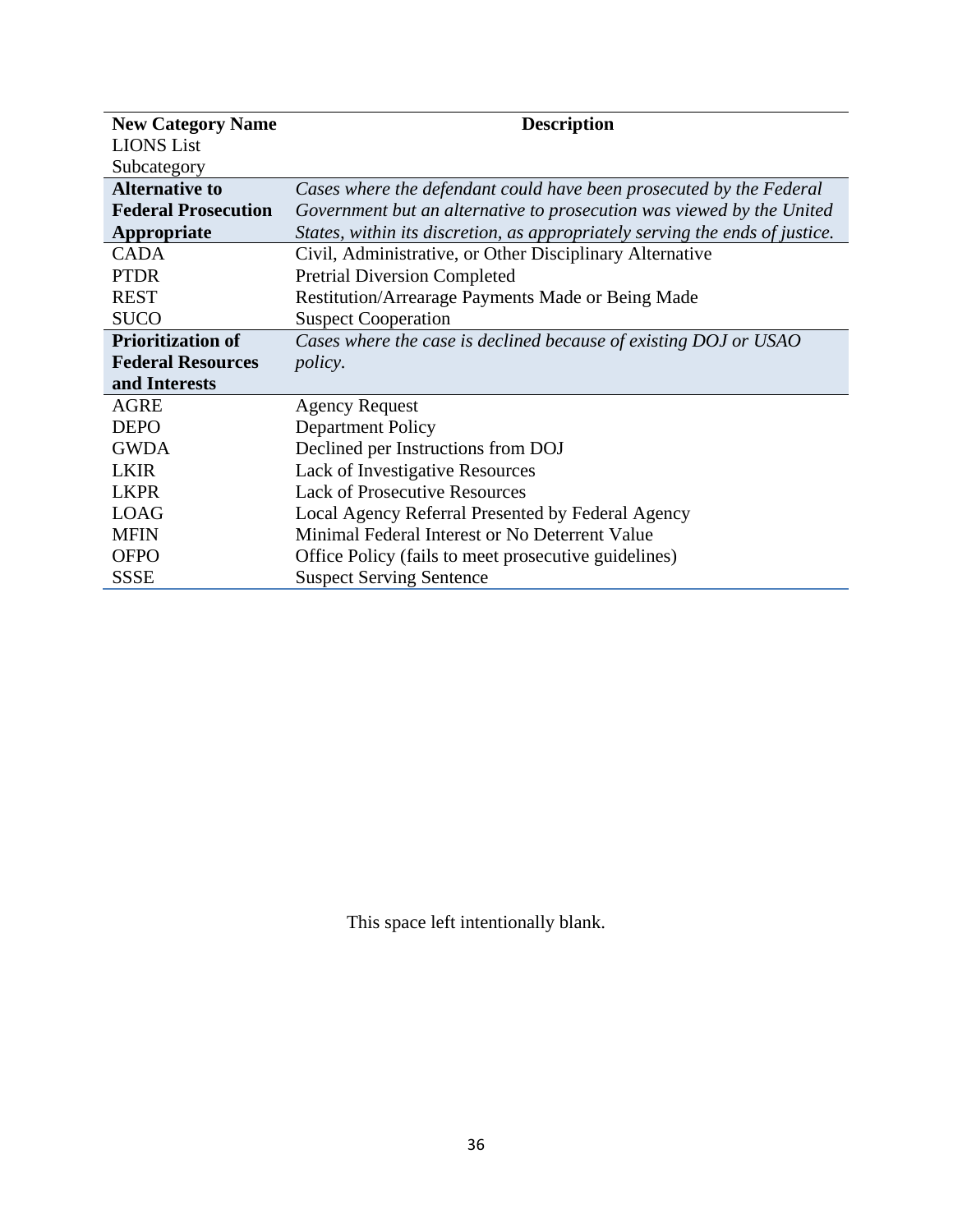# <span id="page-36-0"></span>**EOUSA LIONS Information**

Based on the methodology outlined above, aggregate declination data for calendar year 2011– by reason – is displayed by Federal judicial district in Table  $14.\overline{31}$  $14.\overline{31}$  $14.\overline{31}$ 

|                           | Legally<br>Barred | Insufficient<br>Evidence | Defendant Unavailable | Referred to Different<br>Jurisdiction | Alt to Federal Prosecution | Prioritization of Fed<br>Resources and Interests | <b>Total</b> |
|---------------------------|-------------------|--------------------------|-----------------------|---------------------------------------|----------------------------|--------------------------------------------------|--------------|
| AK                        |                   |                          |                       |                                       |                            |                                                  | $\mathbf{1}$ |
| $\mathbf{A}\mathbf{Z}$    | 17                | 162                      | $\overline{2}$        | $8\,$                                 |                            | $8\,$                                            | 198          |
| ${\rm CAE}$               |                   | 1                        |                       |                                       |                            |                                                  | 1            |
| CO                        |                   | $\overline{\mathcal{A}}$ |                       |                                       |                            | $\blacksquare$                                   | 7            |
| <b>CT</b>                 |                   |                          |                       |                                       |                            |                                                  |              |
| ${\rm FLS}$               |                   |                          |                       |                                       |                            |                                                  |              |
| <b>IAN</b>                |                   |                          |                       |                                       |                            |                                                  |              |
| ID                        | $\overline{3}$    | 29                       |                       | 5                                     |                            |                                                  | 37           |
| $\mathbf{K}\mathbf{S}$    |                   |                          |                       |                                       |                            |                                                  | $\mathbf{1}$ |
| <b>ME</b>                 |                   | $\overline{2}$           |                       |                                       |                            |                                                  | $\sqrt{2}$   |
| <b>MIE</b>                | 8                 | 39                       |                       | $\sqrt{6}$                            | $\mathfrak{Z}$             | $\mathfrak{Z}$                                   | 59           |
| $\text{MIW}$              | $\overline{2}$    | 9                        |                       | 5                                     |                            | 8                                                | 24           |
| MN                        | $\overline{3}$    | 11                       |                       |                                       |                            | $\overline{2}$                                   | 16           |
| <b>MSS</b>                |                   | 6                        |                       |                                       |                            | 22                                               | 28           |
| MT                        | 6                 | 40                       | $\mathbf{1}$          | 90                                    |                            | $\overline{4}$                                   | 141          |
| $\rm NCW$                 |                   | 3                        |                       |                                       |                            |                                                  | 5            |
| ND                        | 6                 | 15                       | $\mathbf{1}$          | 15                                    |                            | $\mathbf{1}$                                     | 38           |
| $\rm NE$                  | 6                 | 27                       |                       | 13                                    |                            |                                                  | 48           |
| $\rm{NM}$                 | 12                | 90                       | 1                     | $\mathfrak{S}$                        |                            | $\mathbf{1}$                                     | 109          |
| $\ensuremath{\text{NV}}$  |                   | 13                       |                       | 7                                     |                            | $\overline{2}$                                   | 23           |
| <b>NYN</b>                |                   |                          |                       | $\mathbf{1}$                          |                            | $\mathbf{1}$                                     | $\sqrt{2}$   |
| $\ensuremath{\text{NYW}}$ |                   | 3                        |                       |                                       |                            |                                                  | 3            |
| OKE                       | 6                 | 7                        |                       |                                       |                            | $\,8\,$                                          | 21           |

|  | Table 14: Indian Country Declinations, by USAO, by Reason, CY 2011 |
|--|--------------------------------------------------------------------|
|--|--------------------------------------------------------------------|

 $31$  This table excludes USAOs that did not report any declinations for CY 2011.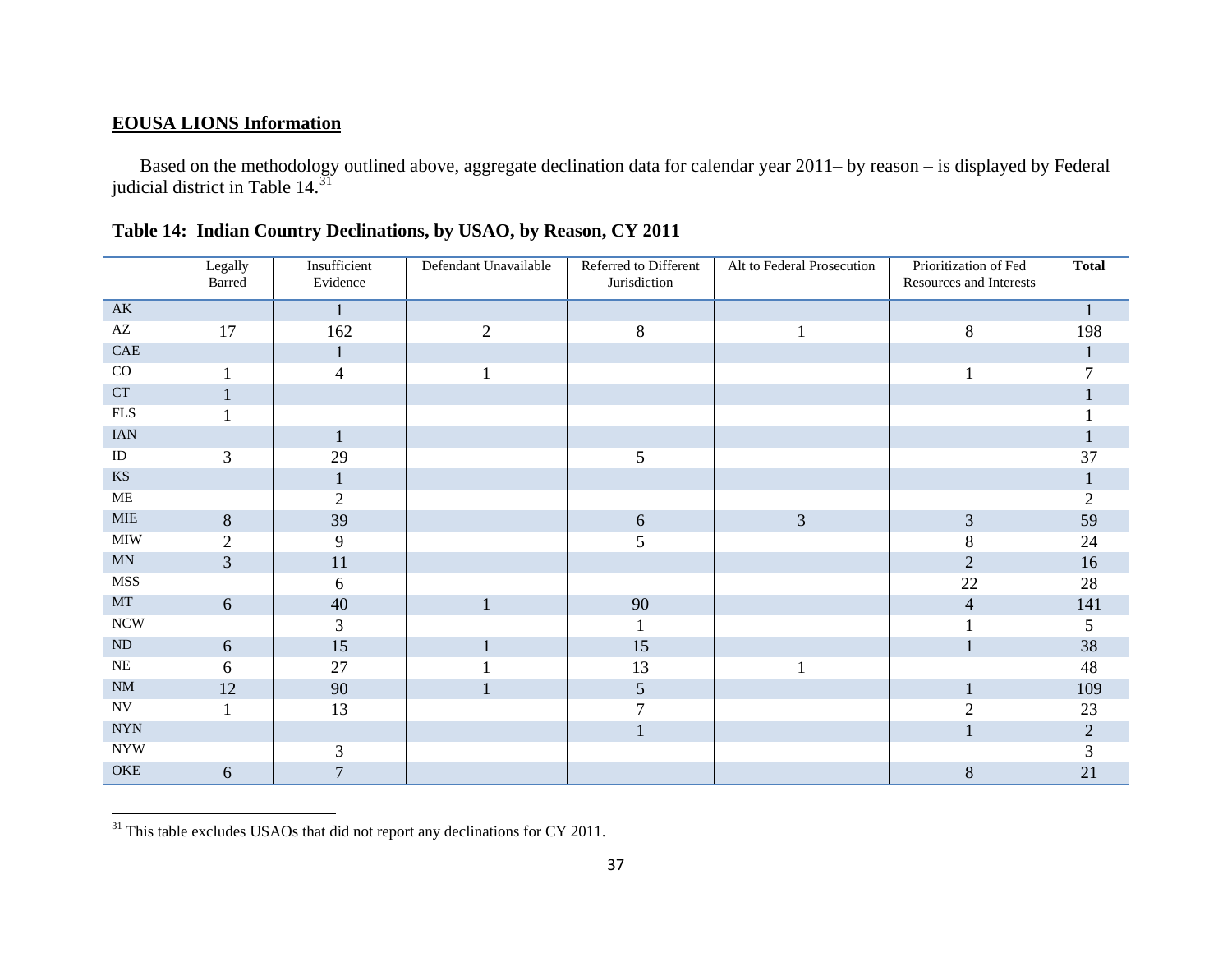|              |         | Insufficient | Defendant Unavailable | Referred to Different | Alt to Federal Prosecution | Prioritization of Fed   | Total |
|--------------|---------|--------------|-----------------------|-----------------------|----------------------------|-------------------------|-------|
|              | Legally |              |                       |                       |                            |                         |       |
|              | Barred  | Evidence     |                       | Jurisdiction          |                            | Resources and Interests |       |
| <b>OKN</b>   |         | $\sigma$     |                       |                       |                            |                         | 17    |
| <b>OKW</b>   | 4       | Q            |                       |                       |                            |                         | 17    |
| <b>OR</b>    |         |              |                       |                       |                            | 6                       | 17    |
| <b>SD</b>    | 15      | 107          | 3                     | 33                    | ◠                          | 4                       | 164   |
| <b>TXW</b>   |         |              |                       |                       |                            |                         |       |
| UT           |         |              |                       |                       |                            |                         |       |
| <b>WAE</b>   |         | 11           |                       |                       |                            |                         | 16    |
| <b>WAW</b>   | 3       |              |                       |                       |                            |                         |       |
| <b>WIE</b>   |         |              |                       |                       |                            |                         |       |
| <b>WIW</b>   |         |              |                       |                       |                            |                         |       |
| <b>WY</b>    | 4       |              |                       |                       |                            |                         | 18    |
| <b>Total</b> | 104     | 631          | 13                    | 197                   |                            | 87                      | 1,041 |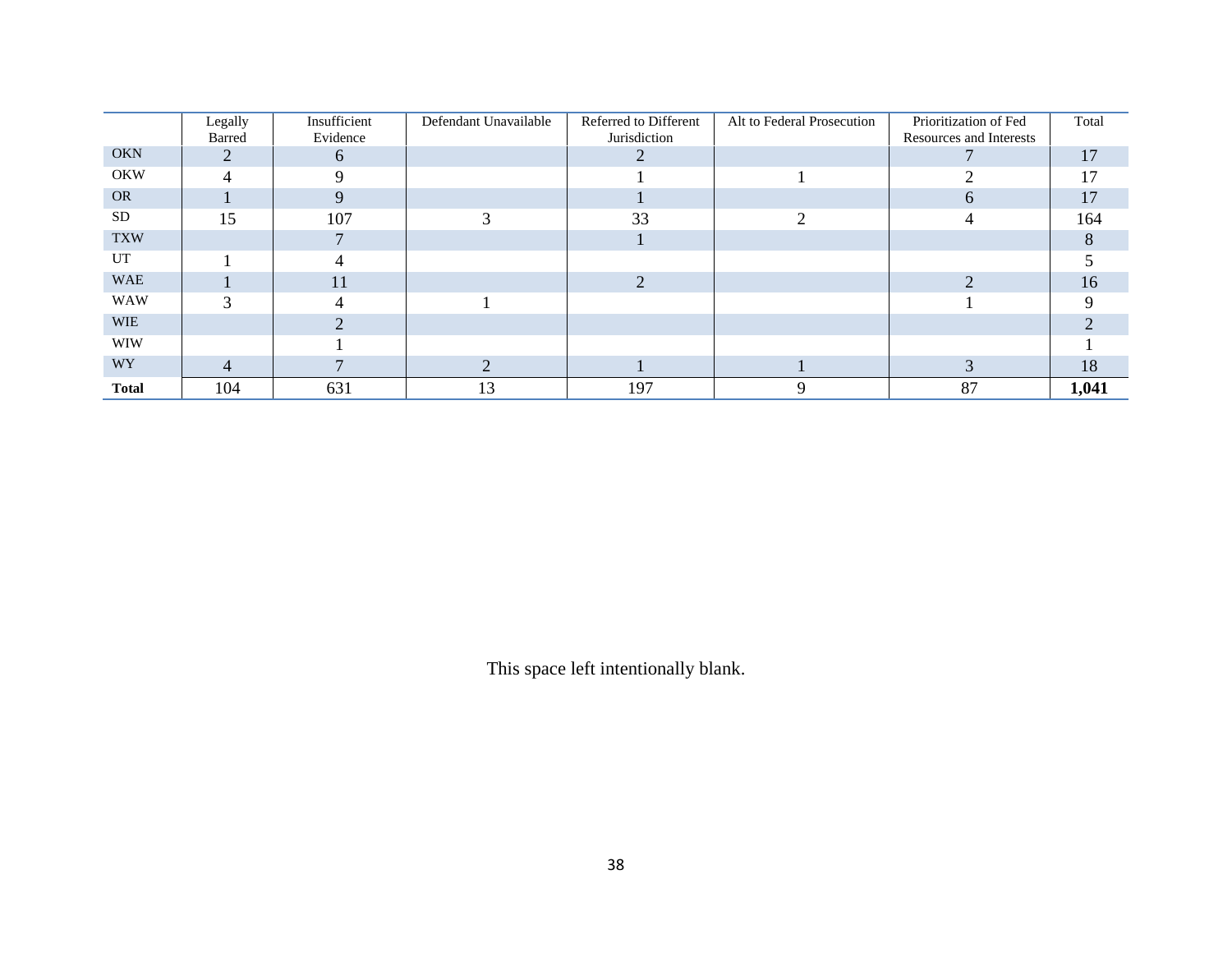<span id="page-38-0"></span>Aggregate declination data for calendar year 2012– by reason – is displayed by Federal judicial district in Table 15.[32](#page-38-0)

|                           | Legally<br>Barred | Insufficient<br>Evidence | Defendant Unavailable | Referred to Different<br>Jurisdiction | Alt to Federal Prosecution | Prioritization of Fed<br>Resources and Interests | <b>Total</b>             |
|---------------------------|-------------------|--------------------------|-----------------------|---------------------------------------|----------------------------|--------------------------------------------------|--------------------------|
| $\mathbf{A}\mathbf{K}$    |                   | $\overline{2}$           |                       |                                       |                            | $\mathbf{1}$                                     | $\mathfrak{Z}$           |
| $\mathbf{A}\mathbf{Z}$    | 25                | 171                      | 4                     | 9                                     |                            | $\tau$                                           | 217                      |
| $\operatorname{CAE}$      |                   | 9                        |                       |                                       |                            |                                                  | 9                        |
| $\rm CO$                  | 3                 |                          |                       | $\overline{4}$                        |                            |                                                  | 9                        |
| <b>IAN</b>                | $\mathbf{1}$      |                          |                       |                                       |                            |                                                  | $\mathbf{1}$             |
| $\rm ID$                  |                   | 17                       |                       | 12                                    |                            |                                                  | 33                       |
| $\mathbf{K}\mathbf{S}$    |                   |                          |                       | $\mathbf{1}$                          |                            | 3                                                | $\overline{4}$           |
| <b>LAW</b>                |                   |                          |                       |                                       |                            |                                                  |                          |
| $\operatorname{ME}$       | 1                 | $\perp$                  |                       |                                       |                            |                                                  | $\sqrt{2}$               |
| <b>MIE</b>                | 7                 | 22                       |                       | 15                                    |                            | $\mathfrak{S}$                                   | 49                       |
| $\mbox{MIW}$              |                   | 12                       |                       | $\overline{2}$                        |                            | $\overline{4}$                                   | 18                       |
| MN                        |                   | $\overline{\mathcal{A}}$ |                       |                                       |                            |                                                  | $\overline{\mathcal{A}}$ |
| <b>MSS</b>                |                   | $\overline{2}$           |                       |                                       |                            |                                                  | $\sqrt{2}$               |
| MT                        | 11                | 56                       |                       | 53                                    | $\mathbf{2}$               | $\mathbf{1}$                                     | 124                      |
| <b>NCW</b>                |                   | $\overline{2}$           |                       | $\overline{2}$                        |                            |                                                  | $\overline{4}$           |
| $\rm ND$                  | 17                | 19                       | $\overline{4}$        | 21                                    |                            |                                                  | 61                       |
| $\rm NE$                  | 1                 | 16                       |                       | 8                                     |                            |                                                  | 25                       |
| $\rm{NM}$                 | 16                | 35                       |                       | 35                                    |                            | $\mathfrak{Z}$                                   | 90                       |
| $\ensuremath{\text{NV}}$  |                   | 19                       |                       | $\overline{4}$                        |                            |                                                  | 24                       |
| <b>NYE</b>                |                   |                          |                       |                                       |                            |                                                  | 1                        |
| $\ensuremath{\text{NYN}}$ |                   | $\overline{2}$           |                       | $\boldsymbol{6}$                      |                            | $\sqrt{6}$                                       | 14                       |
| OKE                       |                   | 14                       |                       | 4                                     | $\mathfrak{Z}$             | 11                                               | 33                       |
| OKN                       | $8\,$             | 6                        |                       | $8\,$                                 |                            | $\sqrt{2}$                                       | 24                       |
| <b>OKW</b>                | 7                 | 5                        | $\overline{2}$        |                                       | $\overline{2}$             | 3                                                | $20\,$                   |
| <b>OR</b>                 |                   | 6                        |                       |                                       |                            |                                                  | 9                        |

**Table 15: Indian Country Declinations, by USAO, by Reason, CY 2012** 

 $32$  This table excludes USAOs that did not report any declinations for CY 2012.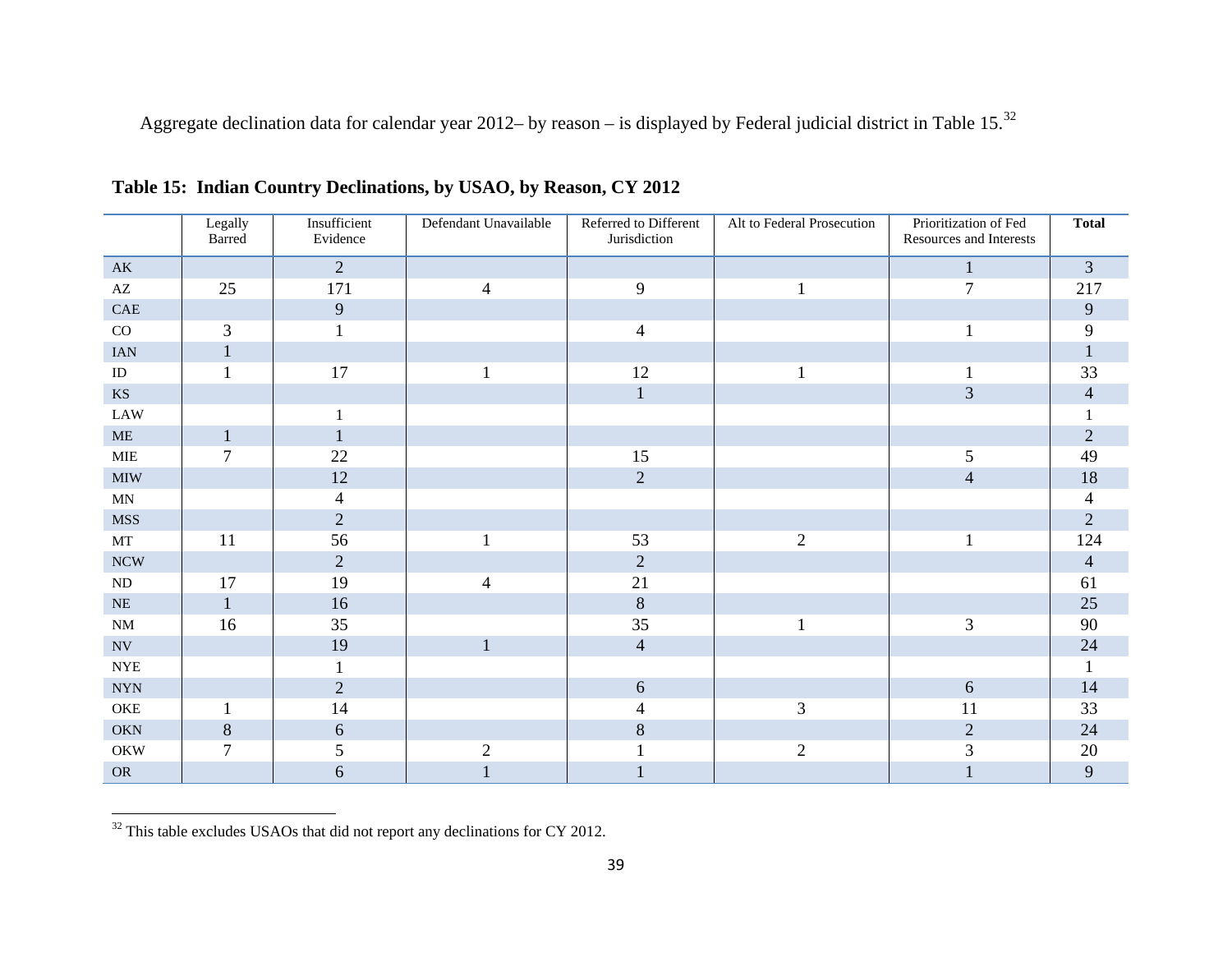|              | Legally | Insufficient | Defendant Unavailable | Referred to Different | Alt to Federal Prosecution | Prioritization of Fed   | Total |
|--------------|---------|--------------|-----------------------|-----------------------|----------------------------|-------------------------|-------|
|              | Barred  | Evidence     |                       | Jurisdiction          |                            | Resources and Interests |       |
| SD           | 23      | 56           |                       | 33                    |                            |                         | 114   |
| <b>TXW</b>   |         |              |                       |                       |                            |                         |       |
| <b>UT</b>    |         |              |                       |                       |                            |                         |       |
| <b>WAE</b>   |         |              |                       |                       |                            |                         |       |
| <b>WAW</b>   | 10      |              |                       |                       |                            |                         | 27    |
| WIE          |         |              |                       |                       |                            |                         |       |
| <b>WIW</b>   |         |              |                       |                       |                            |                         |       |
| <b>WY</b>    |         |              |                       |                       |                            |                         | 20    |
| <b>Total</b> | 140     | 505          |                       | 235                   |                            | 56                      | 965   |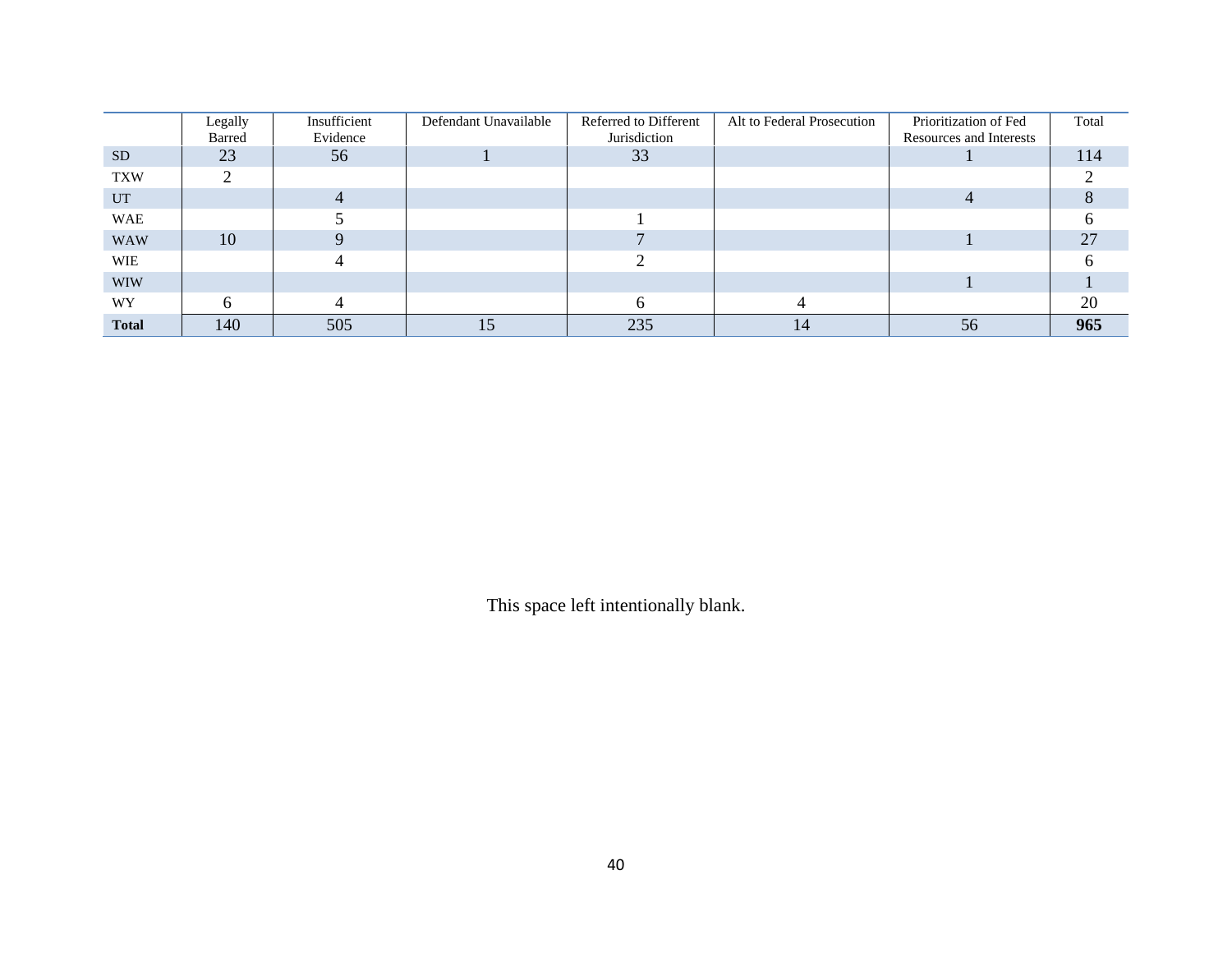#### *Explanation of Referred to Different Jurisdiction*

The declination category of "referred to different jurisdiction" requires additional explanation. Table 14 shows the District of Montana recorded the highest number of declinations in the "referred to different jurisdiction" category for CY 2011. This number is the result of how the office staffs their Indian country cases. Since April 2010, the District of Montana has implemented a bi-monthly meeting to review Indian country cases. These meetings, conducted in phone or in person, involve an AUSA, tribal prosecutor, and Federal and tribal law enforcement. During the meetings, cases arising on a particular reservation during the preceding two-week period are discussed. The decision about which jurisdiction – Federal or tribal – will prosecute a particular case is jointly considered and discussed by the Federal and tribal prosecutor, with input from law enforcement. Therefore, a case opened in LIONS with a subsequent referral to the tribe for prosecution will appear in LIONS as a declination, even if the case is being prosecuted by the tribe at the tribe's request.

According to the Montana United States Attorney, this system has greatly improved communication between the USAO and the tribes in Montana. The United States Attorney states that "scarce resources are used more efficiently and effectively as all are held accountable for the pace of the investigations and prosecutions." The Montana approach to Indian country cases is one example of the importance of context when considering the raw data.

The Department notes that other districts also work with local tribal prosecutors and law enforcement to determine which jurisdiction is best suited to provide justice in a particular case. For example, CY 2011 LIONS data from the Southern District of Mississippi shows that 22 cases were declined for the reason of "prioritization of Federal resources and interests." These declinations represent cases where the USAO met with Federal and tribal law enforcement officials and a mutual decision was made that justice would be best served if the cases were prosecuted in tribal court. This collaboration was contemplated by TLOA's amending of 25 U.S.C. 2809(a)(3), the Indian Law Enforcement Reform Act. It also confirms the Department's January 2010 directive that "tribal governments have the ability to create and institute successful programs when provided with the resources to develop solutions that work best for their communities."[33](#page-40-0) In short, the Districts of Montana and Southern Mississippi both transferred cases to the tribe; however, different declination reasons were entered into LIONS. This illustrates the difficulty of drawing conclusions based on LIONS data.

Tribal police, prosecutors, and courts are essential parts of the response to these crimes. TLOA amended the Indian Civil Rights Act (ICRA) and restored to tribal courts limited felony sentencing authority. Tribal courts can now sentence Indian offenders for up to three years per offense, provided defendants are given proper procedural protections, including appointed counsel for indigent defendants. Several tribes now have all of the ICRA requirements in place to allow them to impose prison sentences of more than one year.

The passage of TLOA with its provision of enhanced sentencing authority for certain tribal governments means that more cases may be transferred to tribal court for prosecution. These

<span id="page-40-0"></span><sup>&</sup>lt;sup>33</sup> [http://www.justice.gov/dag/dag-memo-indian-country.html.](http://www.justice.gov/dag/dag-memo-indian-country.html)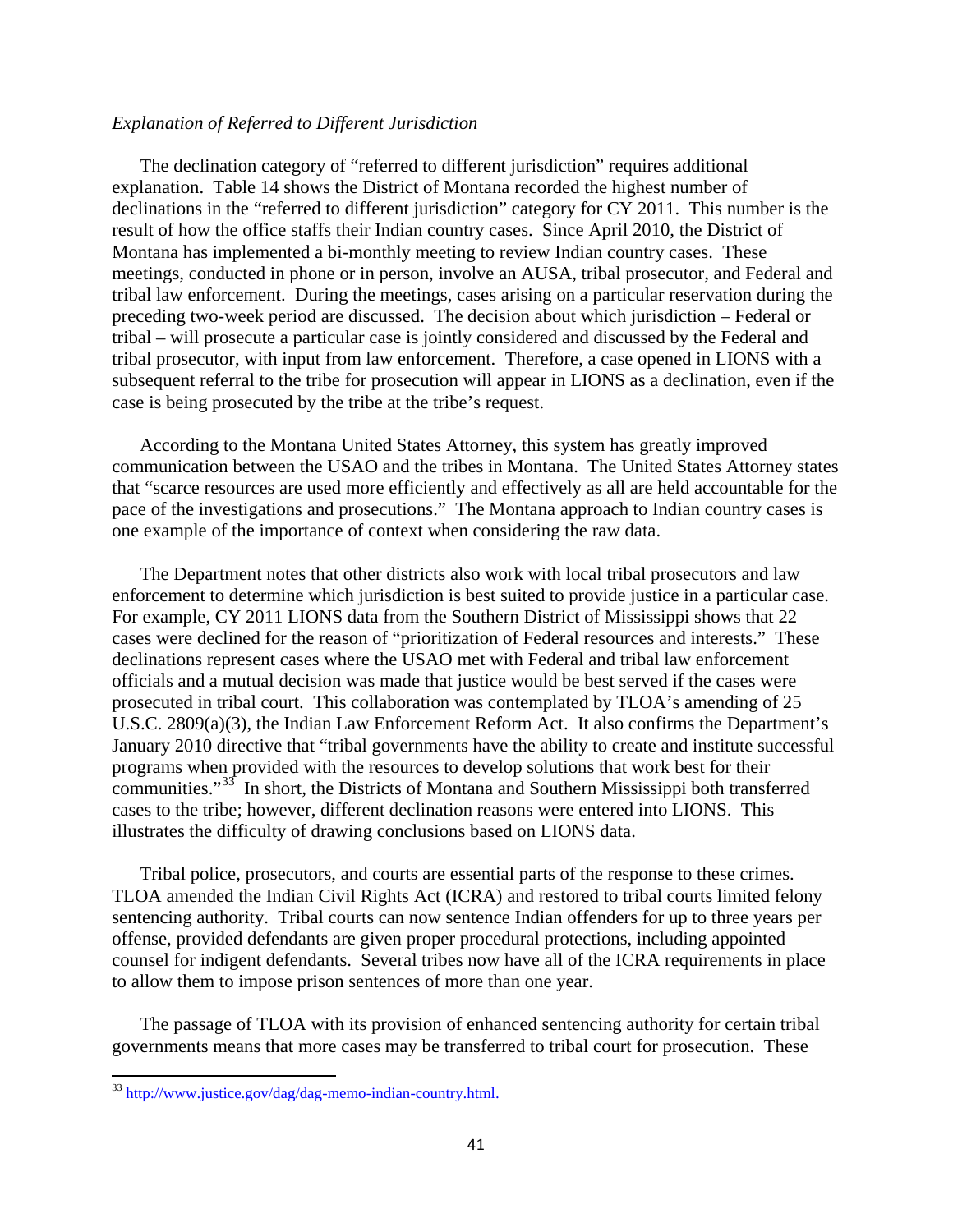transfers are typically done at the request or with the consent of the tribe. While deemed a declination in LIONS, such a transfer, in reality, is a realization of the success of tribal selfgovernance.

Examples of cases during the reporting period referred by the USAO to the tribe for prosecution include the following:

# *Vehicular Homicide Case*

*Following a late-night outdoor party, the suspect backed his car over the deceased, a tribal member who had fallen asleep immediately behind the car. Both the State Patrol and the FBI responded to the scene and a full investigation was conducted. The USAO actively participated in the investigation. Because Federal law does not address the facts of this case, the AUSA looked to the possibility of assimilating state law. However, based on the results of the investigation, it was determined that the AUSA could not overcome a superseding intervening cause defense that the defendant was entitled, under state law, to raise in Federal court. Therefore, the USAO referred the case back to the tribe and provided the tribal prosecutor with evidence developed by the FBI and State Patrol as is permitted by TLOA. The tribal prosecutor successfully prosecuted the driver for vehicular homicide and driving while intoxicated.* 

# *Juvenile Arson Prosecution*

*On April 23, 2011, a 12-year-old committed arson of a relative's house on the reservation. Tribal investigators and FBI agents investigated and ultimately referred reports to the USAO. By May 5, 2011, all case reports were referred to the tribal prosecutor. On November 2, 2011, the juvenile admitted to arson in tribal court.* 



**Figure 2: Declination Reasons for Indian Country Crimes, CY 2011**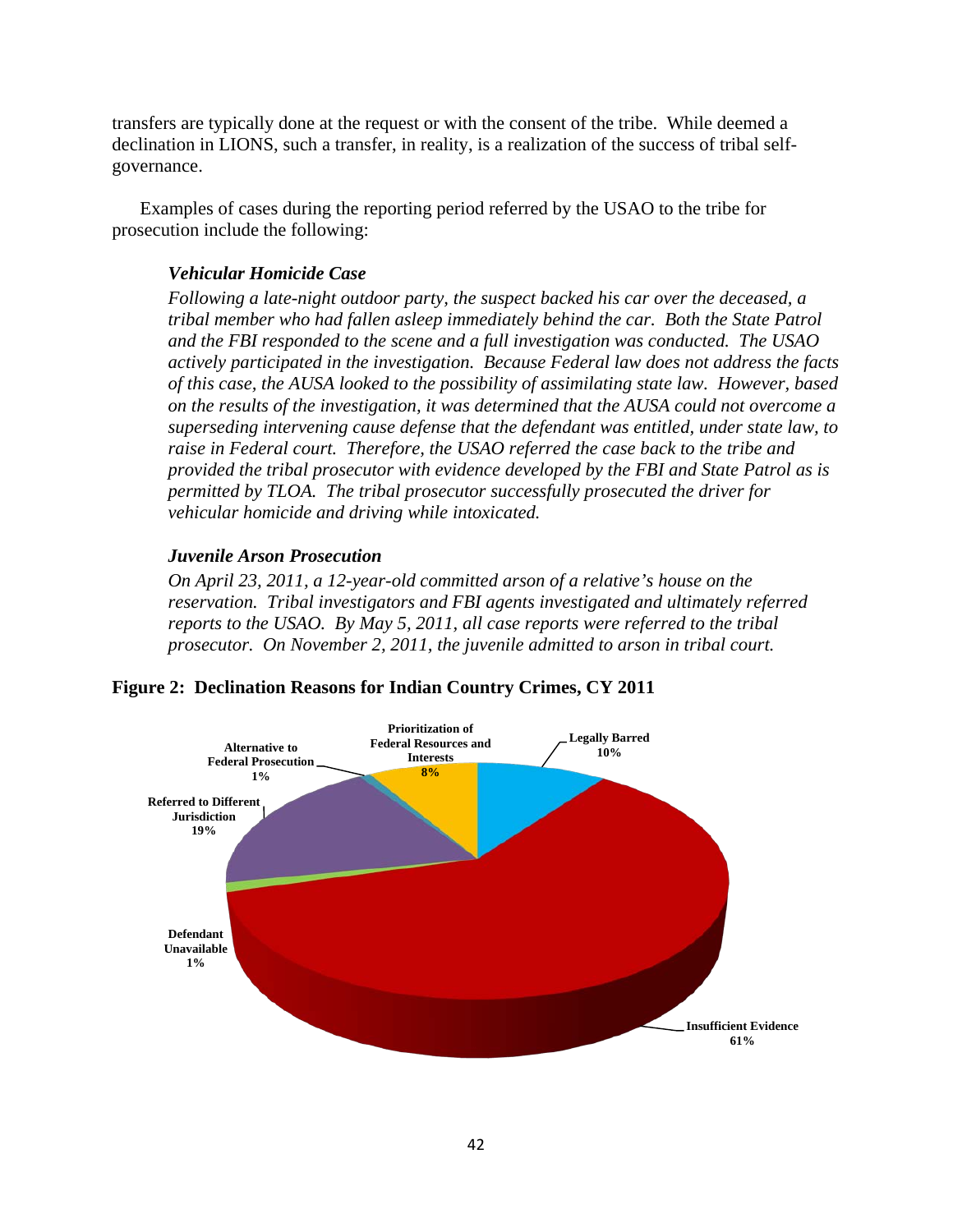



As demonstrated in Figures 2 and 3, the majority of all declined cases for CY 2011 and CY 2012 were declined due to insufficient evidence. The insufficient-evidence category includes circumstances where there is a lack of evidence of criminal intent, weak or insufficient evidence, or witness problems. Figure 4 below provides a comparison of declination categories selected for CY 2011 and CY 2012 Indian country cases. Figure 5 below illustrates the circumstances of insufficient-evidence by reason for both CY 2011 and CY 2012. In cases where there is insufficient evidence, the government cannot sustain its burden of proof beyond a reasonable doubt, and the prosecutor has no choice but to decline these cases. If additional evidence is developed at a later time, however, the case may be reopened and successfully prosecuted.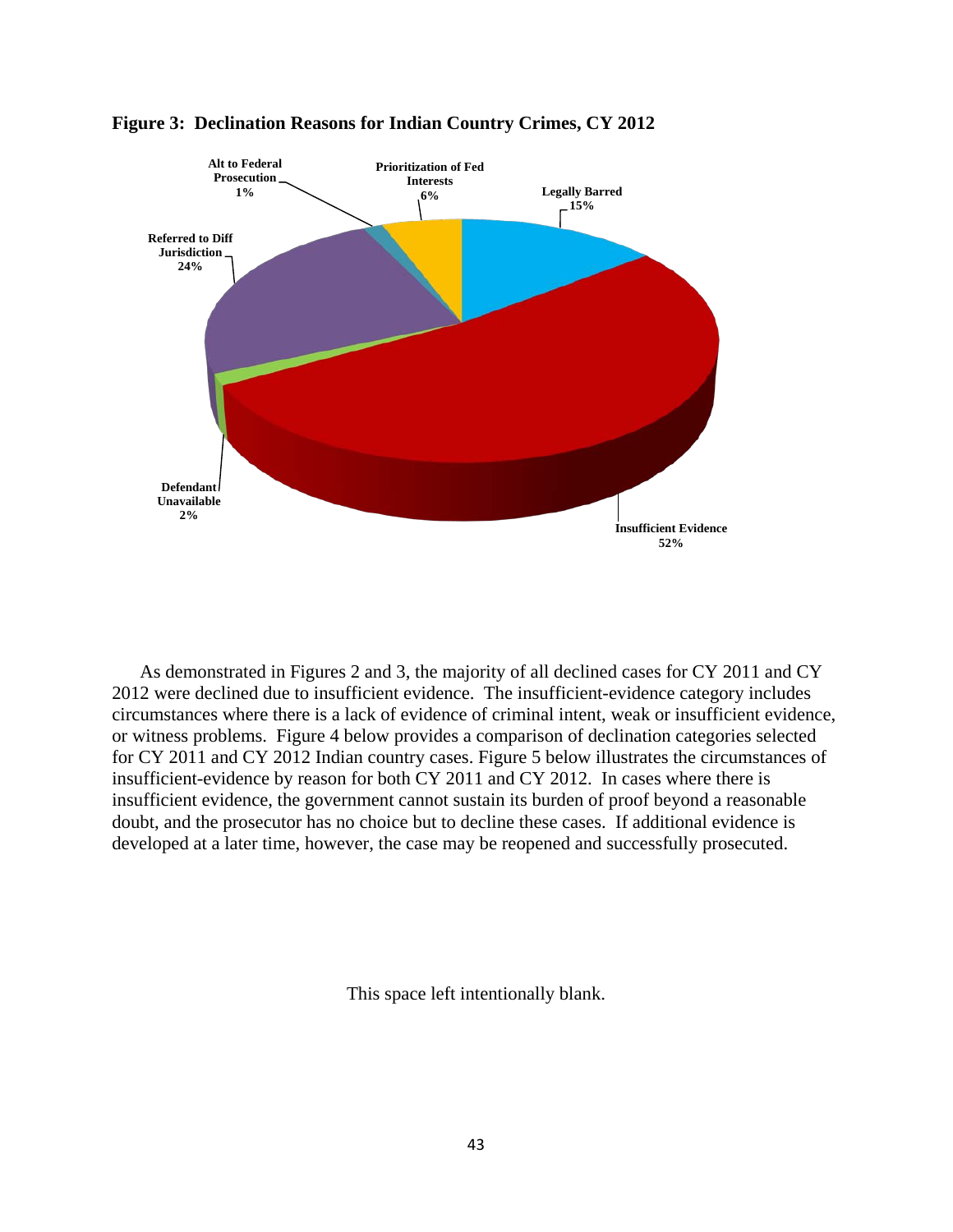

**Figure 4: Declination Reasons in Indian Country Crimes: CY 2011 and CY 2012 Comparison**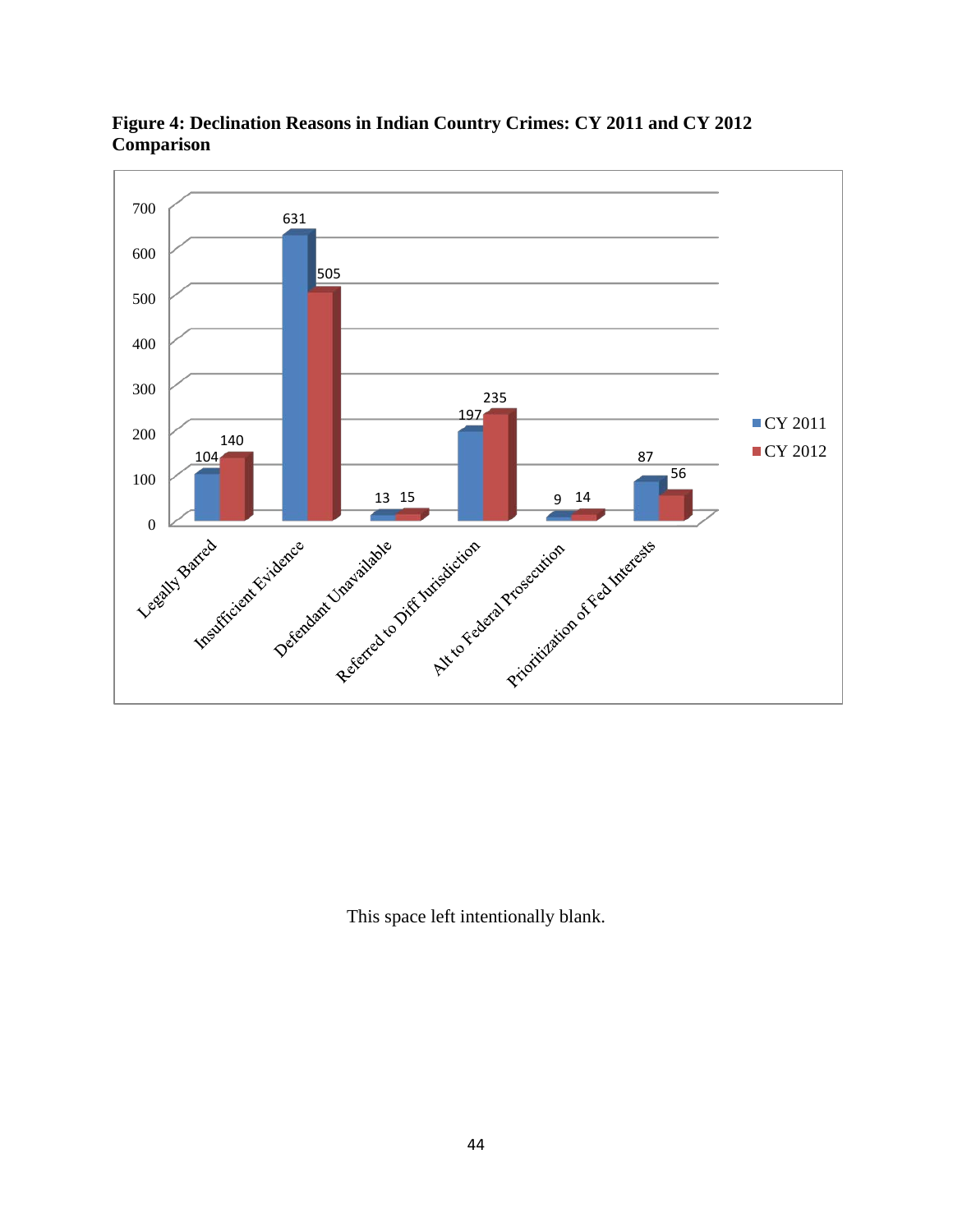

# **Figure 5: Comparison of Insufficient Evidence Declination Categories, CY 2011 and CY 2012**

# *Methodology for Generating Type of Crime Data*

USAOs enter matters within a LIONS Program Category by the lead charge code or type of crime. The LIONS User Manual states that the lead charge is the substantive statute that is the primary basis for the referral. Given the number of Federal criminal code sections and the ability to assimilate state law for certain crimes occurring in Indian country (under the Assimilative Crimes Act, 18 U.S.C. § 13), this report assigns the lead charge to broad categories based on case commonality. All lead criminal statutes appearing in CY 2011 and CY 2012 Indian country cases (those assigned Program Category code 065 or 092) were reviewed and grouped into six categories. The six crime type categories reported here are the following: assault (including threats to a Federal officer or public or foreign officials, as well as Violence Against Women Act violations); murder; sexual assault (including child and adult victims); drug, alcohol, and other offenses; financial crimes, public corruption, and fraud; jurisdictional, penalty, or state statutes. [34](#page-44-0)

#### *Aggregate Declination Data by Type of Crime*

 $\overline{\phantom{a}}$ 

Table 16 reports aggregate declinations by type of crime and Federal judicial district.

<span id="page-44-0"></span> $34$  A complete list of all lead criminal charges used in CY 2011 and CY 2012, as assigned to one of the six categories created for purposes of this report, can be found at Appendix B.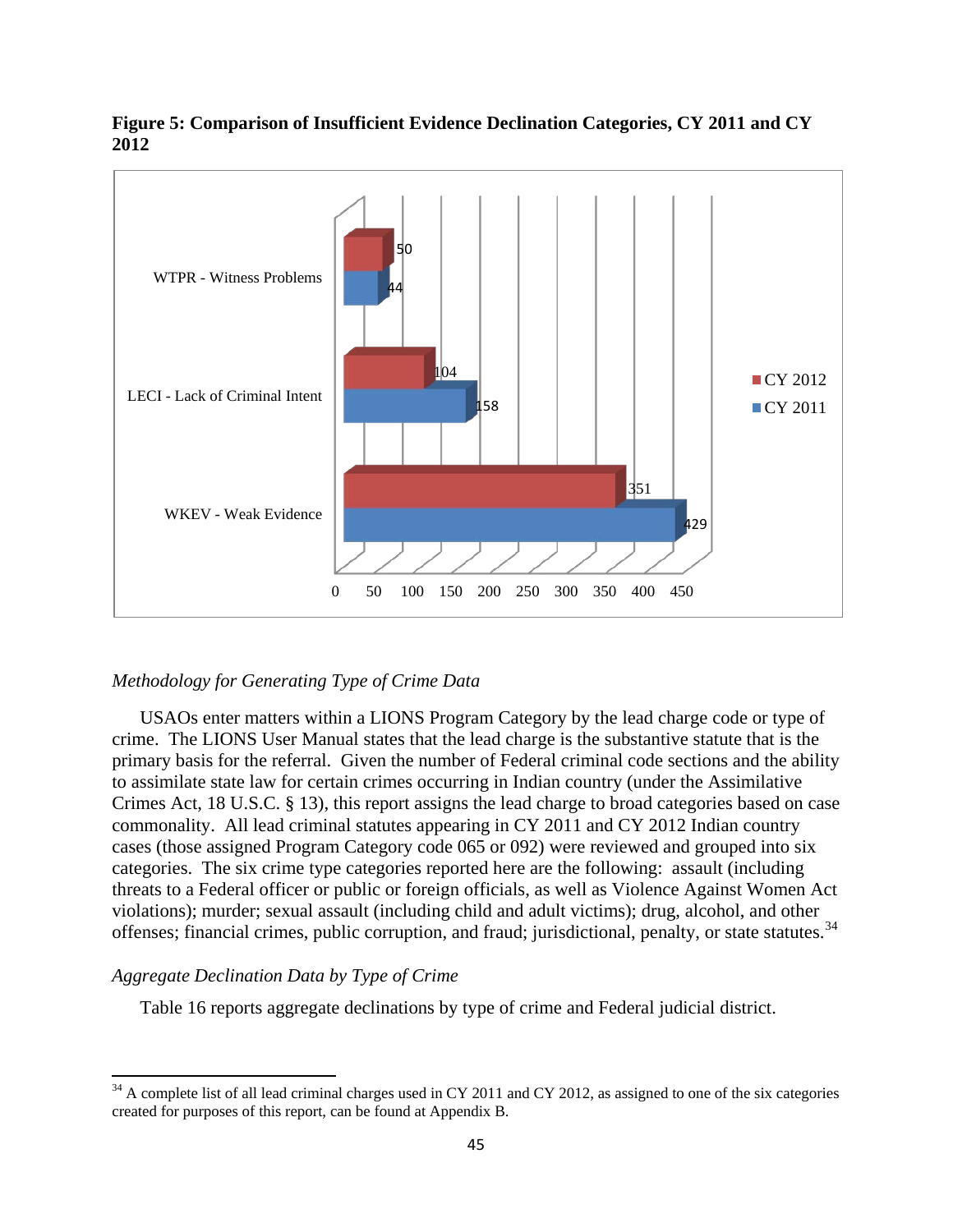|                        | Assault        | Murder                  | <b>Sexual Assault</b> | Drug, Alcohol, | Financial Crimes/           | Jurisdictional, Penalty, or | <b>Total</b>   |
|------------------------|----------------|-------------------------|-----------------------|----------------|-----------------------------|-----------------------------|----------------|
|                        |                |                         | (Child and Adult      | and Other      | Public Corruption/          | <b>State Statute</b>        |                |
|                        |                |                         | Victims)              | Offenses       | Fraud                       |                             |                |
| $\mathbf{AK}$          |                |                         |                       | $\mathbf{1}$   |                             |                             | $\mathbf{1}$   |
| $A\mathbf{Z}$          | 89             | 18                      | $72\,$                | 12             | $\ensuremath{\mathfrak{Z}}$ | 4                           | 198            |
| CAE                    |                |                         |                       |                | $\mathbf{1}$                |                             | $\mathbf{1}$   |
| CO                     | $\overline{2}$ | 5                       |                       | $\mathbf{0}$   |                             |                             | 7              |
| CT                     |                |                         |                       |                | $\mathbf{1}$                |                             | $\mathbf{1}$   |
| <b>FLS</b>             |                |                         |                       |                |                             |                             |                |
| <b>IAN</b>             | $\mathbf{1}$   |                         |                       |                |                             |                             | $\mathbf{1}$   |
| ID                     | 13             | $\overline{2}$          | 14                    | $\overline{3}$ | $\sqrt{2}$                  | 3                           | 37             |
| <b>KS</b>              |                |                         |                       |                | $\mathbf{1}$                |                             | $\mathbf{1}$   |
| <b>ME</b>              |                |                         |                       |                | $\overline{2}$              |                             | $\overline{2}$ |
| <b>MIE</b>             | 29             |                         | 6                     | 5              | 10                          | 9                           | 59             |
| <b>MIW</b>             | 12             | $\mathbf{1}$            | 6                     | $\overline{4}$ | $\mathbf{1}$                |                             | 24             |
| $\mathbf{MN}$          | $\overline{7}$ |                         | 5                     |                | $\mathbf{1}$                | $\overline{2}$              | 16             |
| <b>MSS</b>             | $\mathbf{2}$   |                         | 8                     |                | 16                          | $\mathbf{1}$                | 28             |
| <b>MT</b>              | 53             | 6                       | 62                    | $\overline{7}$ | 5                           | 8                           | 141            |
| <b>NCW</b>             |                |                         | 1                     | $\overline{2}$ | $\overline{2}$              |                             | $\mathfrak{S}$ |
| ND                     | 11             | 3                       | 16                    | $\overline{4}$ | $\overline{2}$              | $\overline{2}$              | 38             |
| NE                     | 23             |                         | 12                    | $\overline{2}$ | 4                           | $\overline{7}$              | 48             |
| $\mathbf{N}\mathbf{M}$ | 28             | 16                      | 50                    | 3              | 6                           | 6                           | 109            |
| N V                    | 11             |                         | 3                     | 6              | 3                           |                             | 23             |
| <b>NYN</b>             |                |                         |                       | $\mathbf{1}$   | $\mathbf{1}$                |                             | $\overline{2}$ |
| <b>NYW</b>             |                |                         |                       |                | 3                           |                             | $\overline{3}$ |
| <b>OKE</b>             | $\overline{2}$ | $\mathbf{1}$            | 3                     | 3              | 12                          |                             | 21             |
| <b>OKN</b>             | $\mathbf{1}$   | $\mathbf{1}$            | $\overline{2}$        | 3              | 9                           | $\mathbf{1}$                | 17             |
| <b>OKW</b>             | 5              |                         | $\overline{2}$        | $\overline{2}$ | 8                           |                             | 17             |
| <b>OR</b>              | $\overline{4}$ | 1                       | 5                     | 5              | $\mathbf{1}$                | 1                           | 17             |
| $\bf SD$               | 57             | $\overline{\mathbf{4}}$ | 44                    | 14             | 30                          | 15                          | 164            |
| <b>TXW</b>             | $\mathbf{1}$   |                         |                       |                | 6                           | $\mathbf{1}$                | $8\phantom{1}$ |
| <b>UT</b>              | $\overline{2}$ | $\mathbf{1}$            | 3                     |                |                             |                             | 6              |

# <span id="page-45-0"></span>**Table 16: Indian Country Defendants Declined, by USAO, by Type of Crime, CY 2011[35](#page-45-0)**

<u> 1989 - Johann Barbara, martin a</u>

 $35$  This table excludes USAOs that did not report any declinations for CY 2011.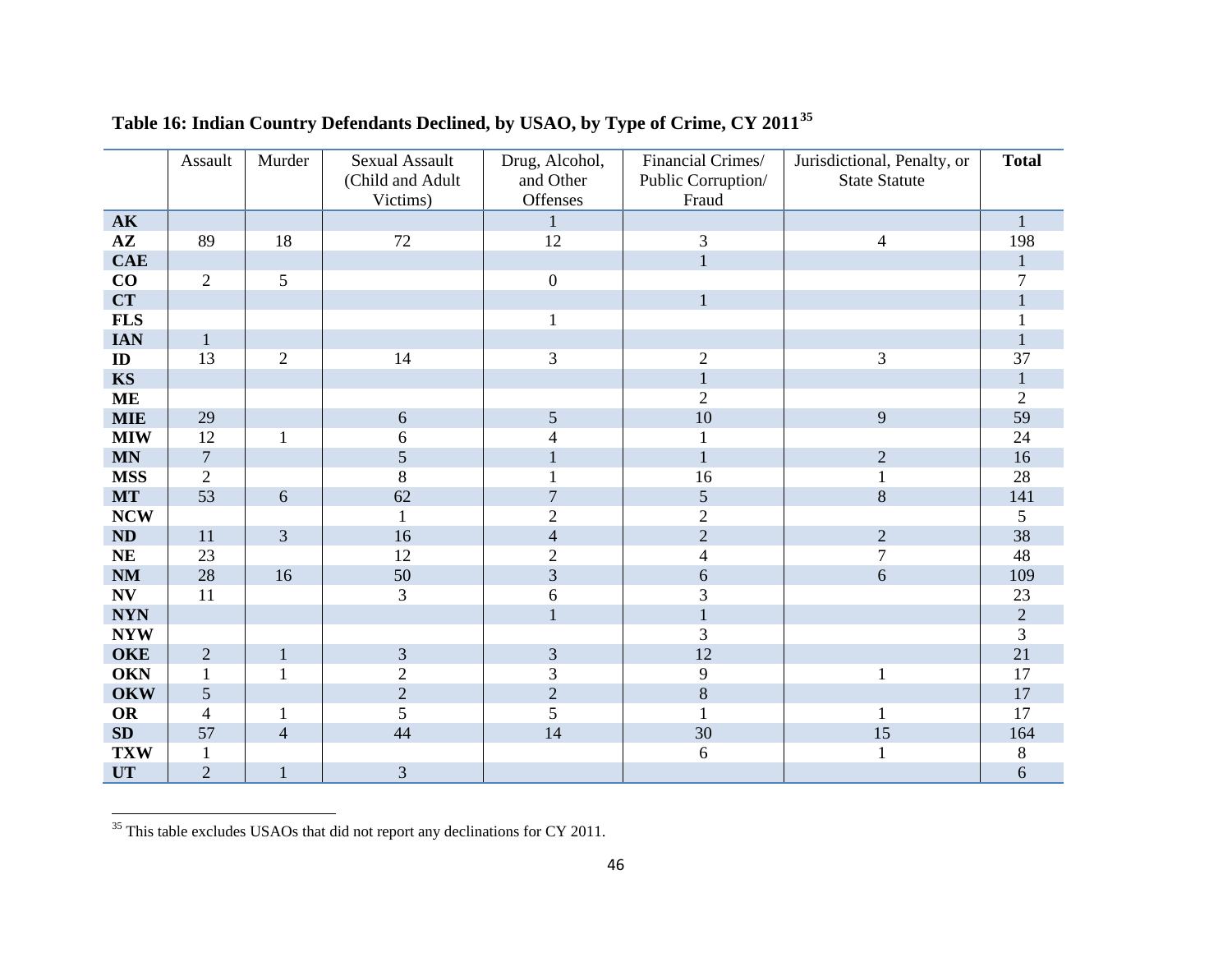|              | Assault | Murder | Sexual Assault   | Drug, Alcohol,  | Financial Crimes/  | Jurisdictional, Penalty, or | Total |
|--------------|---------|--------|------------------|-----------------|--------------------|-----------------------------|-------|
|              |         |        | (Child and Adult | and Other       | Public Corruption/ | <b>State Statute</b>        |       |
|              |         |        | Victims)         | <b>Offenses</b> | Fraud              |                             |       |
| <b>WAE</b>   | ð       |        |                  |                 |                    |                             |       |
| <b>WAW</b>   |         |        |                  |                 |                    |                             |       |
| <b>WIE</b>   |         |        |                  |                 |                    |                             |       |
| WIW          |         |        |                  |                 |                    |                             |       |
| WY           |         |        |                  |                 |                    |                             | 18    |
| <b>Total</b> | 367     | 61     | 330              | 82              | 139                | 62                          | 1,041 |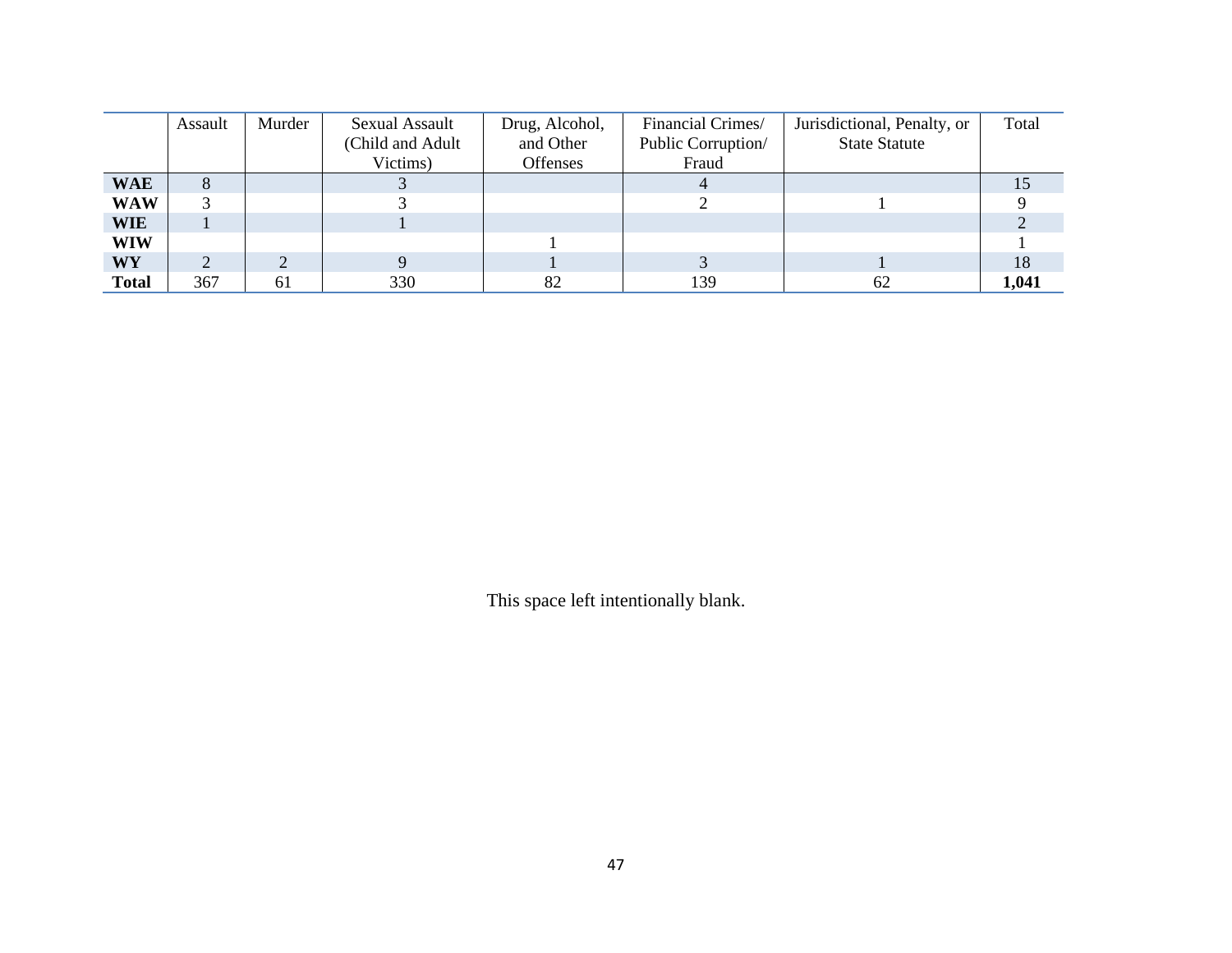|                             | Assault        | Murder         | <b>Sexual Assault</b> | Drug, Alcohol, | Financial Crimes/  | Jurisdictional, Penalty, or | <b>Total</b>   |
|-----------------------------|----------------|----------------|-----------------------|----------------|--------------------|-----------------------------|----------------|
|                             |                |                | (Child and Adult      | and Other      | Public Corruption/ | <b>State Statute</b>        |                |
|                             |                |                | Victims)              | Offenses       | Fraud              |                             |                |
| <b>AK</b>                   |                |                |                       | $\overline{3}$ |                    |                             | $\overline{3}$ |
| $A\mathbf{Z}$               | 64             | 19             | 92                    | 23             | $6\,$              | 13                          | 217            |
| <b>CAE</b>                  |                |                |                       | 3              | 6                  |                             | 9              |
| CO                          | 3              | $\overline{2}$ |                       | $\overline{3}$ |                    | $\mathbf{1}$                | 9              |
| <b>IAN</b>                  |                |                |                       | $\mathbf{1}$   |                    |                             | $\mathbf{1}$   |
| ID                          | 12             | 3              | 8                     | 3              | $\overline{3}$     | $\overline{4}$              | 33             |
| <b>KS</b>                   |                |                | $\mathbf 1$           |                | $\overline{3}$     |                             | $\overline{4}$ |
| <b>ME</b>                   |                |                |                       | $\overline{2}$ |                    |                             | $\overline{c}$ |
| <b>LAW</b>                  |                |                |                       |                |                    | $\mathbf{1}$                | $\mathbf{1}$   |
| <b>MIE</b>                  | 26             |                | $\overline{4}$        | $\mathfrak{S}$ | 10                 | $\overline{4}$              | 49             |
| <b>MIW</b>                  | 3              |                | $\overline{4}$        | $\overline{2}$ | 6                  | $\overline{2}$              | 18             |
| <b>MN</b>                   | $\mathbf{1}$   |                | 3                     |                |                    |                             | $\overline{4}$ |
| <b>MSS</b>                  |                |                | $\overline{2}$        |                |                    |                             | $\overline{2}$ |
| <b>MT</b>                   | 48             | $\overline{4}$ | 47                    | 17             | $\mathfrak{S}$     | $\mathfrak{Z}$              | 124            |
| <b>NCW</b>                  | $\mathbf{1}$   |                | $\mathbf{1}$          | $\mathbf{1}$   | $\mathbf{1}$       |                             | $\overline{4}$ |
| ND                          | 16             | $\overline{4}$ | 23                    | $8\,$          | 5                  | 5                           | 61             |
| <b>NE</b>                   | 14             | $\overline{2}$ | 5                     | $\overline{2}$ |                    | $\overline{2}$              | 25             |
| <b>NM</b>                   | 29             | 6              | 34                    | 15             | $\overline{2}$     | $\overline{4}$              | 90             |
| <b>NV</b>                   | $10\,$         |                | 9                     | $\overline{5}$ |                    |                             | 24             |
| $\ensuremath{\mathbf{NYE}}$ |                |                |                       |                |                    | 1                           | $\mathbf{1}$   |
| <b>NYN</b>                  | $\mathbf{1}$   |                |                       | 9              | $\overline{2}$     | $\overline{2}$              | 14             |
| <b>OKE</b>                  | $\overline{4}$ |                |                       |                | $20\,$             | 9                           | 33             |
| <b>OKN</b>                  | $\mathfrak{Z}$ | $\mathbf{1}$   |                       | $\overline{4}$ | 11                 | 5                           | 24             |
| <b>OKW</b>                  | 3              |                | $\mathbf{2}$          | $\sqrt{2}$     | 13                 |                             | $20\,$         |
| OR                          | $\mathbf{1}$   | $\overline{2}$ | $\overline{2}$        | $\mathbf{1}$   | $\overline{2}$     | $\mathbf{1}$                | 9              |
| ${\bf SD}$                  | 43             | $\mathbf{1}$   | 39                    | 13             | 13                 | 5                           | 114            |
| <b>TXW</b>                  |                |                | $\overline{2}$        |                |                    |                             | $\overline{2}$ |
| $\ensuremath{\mathbf{UT}}$  | $\overline{4}$ |                | 3                     |                |                    |                             | $8\,$          |
| <b>WAE</b>                  | $\overline{2}$ |                |                       | 3              |                    |                             | 6              |

<span id="page-47-0"></span>**Table 17: Indian Country Defendants Declined, by USAO, by Type of Crime, CY 2012[36](#page-47-0)**

 $36$  This table excludes USAOs that did not report any declinations for CY 2012.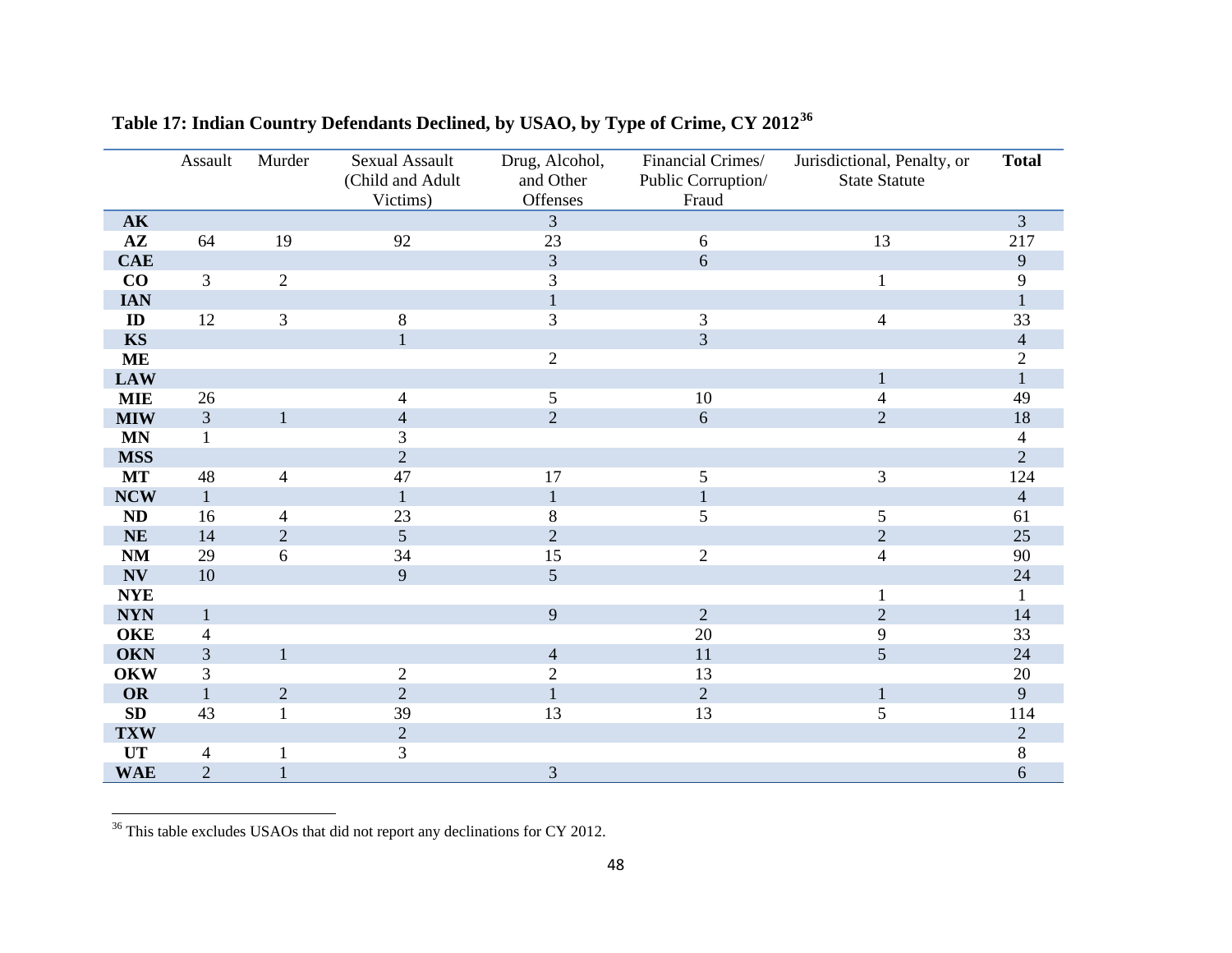|              | Assault | Murder | Sexual Assault    | Drug, Alcohol,  | Financial Crimes/  | Jurisdictional, Penalty, or | Total |
|--------------|---------|--------|-------------------|-----------------|--------------------|-----------------------------|-------|
|              |         |        | (Child and Adult) | and Other       | Public Corruption/ | <b>State Statute</b>        |       |
|              |         |        | Victims)          | <b>Offenses</b> | Fraud              |                             |       |
| <b>WAW</b>   |         |        |                   |                 |                    |                             | 27    |
| <b>WIE</b>   |         |        |                   |                 |                    |                             |       |
| <b>WIW</b>   |         |        |                   |                 |                    |                             |       |
| WY           |         |        |                   |                 |                    |                             | 20    |
| <b>Total</b> | 307     | 52     | 299               | 130             | 115                | 62                          | 965   |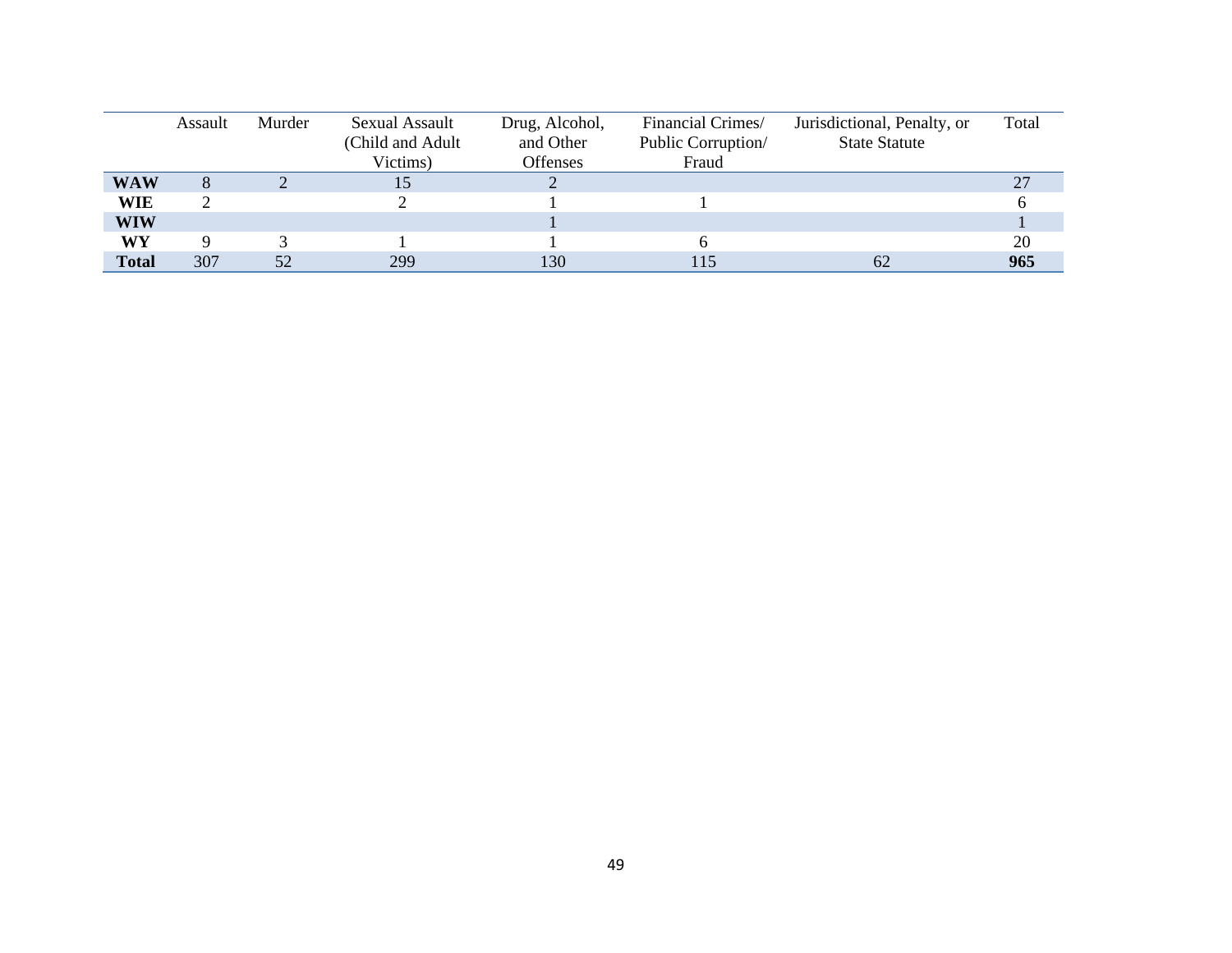



**Figure 7: Indian Country Declinations, by Investigative Charge, CY 2012** 

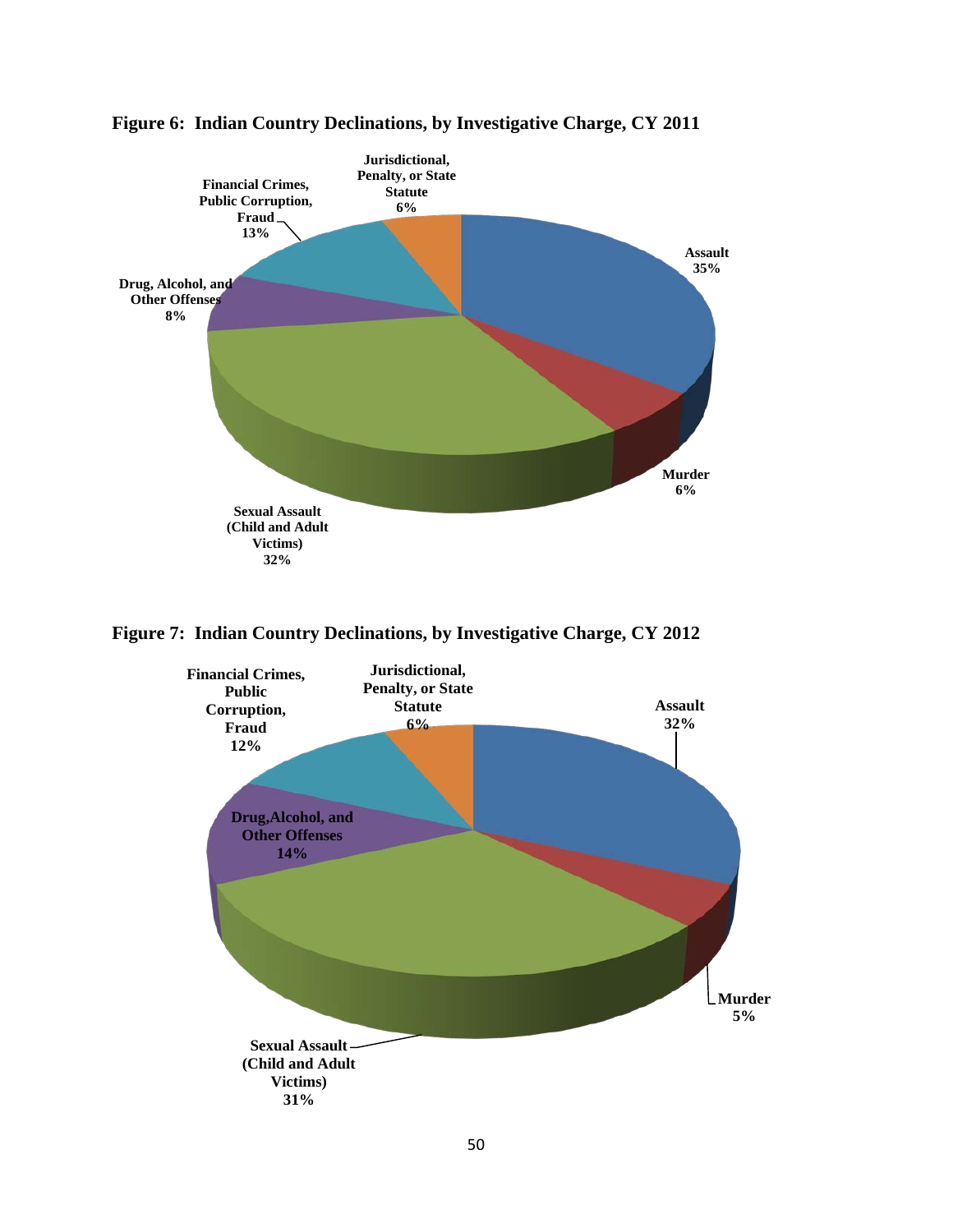The majority of declined cases involve physical assaults or sexual assaults. This is not unique to the Federal system. Unfortunately, for myriad reasons, these types of crimes are very difficult to prosecute, regardless of whether they arise in Indian country. Sexual assault crimes typically are committed outside the presence of witnesses and some rapes, including child molestation crimes, frequently lack corroborating physical evidence. Many adult and adolescent victims of sexual assault blame themselves for the crime, which may make them reluctant to immediately report the offense or to testify in court. The assailant is, more often than not, a person known to the victim and may be someone the victim loved and trusted. A victim may fear retribution or being ostracized by friends and family if the sexual assault is reported to law enforcement. If the victim was using drugs or alcohol prior to the assault, the victim's recollection of the assaultive event may be vague, or the victim may fear being kicked out of tribal housing if the assault is reported because drug or alcohol use may be in violation of the tribal housing rules. Delayed reporting of the crime, inexperienced law enforcement officers untrained in how to effectively investigate a sexual assault case, or insufficient first-responder resources in tribal communities may further contribute to prosecutors' challenges to receiving a case referral that meets the Principles of Federal Prosecution or, in other words, where the guilt of the defendant can be proven beyond a reasonable doubt.

Although, as noted above, none of these difficulties in prosecuting sexual assault and child molestation cases is unique to Indian country, structural barriers in Indian country may compound the challenges. Victims and witnesses of these types of personal and sensitive crimes may be reluctant to travel long distances outside of their community to the Federal courthouse to testify. In addition, Federal investigators and prosecutors may not be able to build the rapport and trust needed to encourage a victim to see a case through, because they are not co-located in the community in the same way that a local law enforcement officer would be.

|                                                        | Legally | Insufficient | Defendant      | Referred to  | Alt to         | Prioritization | Total |
|--------------------------------------------------------|---------|--------------|----------------|--------------|----------------|----------------|-------|
|                                                        | Barred  | Evidence     | Unavailable    | Different    | Federal        | of Fed Res     |       |
|                                                        |         |              |                | Jurisdiction | Prosecution    | and Interests  |       |
| Assault                                                | 32      | 238          | 2              | 76           | 3              | 16             | 367   |
| Murder                                                 | 15      | 33           | $\overline{4}$ | 8            |                |                | 61    |
| <b>Sexual Assault</b><br>(Child and Adult)<br>victims) | 26      | 230          | $\overline{2}$ | 60           |                | 12             | 330   |
| Drug, Alcohol,<br>and Other<br><b>Offenses</b>         | 10      | 37           |                | 19           | $\overline{2}$ | 13             | 82    |
| Financial<br>Crimes/Public<br>Corruption/Fraud         | 15      | 64           | $\overline{2}$ | 15           | $\mathbf{1}$   | 42             | 139   |
| Jurisdictional,<br>Penalty, or State<br>Statute        | 6       | 29           | 2              | 19           | 3              | 3              | 62    |
| <b>Total</b>                                           | 104     | 631          | 13             | 197          | 9              | 87             | 1041  |

**Table 18: Indian Country Defendants Declined by Type of Crime and Declination Reason, CY 2011**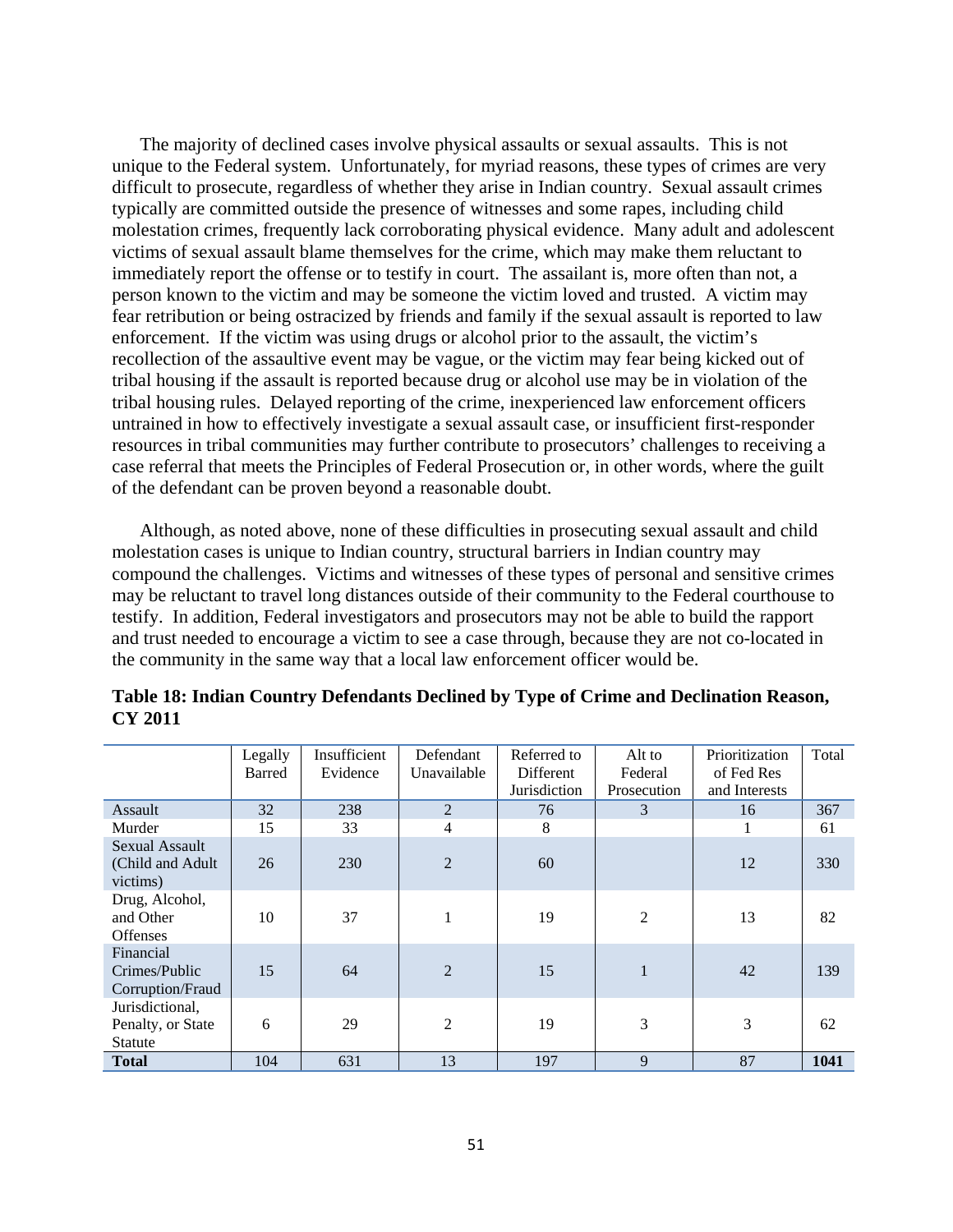|                                                        | Legally | Insufficient | Defendant      | Referred to  | Alt to      | Prioritization | Total |
|--------------------------------------------------------|---------|--------------|----------------|--------------|-------------|----------------|-------|
|                                                        | Barred  | Evidence     | Unavailable    | Different    | Federal     | of Fed Res     |       |
|                                                        |         |              |                | Jurisdiction | Prosecution | and Interests  |       |
| Assault                                                | 47      | 147          | $\overline{4}$ | 101          |             | 8              | 307   |
| Murder                                                 | 11      | 36           |                | 3            |             | 2              | 52    |
| <b>Sexual Assault</b><br>(Child and Adult)<br>victims) | 37      | 183          | $6\,$          | 63           |             | 10             | 299   |
| Drug, Alcohol,<br>and Other<br><b>Offenses</b>         | 17      | 63           | 3              | 37           | 1           | 9              | 130   |
| Financial<br>Crimes/Public<br>Corruption/Fraud         | 23      | 49           | $\mathbf{1}$   | 14           | 13          | 15             | 115   |
| Jurisdictional,<br>Penalty, or State<br>Statute        | 5       | 27           | $\mathbf{1}$   | 17           |             | 12             | 62    |
| <b>Total</b>                                           | 140     | 505          | 15             | 235          | 14          | 56             | 965   |

**Table 19: Indian Country Defendants Declined by Type of Crime and Declination Reason, CY 2012**

Declinations alone do not provide an accurate accounting of the USAOs' involvement in Indian country criminal cases. To provide context to the declination number, below is a table that lists for each Federal judicial district the "total Indian country matters resolved" — that is, the sum of the total number of Indian country program codes for immediate declinations, suspect counts, defendants in matters terminated, and defendants filed.<sup>[37](#page-51-0)</sup>

An "immediate declination" occurs when the USAO does not open a file on a referral and does not pursue prosecution of the referral. A "suspect count" refers to those individuals identified as wrongdoers in an open matter. A "matter terminated" is defined as a proceeding closed during the reporting period without ever having attained case status. And "defendants filed" includes a count of the defendant or defendants associated with each case filed. A "case filed" is defined as a proceeding for which a significant paper has been filed in court during the reporting period, regardless of the reporting period in which the proceeding was opened as a criminal matter in LIONS. Significant papers include indictments and informations filed in Federal District Court. U.S. Magistrate Court filings and U.S. Court of Appeals filings are not included in these counts.

For example, Table 20, below, shows that for the District of Arizona there were 838 total Indian country matters resolved for CY 2011. This number includes the 198 declinations previously reported in Table 14. It also includes an additional 640 Indian country cases that the District of Arizona resolved in CY 2011.

Similarly, for all districts combined, 2,840 Indian country matters were resolved, in one form or another, in CY 2011. This number includes the 1,041 declinations reported in Tables 14 and 16. It also includes 1,799 matters in Indian country that were resolved in CY 2011 by means

<span id="page-51-0"></span> $37$  Please note that LIONS is not self-correcting and that a USAO can, in error, report an Indian country declination even though the district has no federally recognized tribes.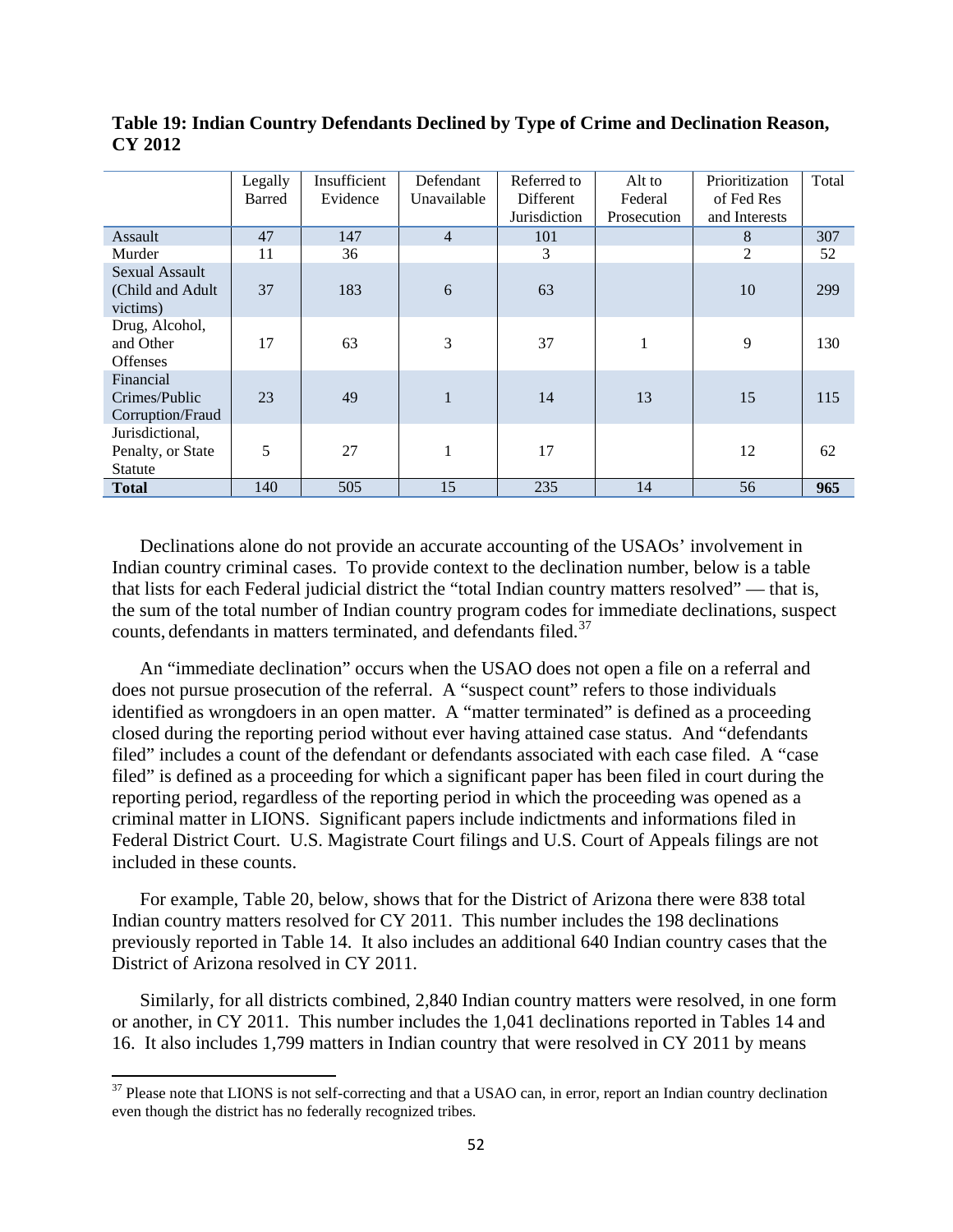other than a declination. In CY 2012, for all districts combined, 3,145 Indian country matters were resolved, to include 965 declinations; this means that 69% of all Indian country cases (2,180) were resolved by means other than a declination.

| <b>District</b>           | <b>Total IC Matters Resolved</b> |                | <b>Total IC Declinations</b> <sup>39</sup> |                |  |
|---------------------------|----------------------------------|----------------|--------------------------------------------|----------------|--|
|                           | <b>CY 2011</b>                   | <b>CY 2012</b> | <b>CY 2011</b>                             | <b>CY 2012</b> |  |
| Alabama Southern          | 4                                | $\overline{0}$ | $\overline{0}$                             | $\overline{0}$ |  |
| Alaska                    | 6                                | 15             | $\mathbf{1}$                               | 3              |  |
| Arizona                   | 838                              | 1,231          | 198                                        | 217            |  |
| California Eastern        | $\mathbf{1}$                     | 13             | $\mathbf{1}$                               | 9              |  |
| California Southern       | 1                                | $\Omega$       | $\overline{0}$                             | $\overline{0}$ |  |
| Colorado                  | 24                               | 21             | $\overline{7}$                             | 9              |  |
| Connecticut               | $\overline{4}$                   | $\overline{0}$ | $\mathbf{1}$                               | $\overline{0}$ |  |
| Florida Southern          | 5                                | $\overline{0}$ | $\mathbf{1}$                               | $\overline{0}$ |  |
| Idaho                     | 51                               | 51             | 37                                         | 33             |  |
| <b>Iowa Northern</b>      | 3                                | $\mathbf{1}$   | $\mathbf{1}$                               | $\mathbf{1}$   |  |
| Kansas                    | 1                                | $\overline{4}$ | 1                                          | $\overline{4}$ |  |
| Louisiana Western         | $\mathbf{1}$                     | $\overline{2}$ | $\overline{0}$                             | $\mathbf{1}$   |  |
| Maine                     | $\overline{4}$                   | $\overline{3}$ | $\overline{2}$                             | $\overline{2}$ |  |
| Michigan Eastern          | 134                              | 108            | 59                                         | 49             |  |
| Michigan Western          | 42                               | 35             | 24                                         | 18             |  |
| Minnesota                 | 36                               | 29             | 16                                         | $\overline{4}$ |  |
| Mississippi Southern      | 36                               | 10             | 28                                         | $\overline{2}$ |  |
| Montana                   | 276                              | 227            | 141                                        | 124            |  |
| Nebraska                  | 75                               | 60             | 48                                         | 25             |  |
| Nevada                    | 43                               | 46             | 23                                         | 24             |  |
| New Mexico                | 230                              | 202            | 109                                        | 90             |  |
| New York Northern         | 10                               | 24             | $\overline{2}$                             | 14             |  |
| New York Western          | $\overline{4}$                   | $\overline{0}$ | 3                                          | $\overline{0}$ |  |
| <b>New York Eastern</b>   | $\overline{0}$                   | $\mathbf{1}$   | $\overline{0}$                             | $\mathbf{1}$   |  |
| North Carolina<br>Western | 30                               | 25             | 5                                          | $\overline{4}$ |  |

**Table 20: Total Indian Country Matters Resolved, by USAO, CY 2011 and 2012[38](#page-52-0)**

<span id="page-52-0"></span> $38$  This table excludes USAOs that did not report any Indian country matters for CY 2011 and CY 2012. USAO data account for cases referred by various investigative agencies, only one of which is the FBI.

<span id="page-52-1"></span><sup>&</sup>lt;sup>39</sup> In December 2010, the Government Accountability Office (GAO) submitted to the Senate Committee on Indian Affairs a report titled "U.S. Department of Justice Declinations of Indian Country Criminal Matters." GAO reported that for FYs 2005 through 2009 the Justice Department declined 52% of violent crime and 40% of nonviolent crime. Some readers of this report will naturally want to compare the GAO report with the data reported herein. For a number of reasons, no comparison is possible. First, the GAO report is based on a fiscal year and the TLOA report is based on calendar year data. Second, in the GAO report, "if a matter was received in fiscal year 2006 and was declined in fiscal year 2008, it was also included in the declination rate for fiscal year 2006 matters." In this TLOA report, a matter opened in 2010, but declined in 2011, is reported as a declination in 2011.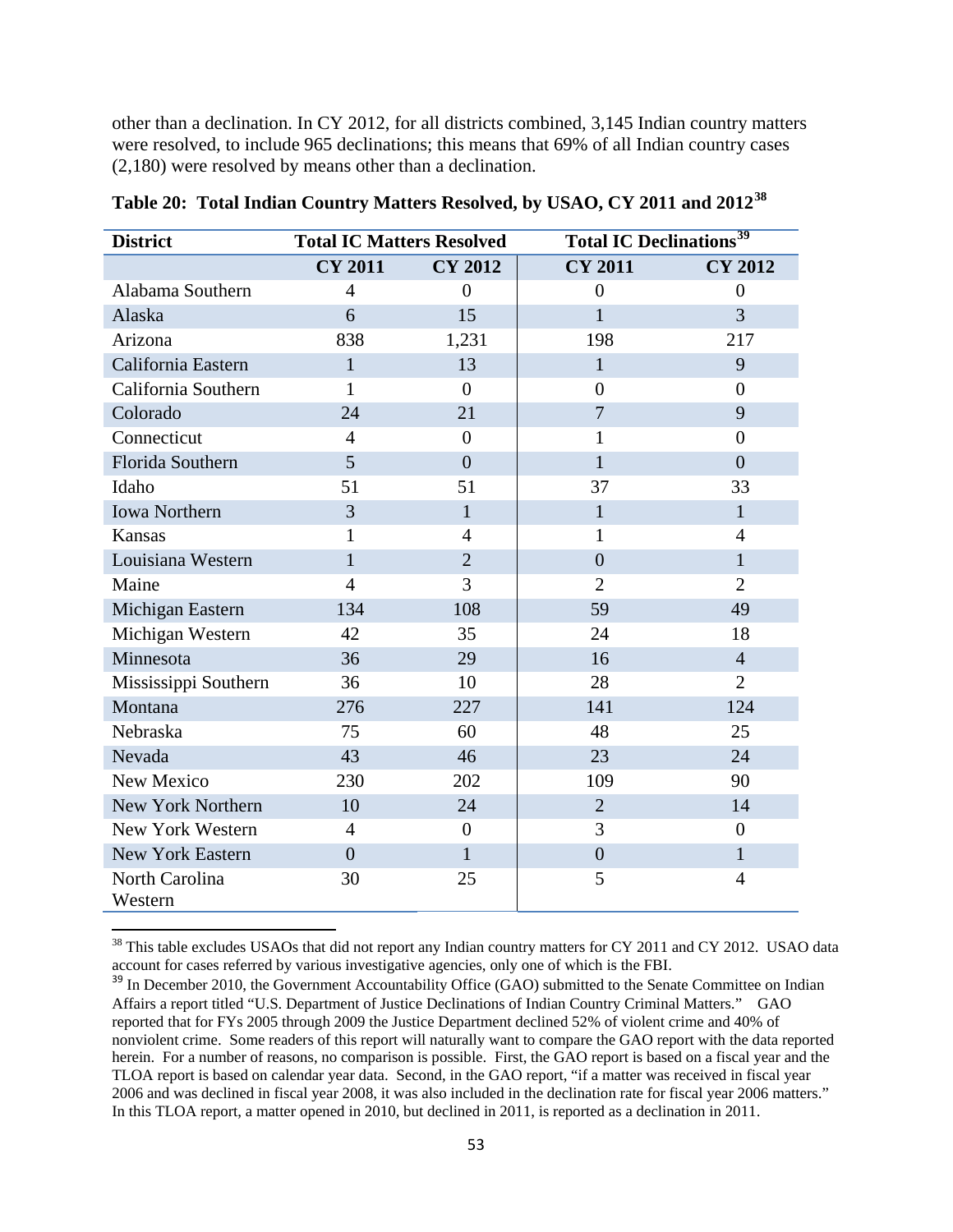| <b>District</b>           | <b>Total IC Matters Resolved</b> |                | <b>Total IC Declinations</b> |                |
|---------------------------|----------------------------------|----------------|------------------------------|----------------|
|                           | <b>CY 2011</b>                   | <b>CY 2012</b> | <b>CY 2011</b>               | <b>CY 2012</b> |
| North Dakota              | 161                              | 146            | 38                           | 61             |
| Oklahoma Eastern          | 46                               | 39             | 21                           | 33             |
| Oklahoma Northern         | 41                               | 58             | 17                           | 24             |
| Oklahoma Western          | 45                               | 49             | 17                           | 20             |
| Oregon                    | 48                               | 59             | 17                           | 9              |
| South Dakota              | 457                              | 529            | 164                          | 114            |
| <b>Texas Western</b>      | 10                               | 2              | 8                            | $\overline{2}$ |
| Utah                      | 30                               | 26             | 5                            | 8              |
| <b>Washington Eastern</b> | 33                               | 27             | 16                           | 6              |
| <b>Washington Western</b> | 24                               | 40             | 9                            | 27             |
| <b>Wisconsin Eastern</b>  | 26                               | 16             | $\overline{2}$               | 6              |
| Wisconsin Western         | 1                                |                |                              | 1              |
| Wyoming                   | 59                               | 45             | 18                           | 20             |
| <b>Total</b>              | 2,840                            | 3,145          | 1,041                        | 965            |

#### *Defendant and Victim Indian/non-Indian Status*

l

TLOA requires that USAOs record the Indian/non-Indian status of the defendant(s) and victim(s). Historically, this information was not a required field in LIONS, and in fact, starting in 2001, USAO personnel had been instructed to enter victim information, for all cases including Indian county cases, only in the Department of Justice's Victim Notification System (VNS), rather than in LIONS $40$ 

To comply with TLOA, the Director of EOUSA sent a memorandum in September 2011 directing that USAOs are to record the Indian/non-Indian status of victims and defendants in the "individual participant" section of LIONS. In order to capture this information, USAOs have to use the "long form" in LIONS. The historical general practice is that the "long form" is not used if a case is going to be immediately declined. USAO personnel entering information into LIONS typically are assigned this task for all criminal cases and not just Indian country cases. Because of this historical practice, there were cases where the long form was not used and the required Indian or non-Indian status information was not recorded. USAOs were asked to update Indian country cases already entered in LIONS to include this information. In spite of nascent efforts to comply with this new reporting requirement, it became evident in preparing this report, that the Indian/non-Indian defendant or victim status information included in CY 2011 and CY 2012 LIONS declination data was incomplete or in some cases inaccurate. Given the number of cases and years spanned, it was not practical to review all relevant files to conduct a complete hand

<span id="page-53-0"></span><sup>&</sup>lt;sup>40</sup> Where possible, all victim information and notifications in criminal cases that have been accepted for prosecution are made available by VNS. This computer-based system provides federal crime victims with information on scheduled court events, as well as the outcome of those court events. It also provides victims with information on the offender's custody status and release. These victim notifications are required by the Crime Victims' Rights Act (18 U.S.C. 3771). USAO personnel were instructed to include victim information in VNS rather than LIONS to avoid duplicate data entry and to ensure that all statutorily required notifications were made to victims.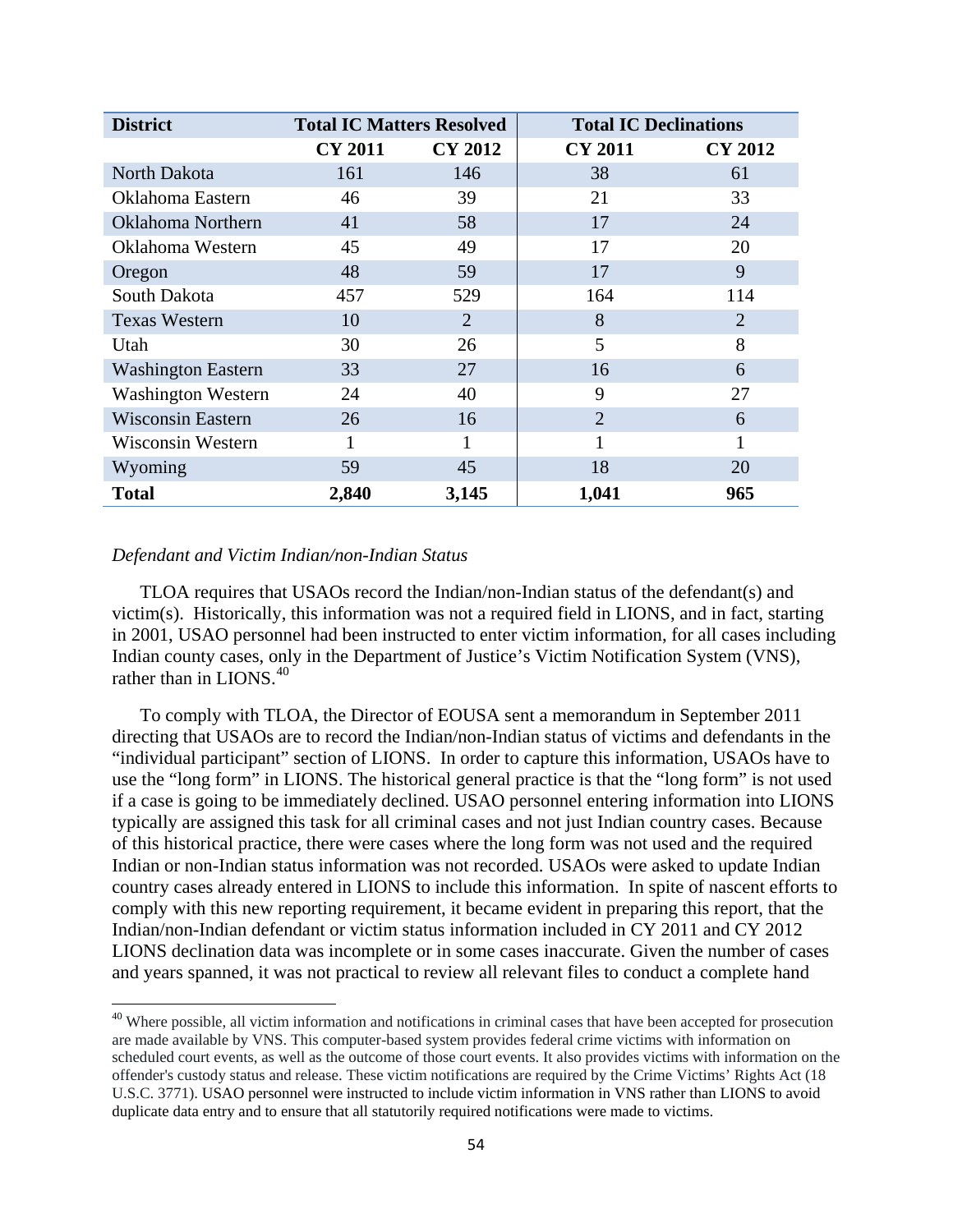count of the information. Accordingly, the Department has not included the Indian or non-Indian status of defendant(s) and victim(s) in the USAO data in the CY 2011 and CY 2012 Indian country declination report. The Department is working to develop a new case management system that will allow it to include this data in the future.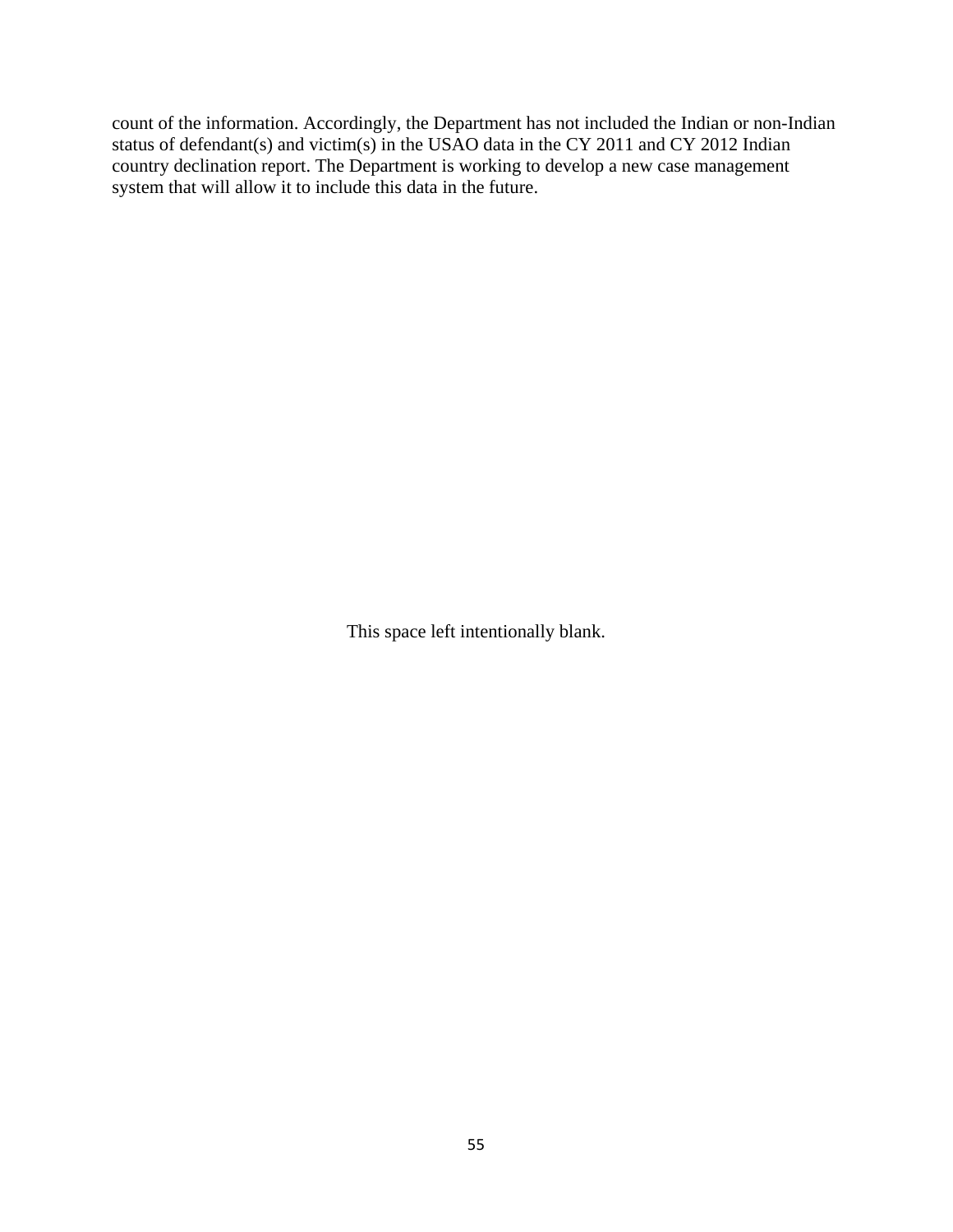#### **Department of Justice Commitment to Indian Country**

As previously noted, in January 2010, the Deputy Attorney General issued a memorandum declaring public safety in tribal communities a top priority for the Department of Justice and outlining the responsibilities of the United States Attorneys' Offices to Federally recognized tribes in their districts. [41](#page-55-0) This same memorandum, entitled the *Indian Country Law Enforcement Initiative*, also stated that "addressing violence against women and children in Indian country is a Department of Justice priority." Unfortunately, high incidences of violence against women and children, including sexual assault and domestic violence, are reported on many reservations. Vigorous investigation and prosecution of these crimes is essential to the safety of women and children in Indian country.

Tribes share the Federal Government's goal of increasing public safety and improving the fair administration of justice. The Department of Justice has worked to strengthen relationships with Federally recognized tribes; improve the coordination of information, statistics, training, and research and development; enhance tribal capacity; and further Federal law enforcement and prosecution efforts.

Indian country prosecutions are an important part of the Department's mission and it

*"Our role as the primary prosecutor of serious crimes makes our responsibility to citizens in Indian country unique and mandatory. Accordingly, public safety in tribal communities is a top priority for the Department of Justice." —U.S. Deputy Attorney General* 

l

continually strives to improve efforts in this area. Successful multi-jurisdictional investigations and prosecutions require collaborative working relationships. In partnership with tribes, the Department's goal is to find and implement solutions addressing immediate and long-term public safety challenges in Indian country. The United States Attorneys reinforce this goal by conducting tribal consultations and developing operational plans to address public safety issues in Indian country.

The success of the Department of Justice's *Indian Country Law Enforcement Initiative* depends largely on the dedicated efforts of the FBI and the USAOs. Their

focus is reflected in an increased number of defendants investigated, charged, and convicted for committing crimes in Indian country.

<span id="page-55-0"></span><sup>&</sup>lt;sup>41</sup> The Deputy Attorney General's memorandum to USAOs concerning the Indian Country Law Enforcement Initiative can be found online at [http://www.justice.gov/dag/dag-memo-indian-country.html.](http://www.justice.gov/dag/dag-memo-indian-country.html)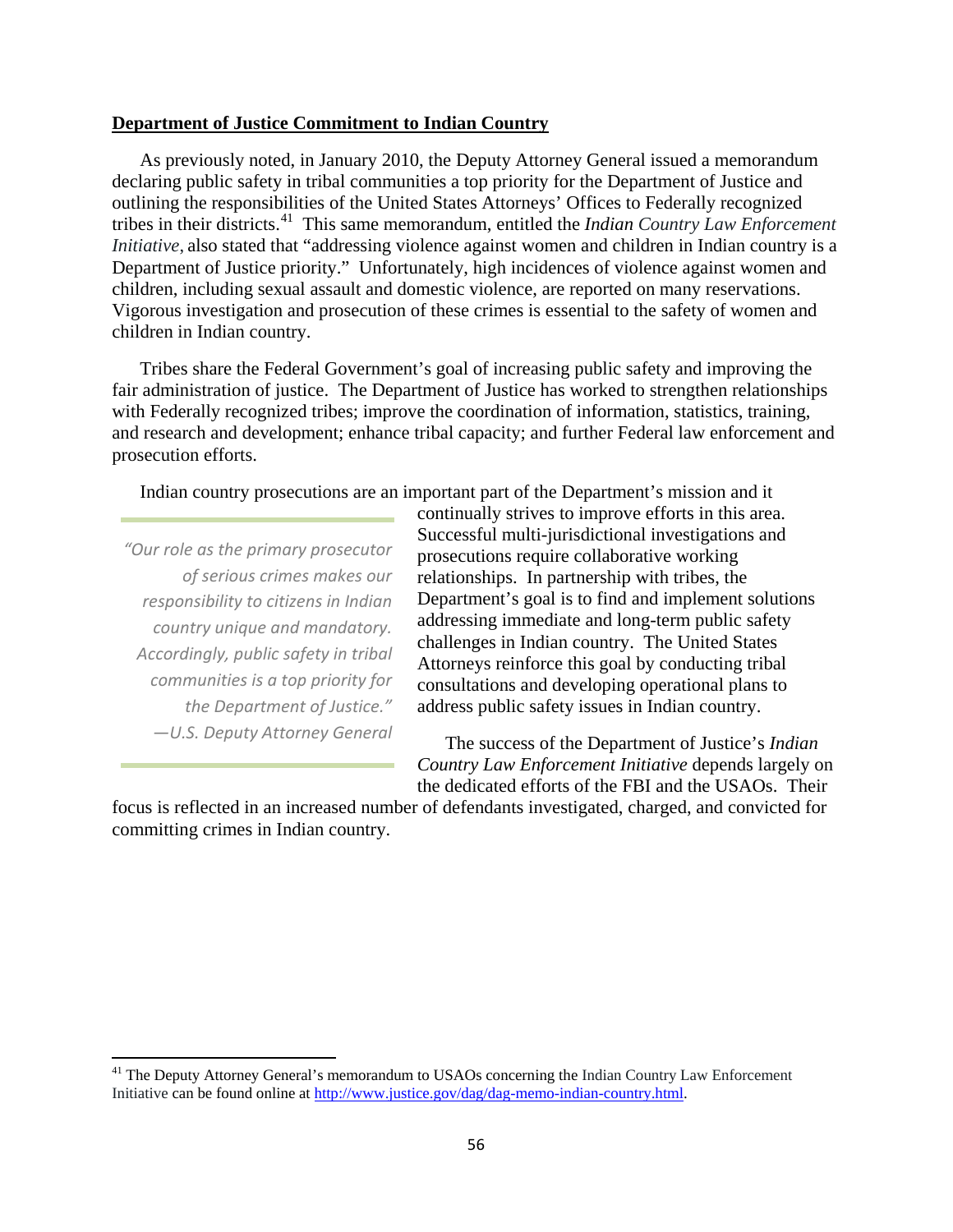# **Appendix A: Glossary of Terms**

Matters Received – all proceedings on which AUSAs spend one hour or more of time and that districts open in LIONS after the beginning of the reporting period are counted as Matters Received for that reporting period. Matters Received includes criminal referrals from investigative agencies, and matters that may be handled as misdemeanor cases in U.S. Magistrate Court. Matters Received does not include criminal miscellaneous matters (requests for arrest warrants, search warrants, etc.), petty offenses or infractions, or matters that are immediately declined.

Defendants in Matters Received – a count of the suspect(s) associated with each Matter Received.

Matters Terminated – all proceedings terminated (closed) during the reporting period without ever having attained case status are counted as Matters Terminated. Matters Terminated includes Later Declinations, No True Bills, and criminal matters that are handled as misdemeanor cases in U.S. Magistrate Court.

Defendants in Matters Terminated – a count of the suspect(s) who were terminated. Note that a count is not added to Matters Terminated, above, until all suspects associated with the matter are terminated.

Matters Pending – all proceedings that were opened in LIONS during the current or a prior reporting period which have not yet attained case status or which were not terminated as matters during that time.

Defendants in Matters Pending – a count of the suspect or suspects associated with or remaining with each Matter Pending.

Cases Filed – all proceedings for which a significant paper has been filed in court during the reporting period and regardless of the reporting period in which the proceeding was opened as a criminal matter in LIONS. Significant papers include indictments and informations filed in district court. U.S. Magistrate Court and U.S. Appeals Court filings are not included in these counts.

Defendants in Cases Filed – a count of the defendant or defendants associated with each Case Filed. Note that if at least one defendant is in case status, the proceeding is counted as a case even though one or more additional suspects may remain in matter status.

Cases Terminated – all proceedings terminated (closed) during the reporting period that were classified as cases at the time of termination are counted as Cases Terminated, regardless of when they attained case status. Terminations include guilty pleas, guilty verdicts, dismissals, acquittals, transfers and other terminations. Note that a case is not counted as terminated until all defendants associated with the case are terminated.

Defendants in Cases Terminated – a count of the defendant or defendants who were terminated.

Cases Pending – all proceedings which were in case status and pending (still open) at the end of the reporting period, regardless of when they attained case status.

Defendants in Cases Pending – a count of the defendant or defendants who were in case status and pending (still open) as of the end of the reporting period, regardless of when they attained cases status.

Matters Handled – sum of matters pending at the end of the prior fiscal year, added to matters received during the current fiscal year.

Cases Handled – sum of cases pending at the end of the prior fiscal year, added to cases filed during the current fiscal year.

Suspect Counts - refers to those individuals identified as wrongdoers in an open matter.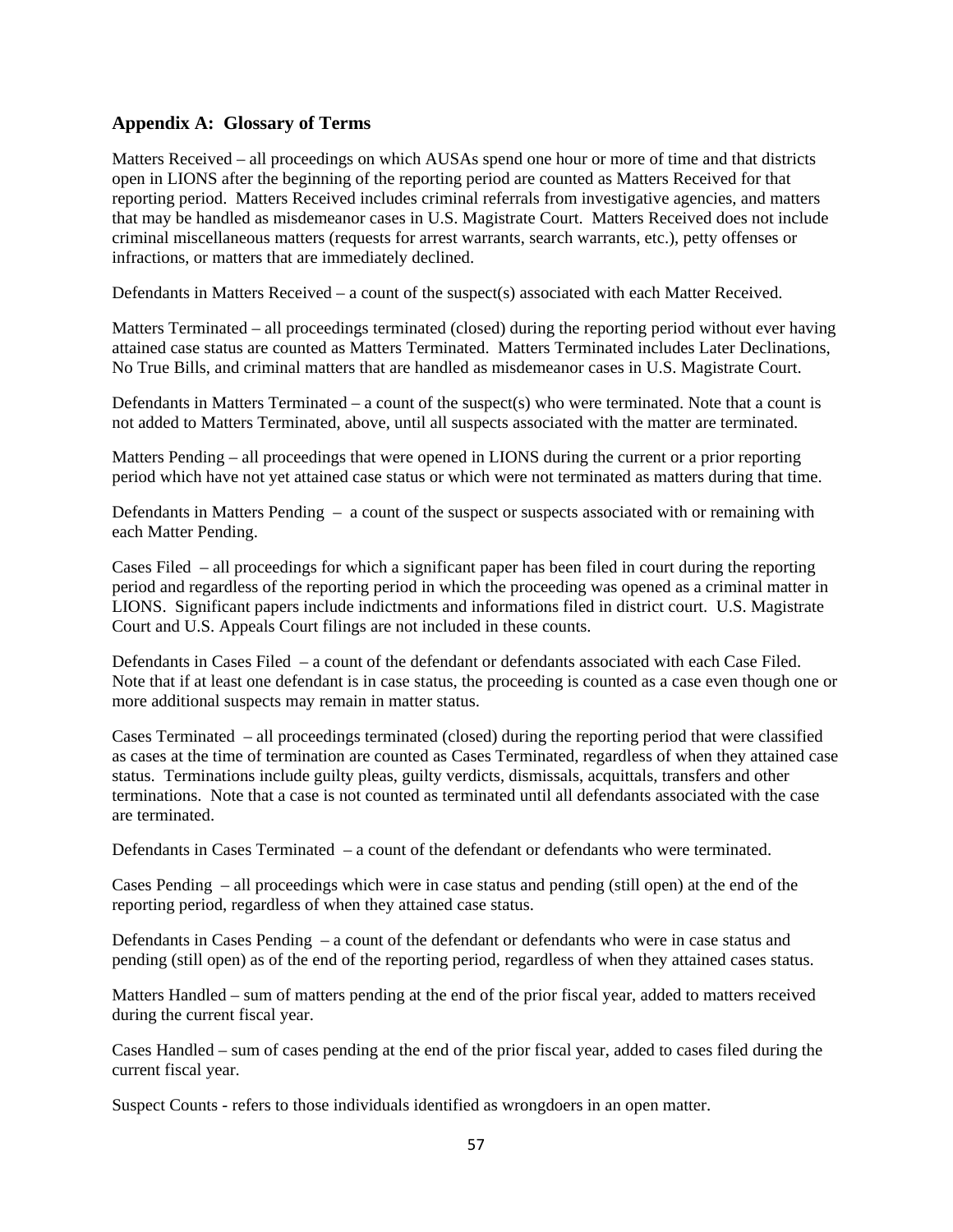| <b>Assault</b>                                                                                     |
|----------------------------------------------------------------------------------------------------|
| 18 U.S.C. 111 – Assaulting, resisting, or impeding certain officers or employees                   |
| 18 U.S.C. 111a – Assaulting, resisting, or impeding certain officers or employees                  |
| 18 U.S.C. 111a1 - Assaulting, resisting, or impeding certain officers or employees                 |
| 18 U.S.C. 1114 – Protection of officers and employees of the United States                         |
| 18 U.S.C. 112a – Protection of foreign officials, official guest, and internationally protected    |
| persons                                                                                            |
| 18 U.S.C. 113 – Assaults within maritime and territorial jurisdiction                              |
| 18 U.S.C. 113a1 – Assault with the intent to commit murder                                         |
| 18 U.S.C. 113a2 – Assault with the intent to commit a felony                                       |
| 18 U.S.C. 113a3 – Assault with a dangerous weapon                                                  |
| 18 U.S.C. 113a4 - Assault by striking, beating, or wounding                                        |
| $18$ U.S.C. $113a5 -$ Simple assault                                                               |
| 18 U.S.C. 113a6 - Assault resulting in serious bodily injury                                       |
| 18 U.S.C. 113a7 – Assault resulting in substantial bodily injury to a person less than 16          |
| 18 U.S.C. 115 – Influencing, impeding, or retaliating against a Federal official by threatening or |
| injuring a family member                                                                           |
| 18 U.S.C. 117 - Domestic assault by an habitual offender                                           |
| 18 U.S.C. 871 – Threats against President and successors to the Presidency                         |
| 18 U.S.C. 873 - Blackmail                                                                          |
| 18 U.S.C. 1169 – Reporting of child abuse                                                          |
| 18 U.S.C. 2261A - Stalking                                                                         |
| 18 U.S.C. 2261a1 – Interstate domestic violence/travel of conduct of offender                      |
| 18 U.S.C. 2262 – Interstate violation of protection order                                          |
| <b>Murder</b>                                                                                      |
| 18 U.S.C. 1111 - Murder                                                                            |
| 18 U.S.C. 1112 - Manslaughter                                                                      |
| 18 U.S.C. 1113 - Attempt to commit murder or manslaughter                                          |
| 18 U.S.C. 1121 - Killing persons aiding Federal investigations or State correctional officers      |
| Sexual Assault (Child and Adult Victims), Sexual Exploitation and Failure to Register as           |
| <b>Sex Offender</b>                                                                                |
| 18 U.S.C. 1591a1 – Sex trafficking of children                                                     |
| 18 U.S.C. 2241 – Aggravated sexual abuse                                                           |
| 18 U.S.C. 2241a - Aggravated sexual abuse by force or threat                                       |
| 18 U.S.C. 2241c – Aggravated sexual abuse with a child less than 12                                |
| 18 U.S.C. 2242 - Sexual abuse                                                                      |
| 18 U.S.C. $2242(1)$ – Sexual abuse by threats or placing in fear                                   |
| 18 U.S.C. 2242(2) – Sexual abuse where victim is either incapable of appraising nature of the      |
| conduct, or physically incapable of declining participation in, or communicating unwillingness     |
| to engage in, that sexual act                                                                      |

**Appendix B: Lead Charges Entered into LIONS in Calendar Year 2011 and 2012**

18 U.S.C. 2243 – Sexual abuse of a minor or ward

18 U.S.C. 2243a – Sexual abuse of a minor

18 U.S.C. 2243a1 – Sexual abuse of a minor who is at least 12 but less than 16

18 U.S.C. 2243b – Sexual Abuse of a Ward

18 U.S.C. 2244 – Abusive sexual contact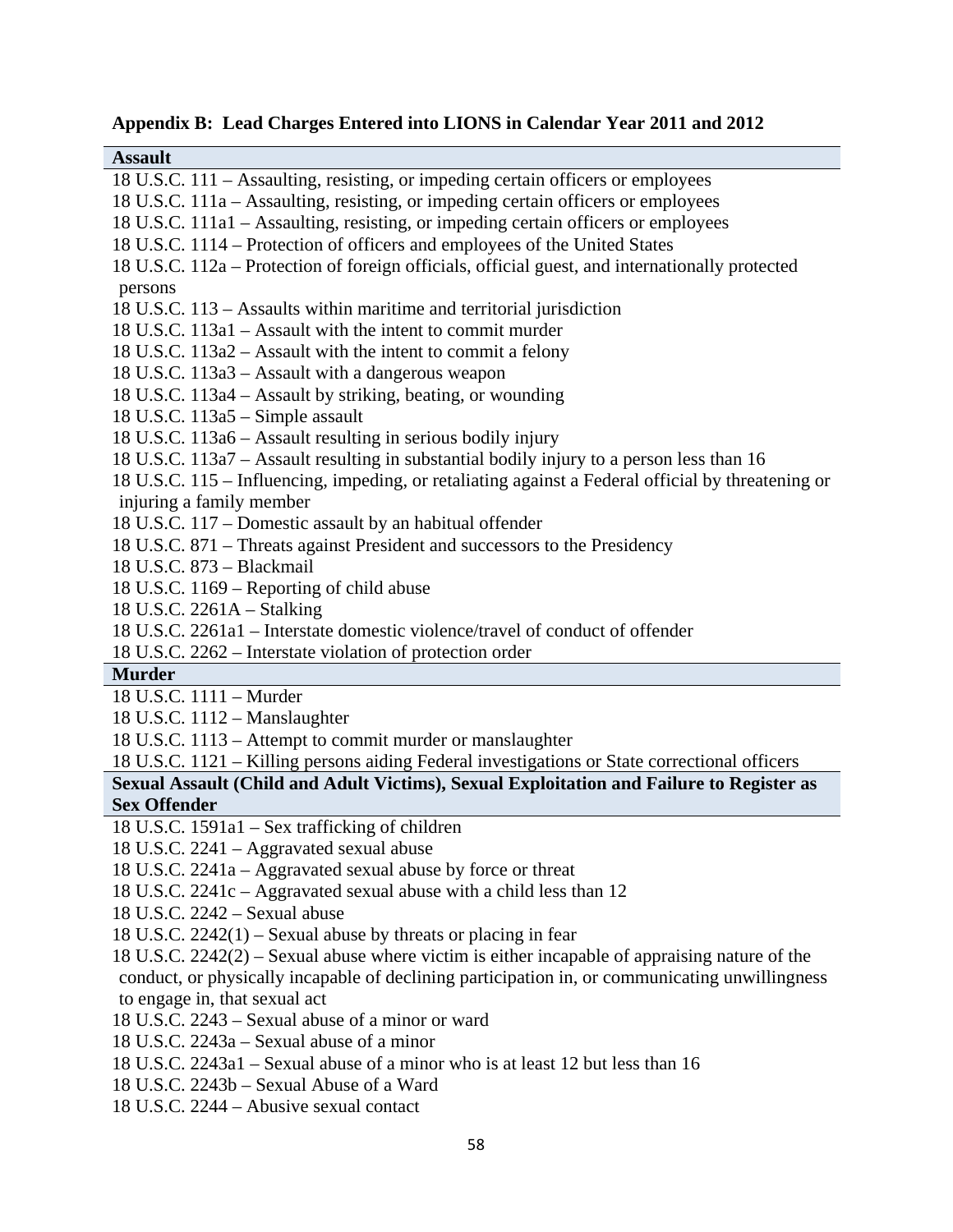18 U.S.C. 2250 – Failure to register as a sex offender

18 U.S.C. 2250a – Failure to register as a sex offender

- 18 U.S.C. 2251 Sexual exploitation of children
- 18 U.S.C. 2252 Certain activities relating to material involving the sexual exploitation of minors
- 18 U.S.C. 2258 Failure to report child abuse

## **Drug, Alcohol, and Other Offenses**

16 U.S.C. 470eea – Archeological Resources Protection Act/unauthorized excavation, removal, damage, alteration, or defacement of archaeological resources

- 18 U.S.C. 81 Arson within Special Maritime and Territorial Jurisdiction
- 18 U.S.C. 241 Conspiracy Against Rights
- 18 U.S.C. 242 Civil Rights/Deprivation of rights under color of law
- 18 U.S.C. 611 Voting by aliens
- 18 U.S.C. 704 Military medals or decorations
- 18 U.S.C. 875 Interstate communications
- 18 U.S.C. 875b Interstate communications/extortion
- 18 U.S.C. 875c Interstate communications threat to kidnap or injure
- 18 U.S.C. 876 Mailing threatening communications
- 18 U.S.C. 922a3 Firearms/Unlawful acts
- 18 U.S.C. 922g1 Felon in possession of a firearm
- 18 U.S.C. 922k Firearm with obliterated serial number
- 18 U.S.C. 922n Person under indictment for a felony ships or receives a firearm or ammunition
- 18 U.S.C. 922x2A Firearms/transfer of a handgun to a juvenile
- 18 U.S.C. 1154 Intoxicants dispensed in Indian country
- 18 U.S.C. 1155 Intoxicants dispensed on school site
- 18 U.S.C. 1156 Intoxicants possessed unlawfully
- 18 U.S.C. 1201 Kidnapping
- 18 U.S.C. 1363 Malicious destruction of building or property within Special Maritime and Territorial Jurisdiction
- 18 U.S.C. 1512 Tampering with a witness, victim, or an informant
- 18 U.S.C. 1512b1 Use of intimidation, threats, or corruptly persuades another person with the intent to influence, delay, or prevent the testimony of any person in an official proceeding
- 18 U.S.C. 1793 Trespass on Bureau of Prisons reservations and land
- 18 U.S.C. 1853 Trees cut or injured
- 18 U.S.C. 1951 Interference with commerce by threats or violence (racketeering chapter)
- 18 U.S.C. 1951b1 Interference with commerce by threats or violence/definition of robbery
- 18 U.S.C. 1958 Use of interstate commerce facilities in the commission of murder-for-hire (racketeering chapter)
- 18 U.S.C. 2111 Robbery within Special Maritime and Territorial Jurisdiction
- 18 U.S.C. 2113a Bank robbery and incidental crimes
- 18 U.S.C. 2118 Robberies and burglaries involving controlled substances
- 18 U.S.C. 2312 Transportation of stolen vehicles
- 21 U.S.C. 458 Prohibited Acts/Poultry and Poultry Products Inspection
- 21 U.S.C. 841- Prohibited Acts A (drug abuse prevention and control)
- 21 U.S.C. 841a1- Manufacture, distribute, dispense, or possess with intent to manufacture, distribute, or dispense a controlled substance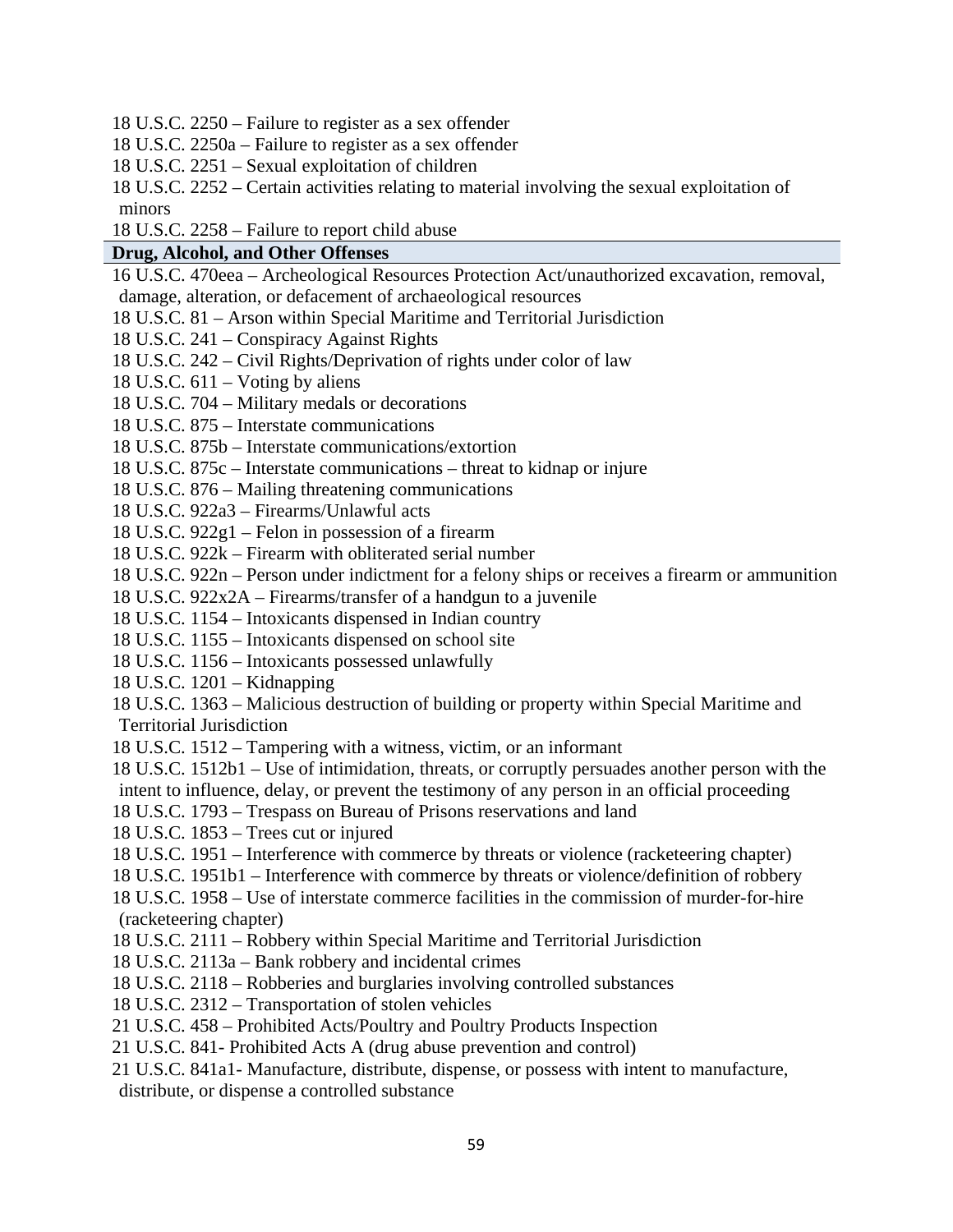21 U.S.C. 846- Attempt and conspiracy

- 21 U.S.C. 859- Drug abuse prevention and control/distribution to persons under age twenty-one
- 26 U.S.C. 5861 Prohibited Acts/Internal Revenue Code firearm provisions
- 26 U.S.C. 5861d Receipt or possession of an unregistered firearm
- 26 U.S.C. 5861d Receive or possess a firearm not registered to him in the National Firearms Registration and Transfer Record
- 47 U.S.C. 223 Obscene or harassing telephone calls in the District of Columbia or in interstate or foreign commerce

# **Financial Crimes/Public Corruption/Fraud**

- 18 U.S.C. 287 False, fictitious, or fraudulent crimes (civil, military, or naval service)
- 18 U.S.C. 371 Conspiracy to commit offense or to defraud United States
- 18 U.S.C. 472 Uttering counterfeit obligations or securities
- 18 U.S.C. 641 Public money, property, or records
- 18 U.S.C. 661 Theft of personal property within Special Maritime and Territorial **Jurisdiction**
- 18 U.S.C. 662 Receiving stolen property within Special Maritime and Territorial Jurisdiction
- 18 U.S.C. 665 Theft or embezzlement from employment and training funds; improper inducement; obstruction of investigations
- 18 U.S.C. 666 Theft or bribery concerning programs receiving Federal funds
- 18 U.S.C. 666a1 Theft or bribery concerning programs receiving Federal funds by an agent
- of an organization, or of a State, local, or Indian tribal government
- 18 U.S.C. 1001 False statements
- 18 U.S.C. 1028 Fraud and related activity in connection with identification documents, authentication features, and information
- 18 U.S.C. 1030a2 Fraud and related activity in connection with computers
- 18 U.S.C. 1159 Misrepresentation of Indian produced goods and products
- 18 U.S.C. 1163 Embezzlement and theft from Indian tribal organizations
- 18 U.S.C. 1167 Theft from gaming establishments on Indian lands
- 18 U.S.C. 1167a Theft from gaming establishments on Indian lands value less than \$1000
- 18 U.S.C. 1168 Theft by officers or employees of gaming establishments on Indian lands
- 18 U.S.C. 1168b Theft by officers or employees of gaming establishments on Indian lands value over \$1000
- 18 U.S.C. 1341 Frauds and swindles
- 18 U.S.C. 1343 Fraud by wire, radio, or television
- 18 U.S.C. 1344 Bank fraud
- 18 U.S.C. 1347 Health care fraud
- 18 U.S.C. 1361 Government property or contracts
- 18 U.S.C. 1621 Perjury generally
- 18 U.S.C. 1622 Subornation of perjury
- 18 U.S.C. 1956 Laundering of monetary instruments
- 26 U.S.C. 7203 Internal Revenue Code/willful failure to file return, supply information, or pay tax

# **Jurisdictional, Procedural, Penalty, or State Statute**

8 U.S.C. 1324a1Ai – Penalty provisions for crime of bringing in and harboring certain aliens 16 U.S.C. 470 – Congressional finding and declaration of policy/National Historic Preservation Act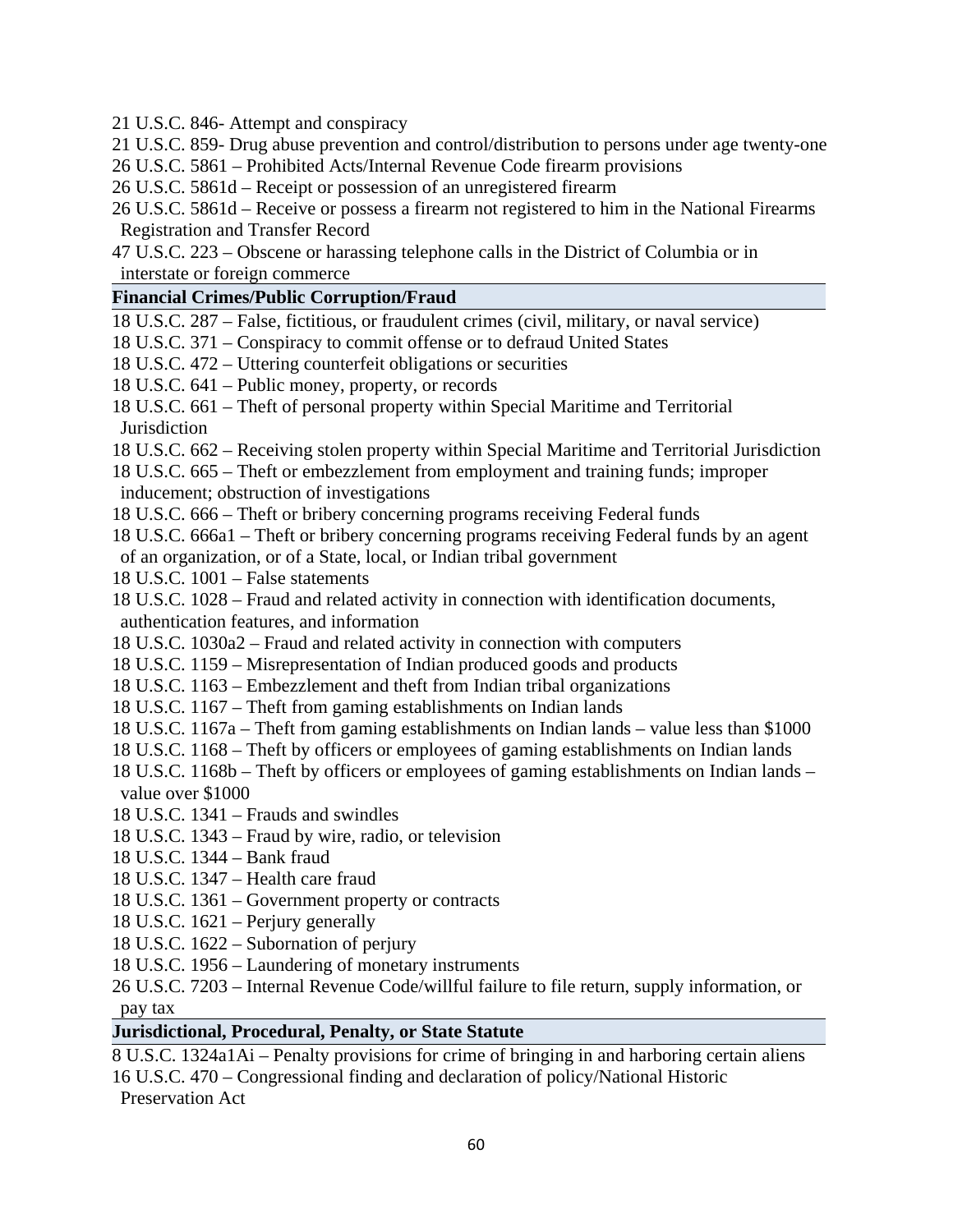8 U.S.C. 1324a1Ai – Penalty provisions for crime of bringing in and harboring certain aliens

16 U.S.C. 470 – Congressional finding and declaration of policy/National Historic Preservation Act

18 U.S.C. 7 – Special Maritime and Territorial Jurisdiction Defined

- 18 U.S.C. 13 Assimilative Crimes Act
- 18 U.S.C. 13b1 Assimilative Crimes Act: OUIL or drugs and any limitation on limitation on right or privilege to drive
- 18 U.S.C. 844 Penalties Section in Chapter on Explosive Materials
- 18 U.S.C. 844e Penalty for using the mail, telephone, telegraph, or other instrument of interstate or foreign commerce to threaten to kill, injure, intimidate or to damage property by fire or explosive
- 18 U.S.C. 924c1Ai Enhanced penalty provision for possessing a firearm during a crime of violence or drug trafficking crime
- 18 U.S.C. 1152 General Crimes Act
- 18 U.S.C. 1153 Major Crimes Act
- 18 U.S.C. 1956h Penalty provision in the racketeering statute
- 18 U.S.C. 5032 Juvenile delinquency/delinquency proceedings in district court; transfer for criminal prosecution
- 21 U.S.C. 844 Penalties for simple possession
- 42 U.S.C. 408 Penalties section for law on Federal old-age survivors and disability insurance benefits

Arizona:

14T:00505 (ARS 13-3263) – Child abuse

14T:00298 (ARS 13-1203) – Assault; classification

14T:00506 (ARS 13-3623) – Child or vulnerable adult abuse; emotional abuse

# Idaho:

IC 18-1401 – Burglary defined

Michigan:

MCL 750.136b(3) – Child abuse, second degree  $MCL$  750.136b(5) – Child abuse, third degree MCL  $750.110a(2)$  – Home invasion, first degree MCL 750.110a(3) – Home invasion, second degree MCL 750.110a(4) – Definitions; breaking and entering a dwelling; crime of home invasion; third degree MCL 750.540 - Interference with a telecommunications carrier 01D:00301.69 - Tribal Code 22D:01810 - Tribal Code

Minnesota:

609S:609.378(1)2b1 (M.S.A. § 609.378(a)(1)(2)(b)(1)) – Neglect or endangerment of child

# Montana:

45S:6-204 (MCA § 45-6-204) – Burglary